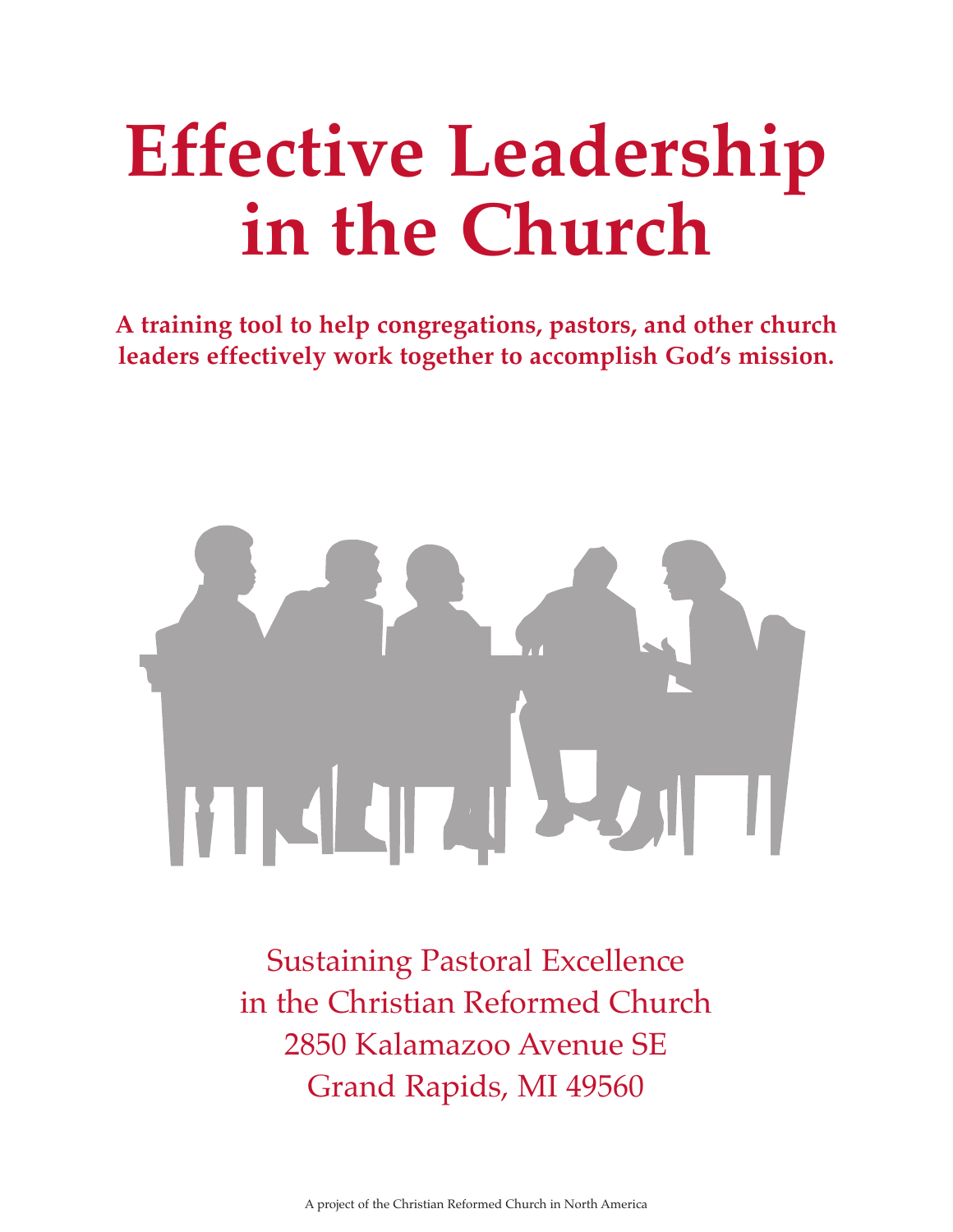# **Effective Leadership in the Church**

**A training tool to help congregations, pastors, and other church leaders effectively work together to accomplish God's mission.**

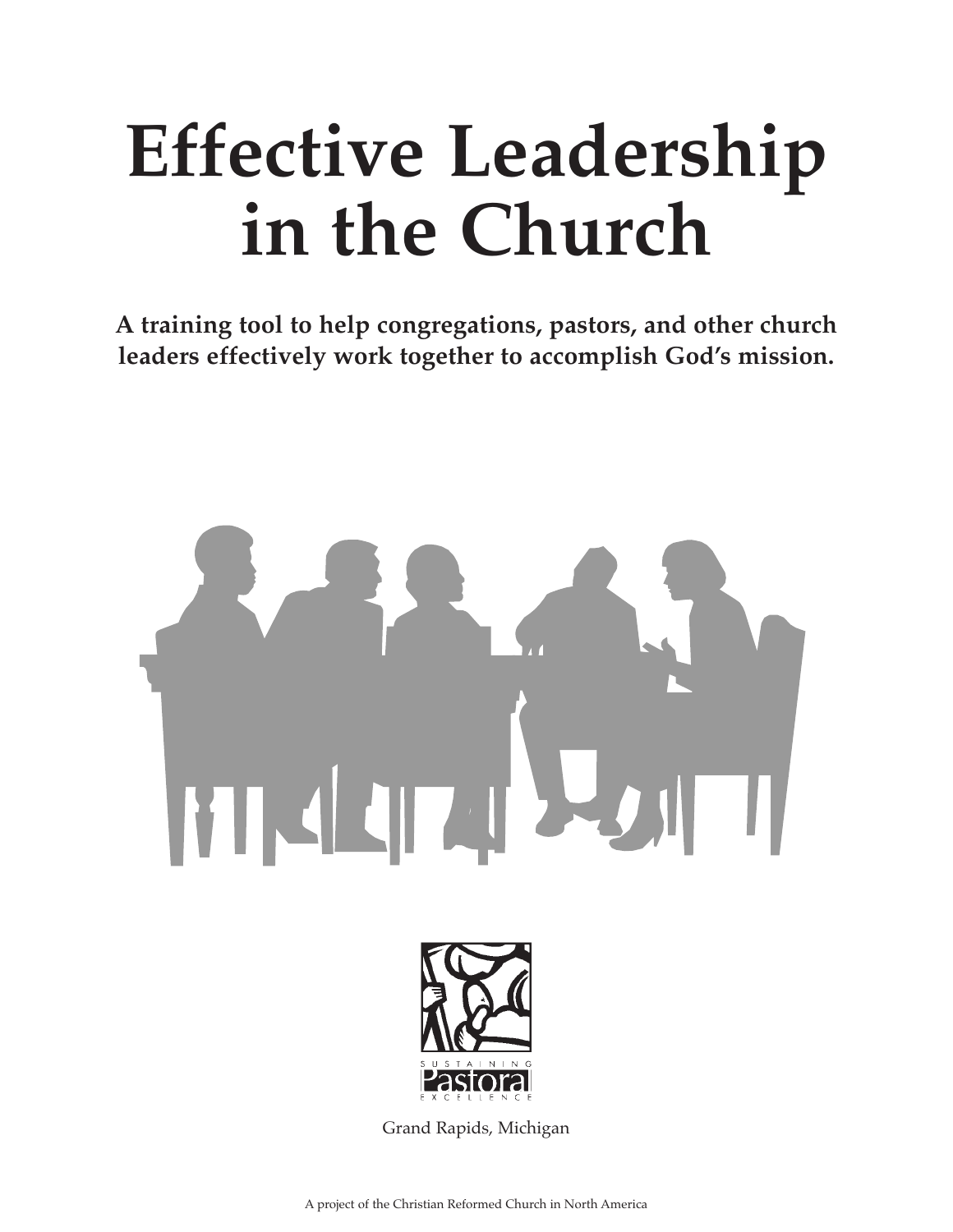Unless otherwise noted, Scripture quotations in this publication are from the New Revised Standard Version, © 1989, Division of Christian Education of the National Council of Churches of Christ in the United States of America. Published by Thomas Nelson, Inc. Used by permission of the National Council of Churches of Christ in the United States of America.

*Effective Leadership in the Church,* © 2005, Sustaining Pastoral Excellence in the Christian Reformed Church in North America, 2850 Kalamazoo Ave. SE, Grand Rapids, MI 49560. Printed in the United States of America on recycle paper.

We welcome your comments. Call us at 1-877-279-9994 ext. 0805 or e-mail us at pastoralexcellence@crcna.org.

www.crcna.org/pastoralexcellence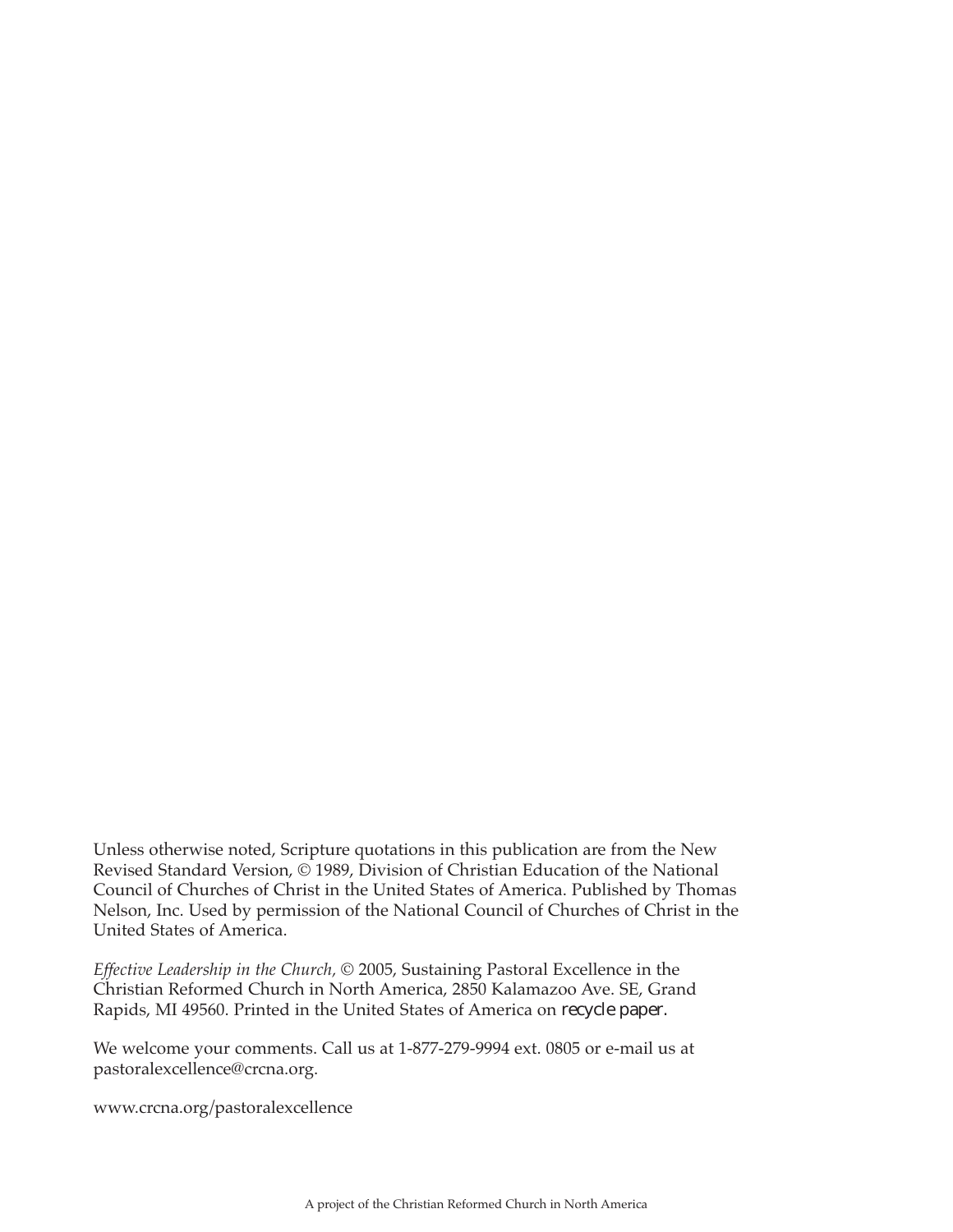# **Table of Contents**

| <b>Chapter 1: Biblical and Theological Themes Regarding</b><br>Leadership in the Church                                                                                                                                      |  |
|------------------------------------------------------------------------------------------------------------------------------------------------------------------------------------------------------------------------------|--|
|                                                                                                                                                                                                                              |  |
| 2. What does the Bible mean when it calls the church "the body of Christ"? 10<br>3. What does the Bible teach about "servant leadership"? 11                                                                                 |  |
| 4. What is the relationship between reconciliation and effective leadership? 12<br>5. What does the Bible teach about suffering and leadership? 12<br>6. How does the CRC translate these biblical teachings into a coherent |  |
|                                                                                                                                                                                                                              |  |
| 7. Is there a difference between leadership in the church and leadership in other                                                                                                                                            |  |
|                                                                                                                                                                                                                              |  |
|                                                                                                                                                                                                                              |  |
| Case Study 3: Mission, Mission, Who's Got the Mission? 16                                                                                                                                                                    |  |
|                                                                                                                                                                                                                              |  |
| Chapter 2: The Shape of Effective Leadership in the Church                                                                                                                                                                   |  |
|                                                                                                                                                                                                                              |  |
| 2. What is "contextualization" and why is it so important when it comes                                                                                                                                                      |  |
| 3. What are the personality traits of an effective leader?19                                                                                                                                                                 |  |
| 4. What are the positive things we can expect to see in situations where there                                                                                                                                               |  |
|                                                                                                                                                                                                                              |  |
| 5. Why do we call this a "reciprocal" understanding of leadership? 26                                                                                                                                                        |  |
| 6. This reciprocal understanding of leadership has also been called                                                                                                                                                          |  |
| "adaptive leadership." Why is this concept important for congregations                                                                                                                                                       |  |
|                                                                                                                                                                                                                              |  |
| 7. What are some ways to identify and positively describe effective leaders?27                                                                                                                                               |  |
|                                                                                                                                                                                                                              |  |
|                                                                                                                                                                                                                              |  |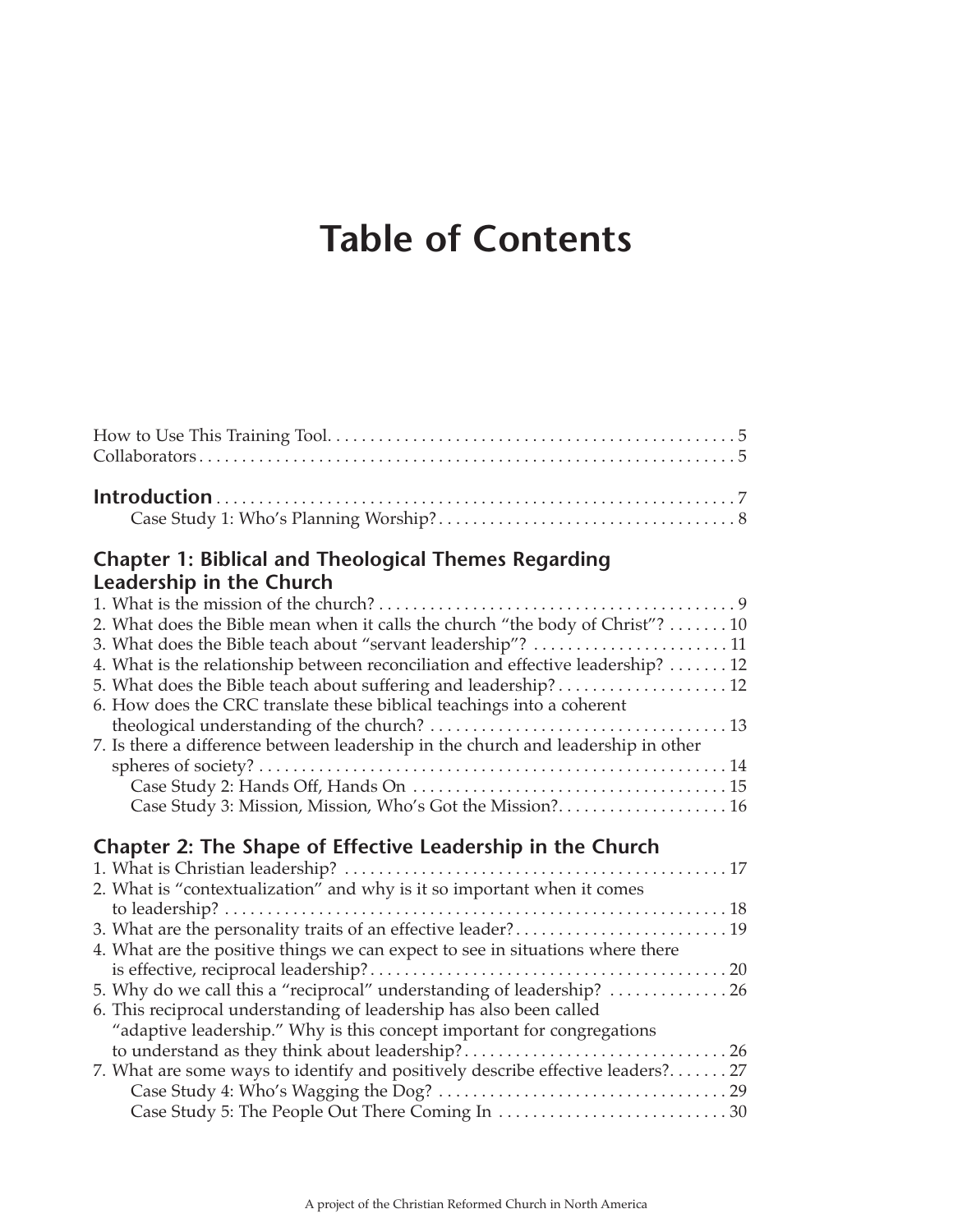| Chapter 3: Leadership Challenges in the Christian Reformed Church          |
|----------------------------------------------------------------------------|
| 1. The Conceptual Challenge: Figuring out what it means to be a healthy    |
|                                                                            |
| 2. The Practical Challenge: Applying sound leadership principles to actual |
|                                                                            |
|                                                                            |
|                                                                            |
|                                                                            |
|                                                                            |
|                                                                            |
|                                                                            |
| Appendix 1: Four Models for Using This Training Tool  43                   |
|                                                                            |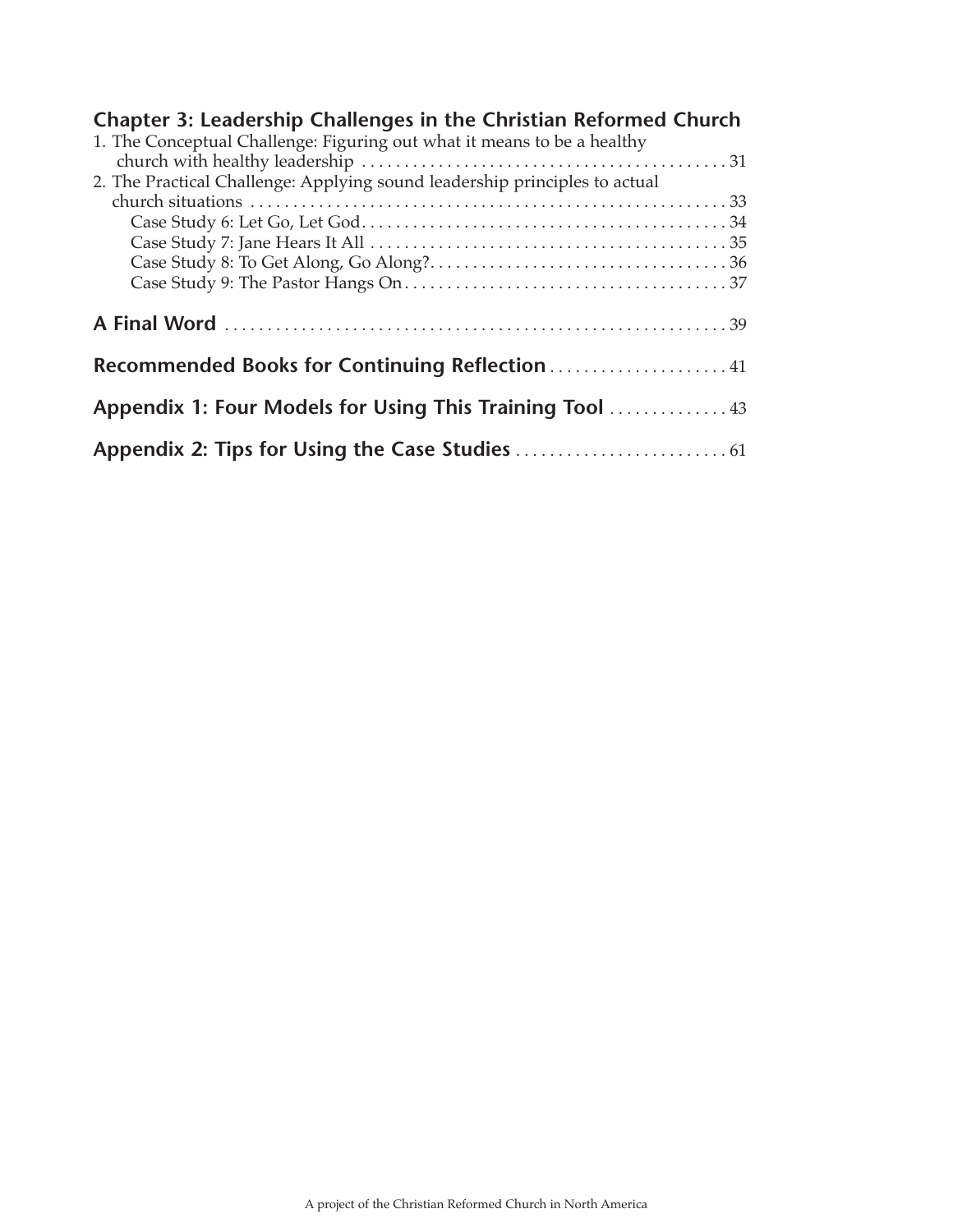### **How to Use This Training Tool**

This training tool is flexible and can be used in a number of different settings, including retreat settings, adult education classes, council meetings, church staff meetings, and search committee meetings. Appendix 1 contains four models of how this training tool might be used.

The questions and comments in the margins and the case studies scattered throughout this book are designed to help readers apply the principles of this training tool to their particular congregations. Appendix 2 offers tips for using the case studies.

### **Collaborators**

This training tool is a publication of the Sustaining Pastoral Excellence initiative of the Christian Reformed Church. The team responsible for putting together this tool includes Duane Kelderman of Calvin Theological Seminary, primary author and chair of the Leadership Development Task Force that developed this paper; Duane Visser and Norm Thomasma of Pastor-Church Relations, who work daily with churches who know the need for effective leadership; and Dan Vander Ark of Christian Schools International, who supplied the case studies that illustrate the wide range of leadership challenges our churches face.

This training tool is an adaptation of a paper titled "Leadership: A Working Definition," which was produced by a cross-agency Leadership Development Task Force that included Dan Ackerman (Home Missions), Richard Hertel (Reformed Bible College), Duane Kelderman (Calvin Seminary), Darlene Meyering (Calvin College), Jim Osterhouse (Home Missions), Kathy Smith (Calvin College and Seminary), Norm Thomasma (Pastor-Church Relations), and Karl Westerhof (Christian Reformed World Relief Committee). This paper was approved by the Ministry Council (MC) of the Christian Reformed Church as "a working statement of MC's understanding of the nature and practice of leadership and a working guide to MC as it implements leadership development initiatives in the denomination."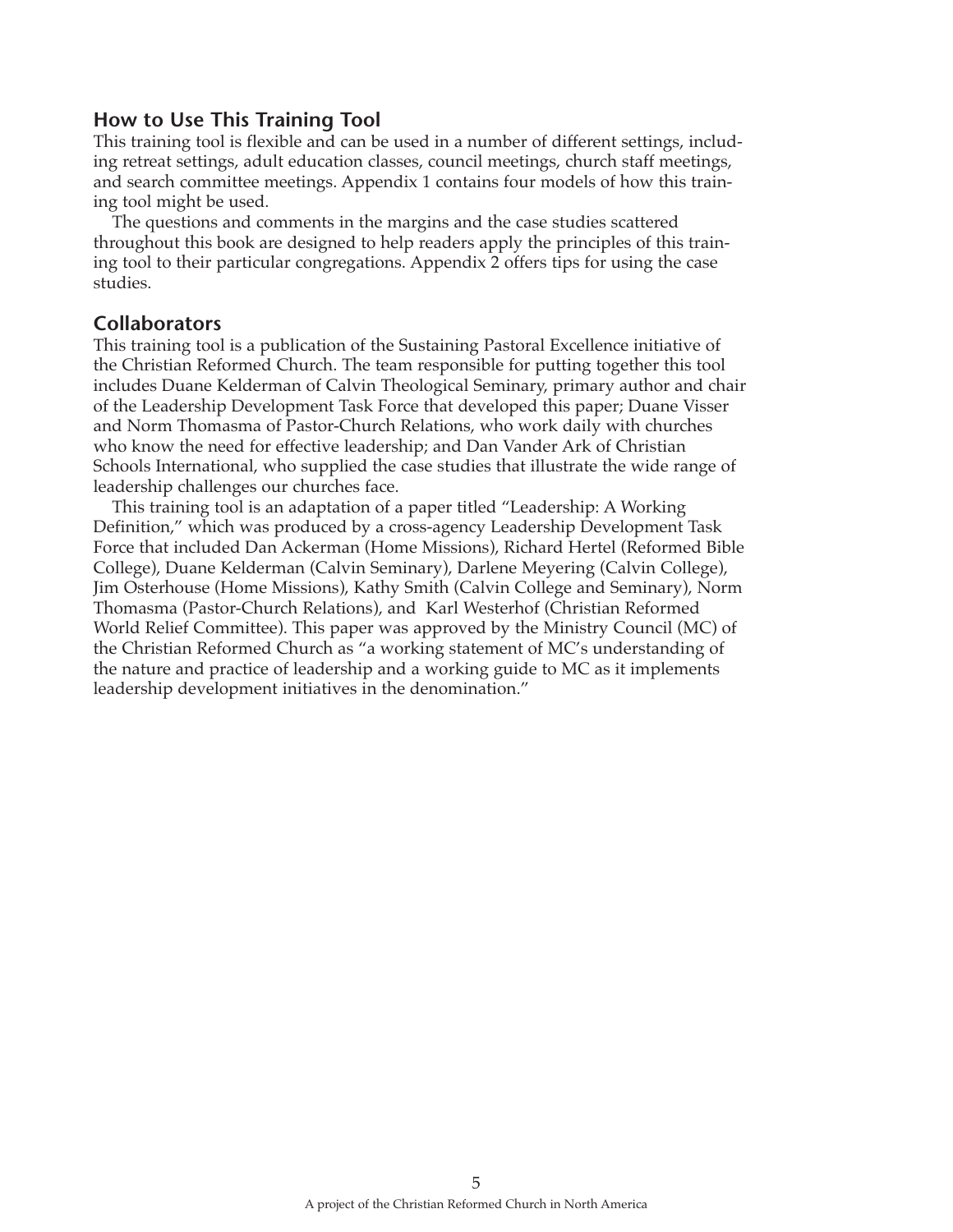### **Introduction**

At last count, Amazon.com had more than 75,000 titles on the subject of leadership. There is no end to the tapes, journals, retreats, courses, and even advanced degrees on the subject of effective leadership. So why does a committee composed of leaders in the Christian Reformed Church (CRC) take the time to add one more publication to that long list? Because we in the CRC need to have an honest talk about leadership. We need to figure some things out.

Many CRC congregations are flourishing. They are clear about the mission to which God has called them, and they love one another as they carry out that mission. But many other congregations face challenges in figuring out their direction and purpose. Some wish their congregation had a clearer sense of direction and purpose. Others are full of pain because they are sharply divided on the matter of their church's direction.

In virtually every church, people give quite different answers to these basic questions: Who is our church's leader? Who should be? The pastor? The elders? What is leadership? And if that's not confusing enough, in the past years, agencies and institutions of the CRC have not always agreed on answers to these questions.

#### **The Purpose of This Booklet**

For two years a Leadership Development Team, consisting of dedicated CRC leaders who represent the full range of views on church leadership and work in various agencies of the CRC, has been working together to arrive at a common understanding of leadership in the church. This team produced a paper entitled "Leadership: A Working Definition" that was officially endorsed by CRC agencies (available at http://www.crcna.org/whatweoffer/resources/index.asp?WhatWeOfferMenu). This training tool is an adaptation of that paper and is designed for congregational use.

The agencies and institutions of the CRC have been blessed by our joint reflection on the subject of effective leadership. We hope this booklet will help CRC congregations throughout North America more fully realize God's purposes for their life together.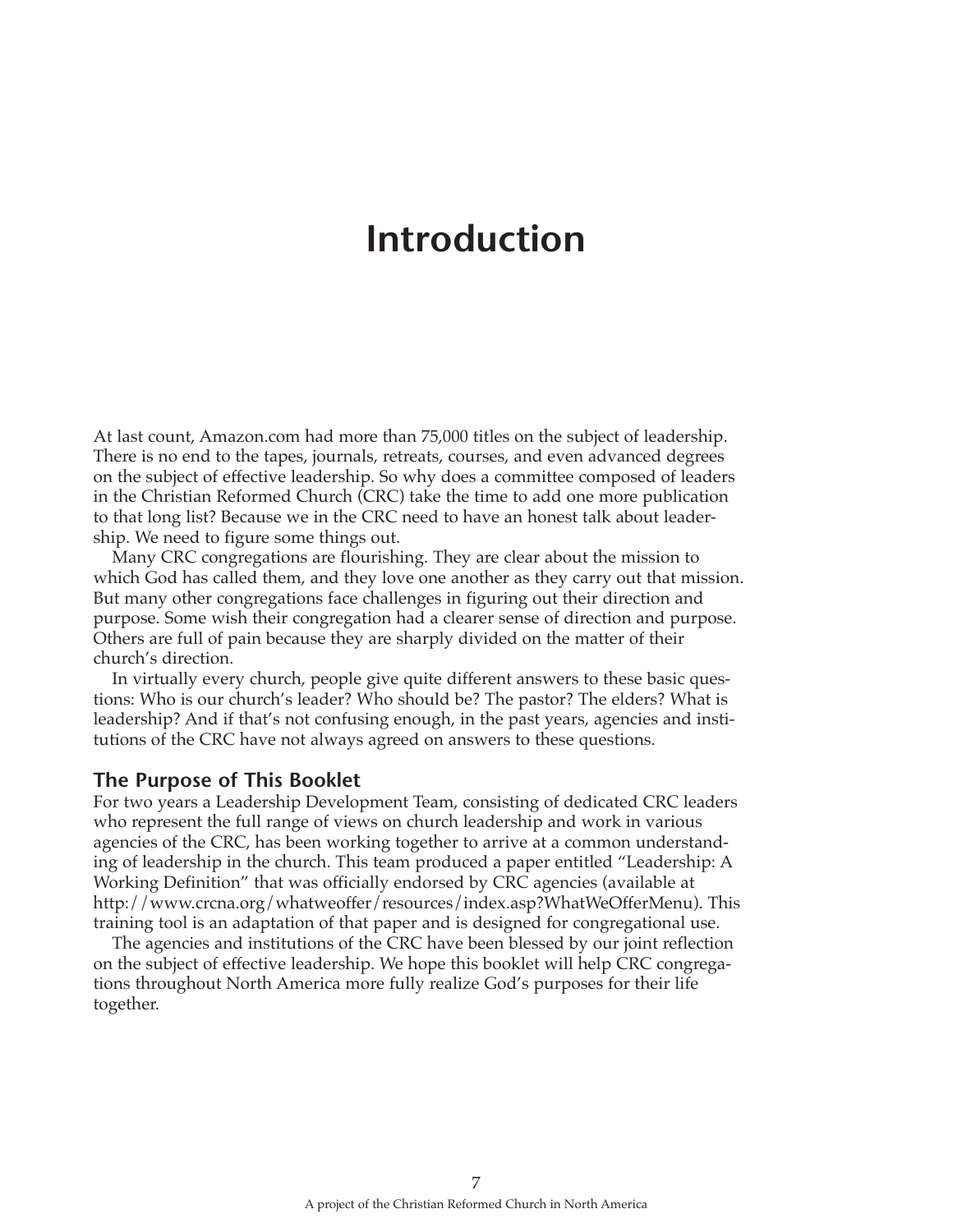#### **Case Study 1: Who's Planning Worship?**

Pastor Pete was disturbed—disturbed with himself. The end of the worship planning meeting was near. He felt anxious; he guessed the other members did too. In the awkward silence, he wondered what to say.

Before he became pastor, First Church had a history of letting the pastor make almost all the decisions in the church, especially about planning and leading worship. The council had generally communicated the boundaries, but the pastor had led the way in everything.

Then Pastor Pete came and encouraged members of the congregation to help plan and lead in worship. He asked a dozen people to join him, some from the council and some not. He called them the "worship committee" and held regular meetings to tell them his plans for sermons and to ask them their ideas for music, Bible readings, and prayer. Slowly the committee began offering ideas.

In the third session for planning one particular worship service, the group was getting a bit edgy. They had planned a somewhat humorous sketch about the Ten Commandments. In a previous session, they had chosen songs. Pastor Pete now encouraged them: "This is good work. You are the owners of this plan." But he could see frowns on some faces. One older member was plainly anxious: "I'm not quite sure about our roles here. Do we make the final decisions or do you?" Another member added, "Some of us feel we don't have the training to make these kinds of decisions."

Before Pastor Pete could answer, one member suggested a more familiar hymn for the concluding song rather than the new praise song he had previously suggested. The whole group brightened to the idea and wanted the change. Pastor Pete felt anxious, like something was slipping away, but nodded agreement.

Was it loss of control that bothered him? Hadn't he said he wanted them to participate? Should he confess his anxiety? Who *did* have the final say, anyway? Was it the pastor or the committee? One thing he knew—silence wasn't the answer.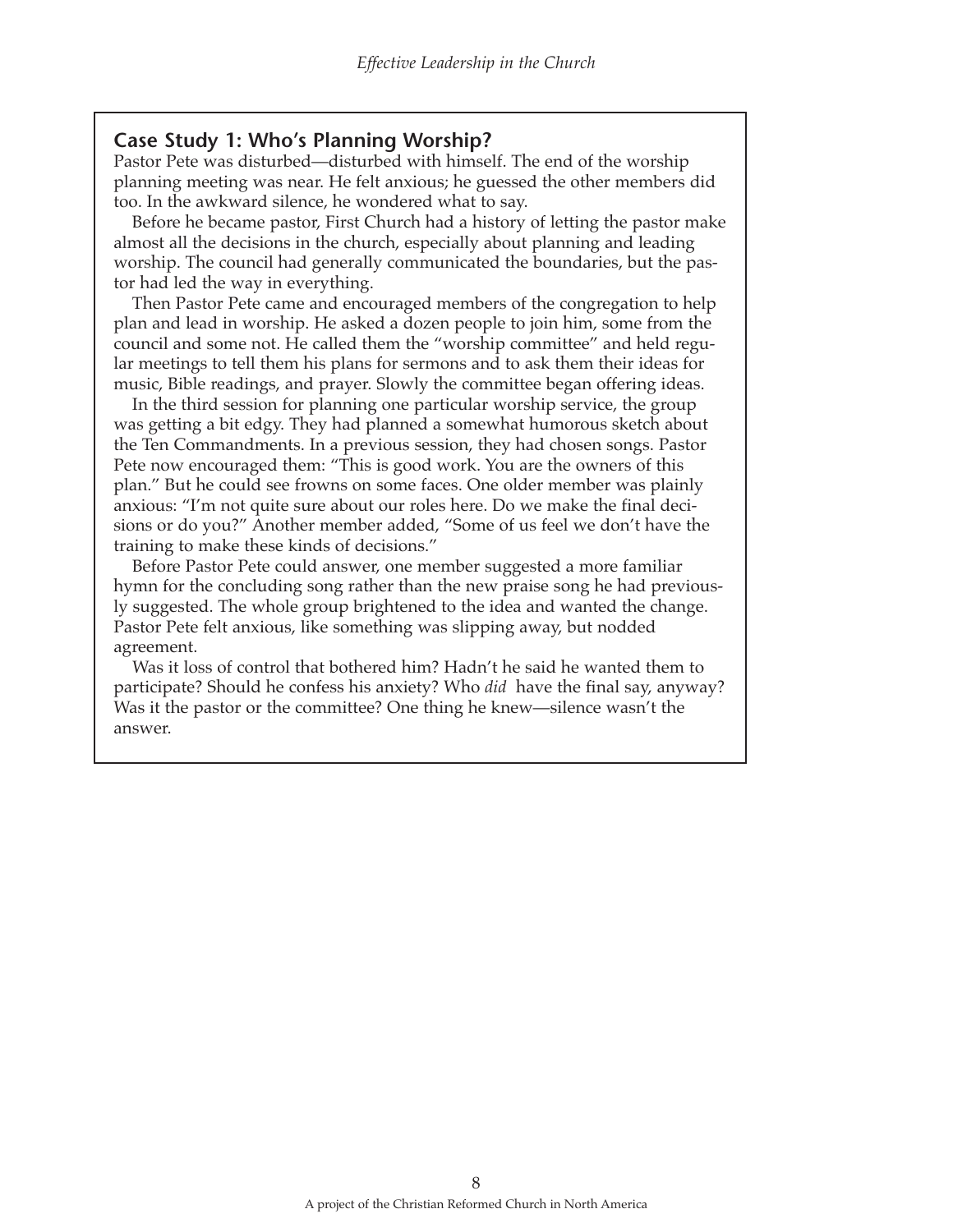### **Chapter 1**

# **Biblical and Theological Themes Regarding Leadership in the Church**

What follows are seven important biblical and theological themes that must guide any discussion of Christian leadership.

### **1. What is the mission of the church?**

Defining leadership in any organization immediately raises questions about that organization's mission, its reason for being. In the case of the church, the Bible raises and answers two very important questions.

First, whose mission is it? God's, not ours. The church doesn't come up with its own mission. The Bible sets forth God's mission for the church.

Second, what is the church's mission? The Bible states the church's mission in many different contexts. Consider Colossians 1:15-20, Matthew 28:18-20, John 17:20-23, 1 Peter 2:9-11, Ephesians 4:11-13. It's helpful to see these various statements of the church's mission as different facets of a single diamond, each enriching the other.

Perhaps God's mission in the world can be summarized this way: God's purpose in Christ is to reconcile all things to himself. The church is the body of Christ in the world—the means by which the world will know that Jesus Christ is Lord and through which all believers will reach maturity in Christ and unity in the faith and knowledge of Christ. To fulfill the mission of God to reconcile all things to himself, God sends the church into the world to spread the gospel, to evangelize, to proclaim the good news of the kingdom of God, and to embody in its corporate life the message of reconciliation.

(*Note:* "Mission" usually refers to one's deepest purpose or belief, while "vision" usually refers to how one will live out that mission in the future. The discussion about which comes first—mission or vision—is ongoing. By these definitions of "mission" and "vision," the passages above no doubt reflect both the church's mission and its vision.)

**"Mission" implies passion a single-minded purpose of "getting there," perhaps even risking reputation and standing among others. Does your church have a clear sense of its mission? How would you summarize it in a single sentence?**

**What is the relationship between the Bible's "mission statement" for the church and a church's own mission statement?**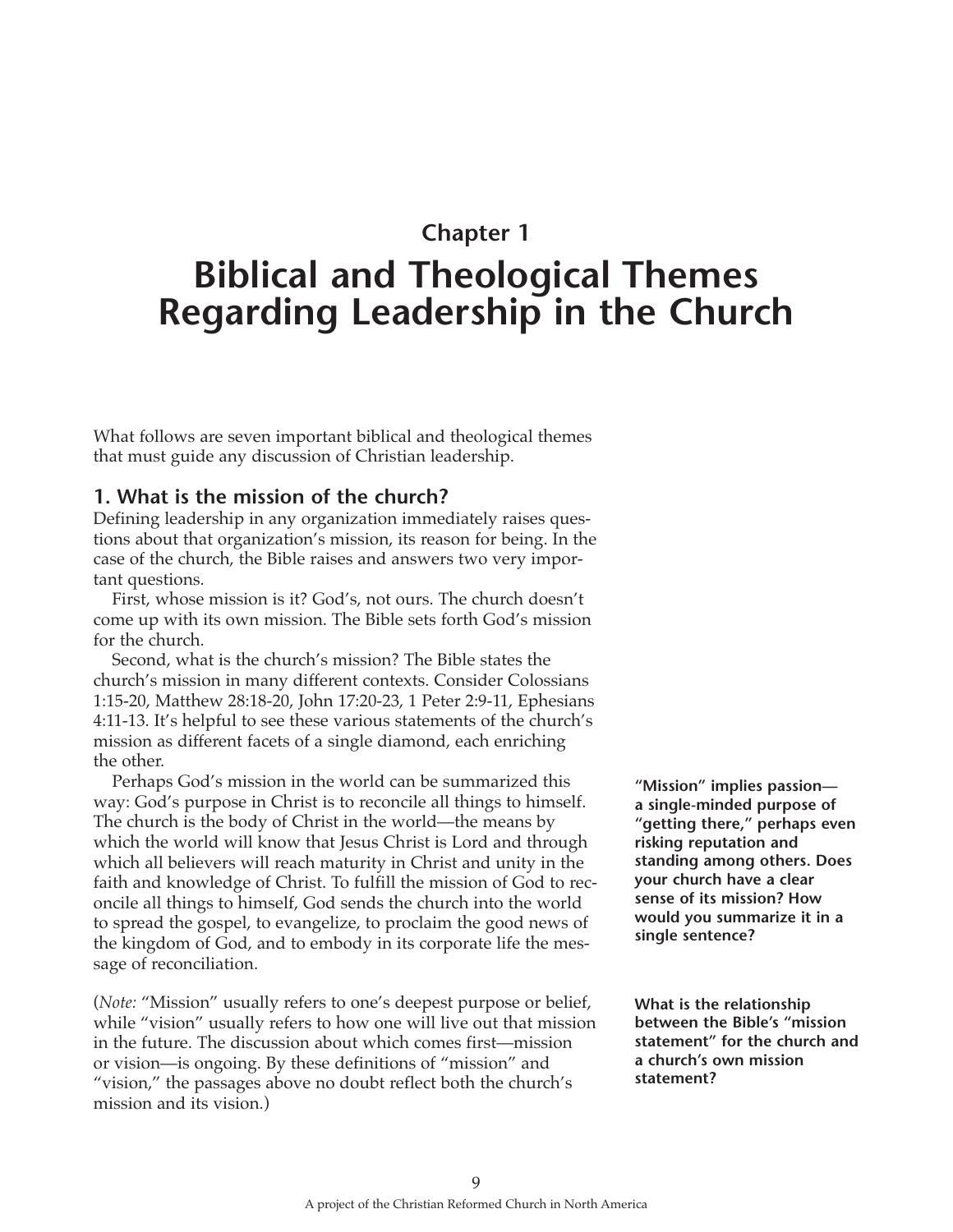### **2. What does the Bible mean when it calls the church "the body of Christ"?**

To understand leadership in the church it's important to understand a peculiar and mysterious fact about the church: the church is the body of Christ. The Bible does not say the church *resembles* or *is like* a body. The church *is* the body of Christ (1 Cor. 12:27) the way Christ is present in the world. When we think about leadership, we must understand four features of the church as the body of Christ.

### **Christ is the head of the body.**

The New Testament is clear that Christ is the head of the church. Christ's headship is a reference not to power and the right to control, but to the source of the church's life. Christ sustains the whole body and supplies what the body needs for life (Eph. 1:22-23; 4:15-16; Col. 1:18).

### **The church is a living organism.**

Christians are members of a living body, not an inanimate institution (Eph. 4:12-16). The source of the church's life is Christ himself. This implies two things: First, the church as a living organism is constantly growing, changing, and adapting to changing realities around it. This is what it means to be alive. The term for an organism that has quit growing and changing is "dead." Second, the church is not a self-sufficient closed system, answerable only to itself. It is contingent, dependent. Like the vine to the branch, the church is organically connected to and dependent upon Christ for its very life. As a living organism, the church's concern is not "What do *we* want to do?" but rather "What is Christ doing in and through us? How is the life of Christ being tangibly expressed in our life together as a church?"

### **The body of Christ is one, with many parts that organically work together (1 Cor. 12:12-31).**

First Corinthians 12 makes clear that each part of the body is indispensable to the healthy functioning of the whole body. Such mutual interdependence implies a mutual accountability that all members of the body of Christ, including leaders, have to Christ and to one another.

### **God gives to the church the gifts of his Spirit (Rom. 12:3-8; 1 Cor. 12:7-11; Eph. 4:11-13).**

These "gift passages" make clear that God gives spiritual gifts to all the members of the body, not just a few select leaders. Moreover, God gives particular gifts to particular believers. Yet emphasis upon particular gifts given to particular individuals in the body must be balanced with emphasis upon the *giftedness* that the body as a whole possesses by virtue of Christ's indwelling Spirit. Paul says that spiritual gifts are given for the common good. Indeed, as various members of the body of Christ realize

**What would be a good answer to give to the nineyear-old who asks her parents, "Who runs the church?" If "Christ" wasn't a good enough answer for that nine-year-old, how would you go on to describe the way Christ rules the church through the members of the body?**

**How does this reality of the church as a living organism shape the way we think about leadership in the church?**

**What signs tell you that your church is a living body, with the parts of the body organically working together?**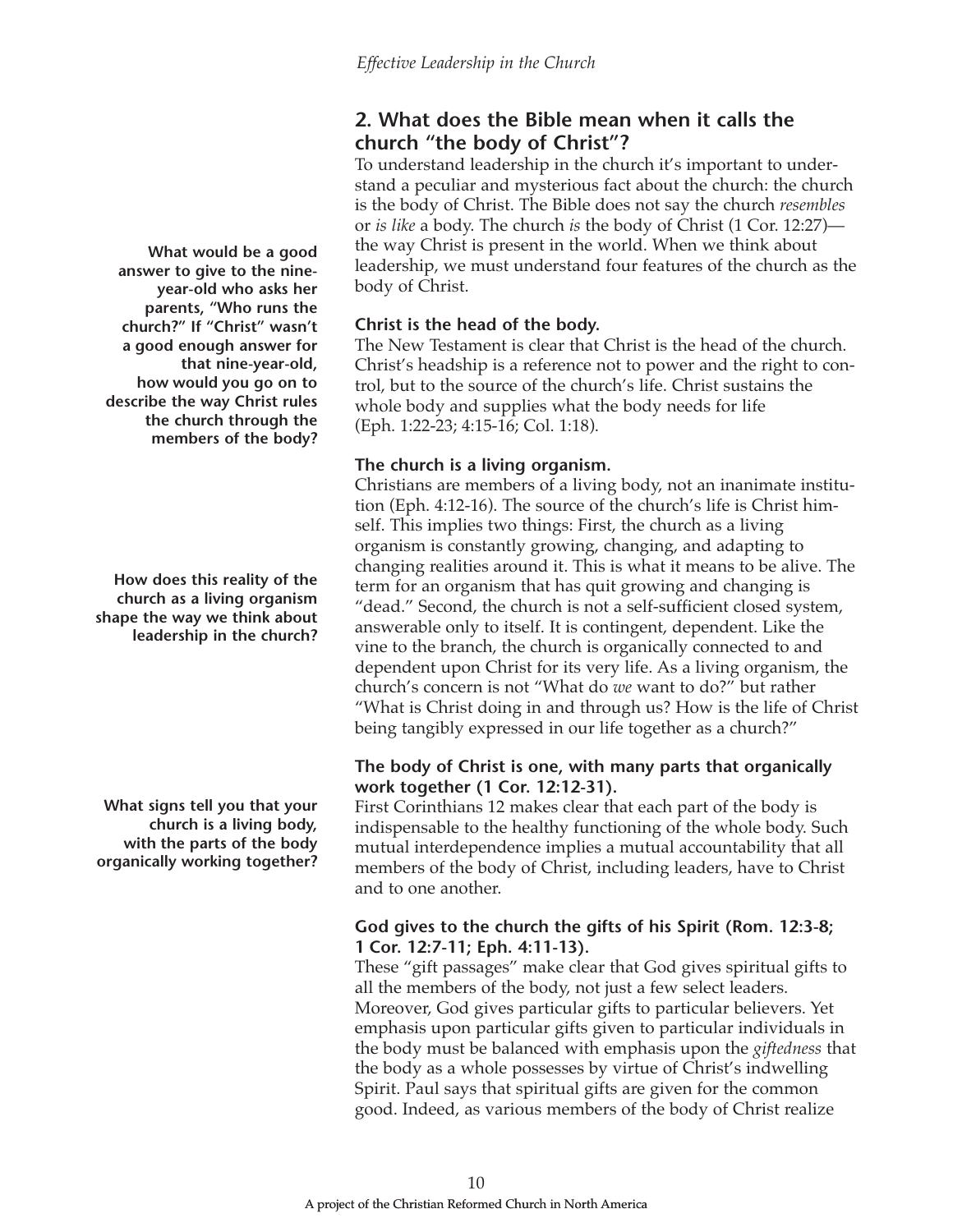that they are able to serve one another and others beyond the church, gifts emerge and are affirmed by and strengthened in the body. The balance between individual gifts and the giftedness of the body is an important one.

### **3. What does the Bible teach about "servant leadership"?**

The Bible teaches us many things about the nature and quality of Christian leadership. Perhaps the most profound insight comes from the life of Christ himself and Christ's clear teaching regarding servant leadership.

### **Christ is the model of servant leadership.**

In his incarnation, Christ embodies the message of servant love. The cross is the ultimate message of self-giving love (Phil. 2:1-11; John 13:12-17).

### **Authority in the New Testament entails both power** *and* **servanthood.**

Jesus Christ himself exemplifies both: he rules with power "far above all rule and authority and power and dominion" (Eph. 1:21), but he also stoops down to wash the feet of his disciples (John 13). We can see this same example of power combined with servanthood in the role of parenting. In their relationship with children, parents have authority that includes right and power; good parents also love their children with a servant love, and use their authority through this love. Authority, power, and servant love, all properly understood, are not set over against each other in the New Testament—and thus should not be set over against each other in discussions of leadership (Matt. 20:25-28).

The New Testament emphasis upon servant leadership reminds leaders to be careful in their exercise of power and authority. Leaders must realize the ways that positions of leadership can inherently create an imbalance of power, and must take seriously their responsibility to exercise power as servants of the one who has all power and authority.

### **The practice of servant leadership is one of the ways Christians "put on" Jesus Christ.**

In John 13:14 Jesus makes it clear that those who follow Jesus must practice his servant love: "So if I, your Lord and Teacher, have washed your feet, you also ought to wash one another's feet." In Ephesians 5:1-2, Paul calls believers to imitate God in his self-giving actions: "Therefore be imitators of God, as beloved children, and live in love, as Christ loved us and gave himself up for us, a fragrant offering and sacrifice to God." Leadership in Christ's church must be different from the Gentiles' "lording it over" approach to leadership. The goal of servant leaders is to love and serve those they lead by helping them find and productively use their gifts in the ministry of the body. Leadership in the **What are two or three of the spiritual gifts God has given your congregation as a whole?**

**Give some examples of authority, power, and servanthood** *all* **being expressed appropriately.**

**How can you tell if the church's leaders are following the biblical principle of servanthood?**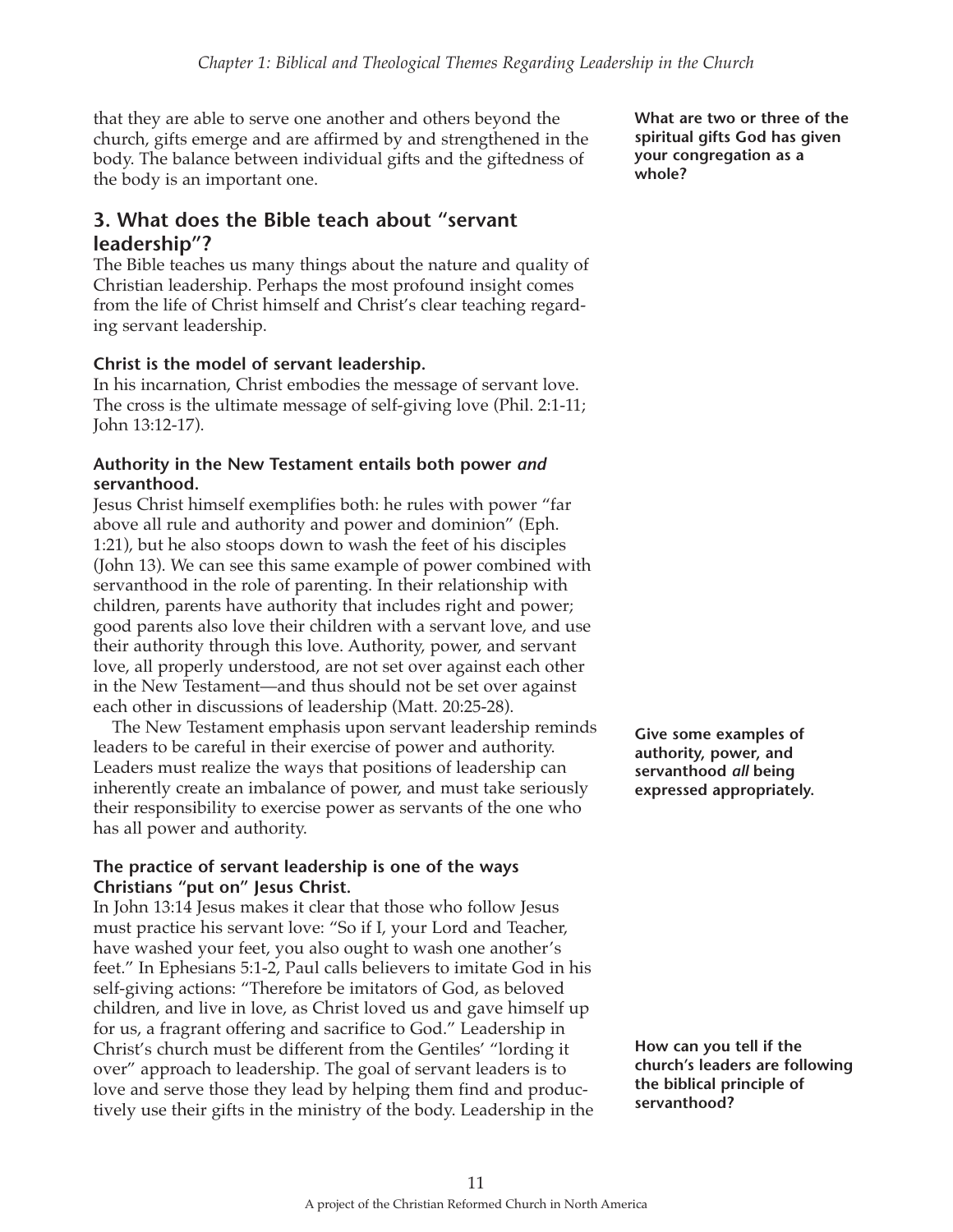church is essentially and radically a matter of servanthood, love, forgiveness, redemption, sacrifice, justice, and obedience.

(*Note:* For a more extended discussion of these and other biblical themes related to church leadership, see *A Theology of Church Leadership* by Lawrence Richards and Clyde Hoeldtke [Zondervan, 1980].)

### **4. What is the relationship between reconciliation and effective leadership?**

God's mission has been summarized above in terms of *reconciliation*: God's purpose in Christ is to reconcile all things to himself. Thus, the church is called to embody in its corporate life the message of reconciliation. A church that is achieving God's purposes in the world will be breaking down barriers between individuals and groups.

One of the greatest needs today—in North America and throughout the world—is the need for *racial* reconciliation. One of the great tests of authentic Christian community is whether that community can transcend the barriers that divide people along racial and ethnic lines. Deep racial reconciliation is one of the greatest testimonies to the power of the gospel that the church can give. Effective Christian leadership involves the intentional pursuit of such reconciliation, yearning for the vision of Revelation to become a reality—when people "from every tribe and language and people and nation" will be gathered around the throne (Rev. 5:9).

Racial reconciliation is only one test of authentic Christian community. Breakdown of marriage and family, social and economic differences, political and ideological divisions, and antagonism and hostility between parts of the body of Christ are all examples of alienation within community. One of the deepest impulses and values of Christian leadership is the pursuit of reconciliation at every level of community.

### **5. What does the Bible teach about suffering and leadership?**

The New Testament is clear in its teaching that Christians suffer not just because they live in a broken world, but also because obedience to Christ and the gospel generates resistance and hostility, and engages the power of darkness (1 Pet. 3:8-22; 4:12-19; Rom. 5:1-5; 2 Tim. 1:8-12).

Christian leaders should expect to suffer. In fact, a person who aspires to church or kingdom leadership but has a strong aversion to suffering should look elsewhere for work. It's interesting to note that biblical characters whom we often associate with strong leadership (Moses, Joshua, David, Esther, Deborah, and other "heroes of faith" [Heb. 11]) often suffered. Sometimes their suffering was self-imposed. Indeed, all leaders struggle with temptations, and many leaders commit colossal sins that throw

**More and more churches today live in close proximity to diverse racial and ethnic groups. How can your church cross ethnic/racial boundaries and manifest more deeply the reconciliation we have in Christ?**

**If suffering is a part of leadership, what does this suggest about the marks of Christian character that congregations should consider as they seek out leaders?**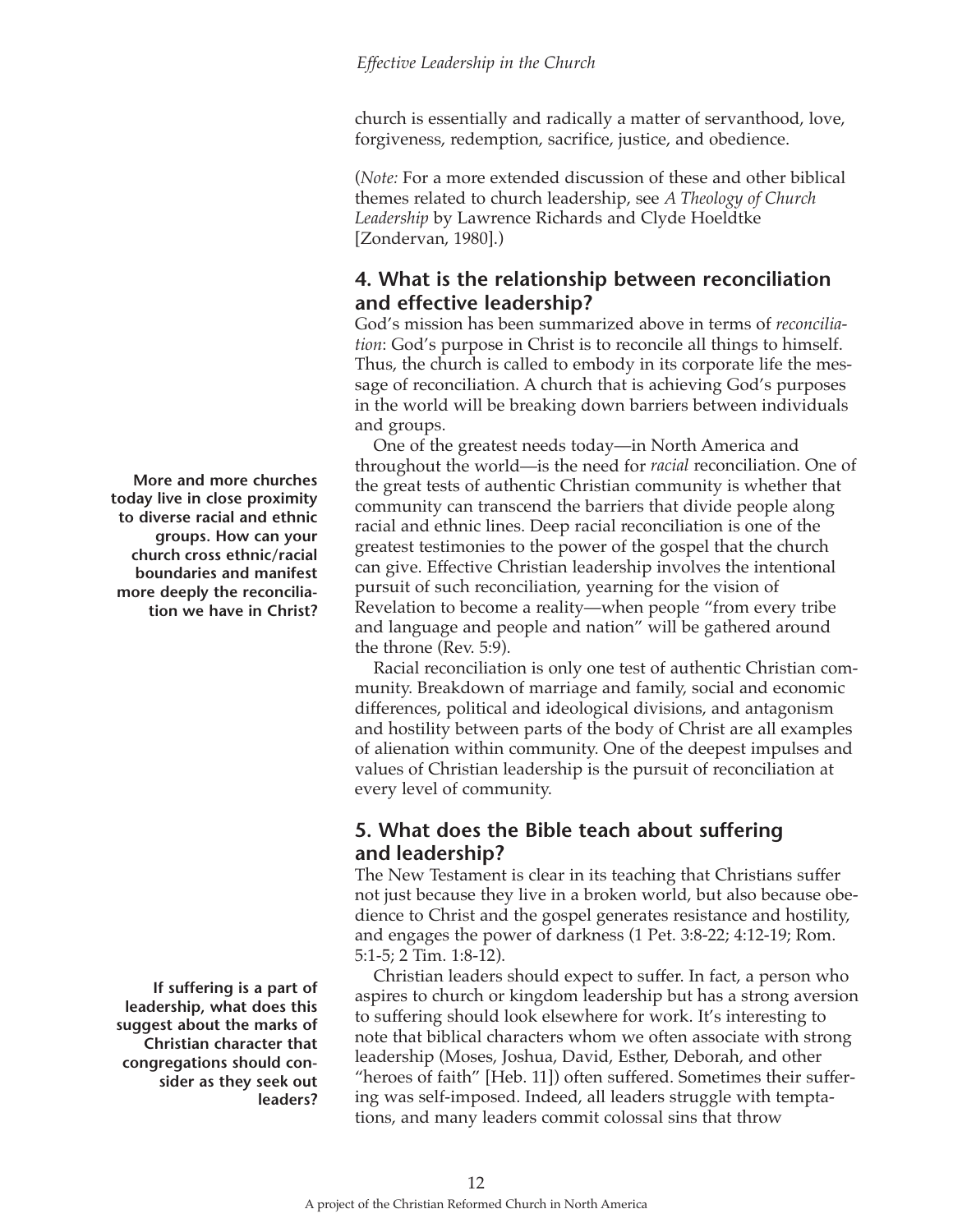themselves and the community around them into deep pain and suffering. But suffering is often the result of doing good—the natural or supernatural resistance and hostility to the gospel that creates pain and injury.

The good news is that virtually every passage in the New Testament that speaks of Christian suffering is laced with hope hope because of the positive, character-building, communitybuilding impact of suffering when it is embraced with faith; and hope because of the forward-looking "not-yet" perspective that is brought into clearer focus in suffering. Christian leaders know that Christ will prevail and his mission will be accomplished.

One important implication of the reality of suffering for the Christian leader and community is that "success" and "failure" are never as clear-cut as one might be tempted to believe. Sometimes the chapter of a church's history that involves the most suffering becomes the chapter that was most used by God to form, shape, and lead that church into its most vital and vibrant chapter of ministry. To use Jesus' and Paul's language, churches are continually dying and rising again. Churches and leaders must be willing to endure pain and suffering—to be the seed that is put into the ground and dies—if they are to rise again and produce many more seeds. Every Christian leader (and congregation) must continually take to heart Jesus' words when he faced his own suffering and death:

Very truly, I tell you, unless a grain of wheat falls into the earth and dies, it remains just a single grain; but if it dies, it bears much fruit. Those who love their life lose it, and those who hate their life in this world will keep it for eternal life. Whoever serves me must follow me, and where I am, there will my servant be also. Whoever serves me, the Father will honor. (John 12:24-26)

### **6. How does the CRC translate these biblical teachings into a coherent theological understanding of the church?**

The church seeks to reflect the biblical teaching above in its *polity*—its form of government. The most concise statement of the CRC's polity is the Church Order. The most concise summary of the CRC's official positions on the nature of the church's ministry in general, and office and ordination in particular, can be found in the conclusions of the synodical report of 1973 on ecclesiastical office and ordination, and the guidelines of the synodical report of 2001 on ordination and "official acts of ministry."

To briefly summarize, these official church positions affirm the following:

• the church's role in the mission of the Lord, namely, to be the body of Christ manifesting his presence, proclaiming the gospel, evangelizing and seeking the lost

**Death and resurrection are an ongoing process of sanctification for the believer. Congregations also go through death and resurrection. Are there things that your congregation is dying to, or things that it must die to? Are there signs of things that it is coming alive to?**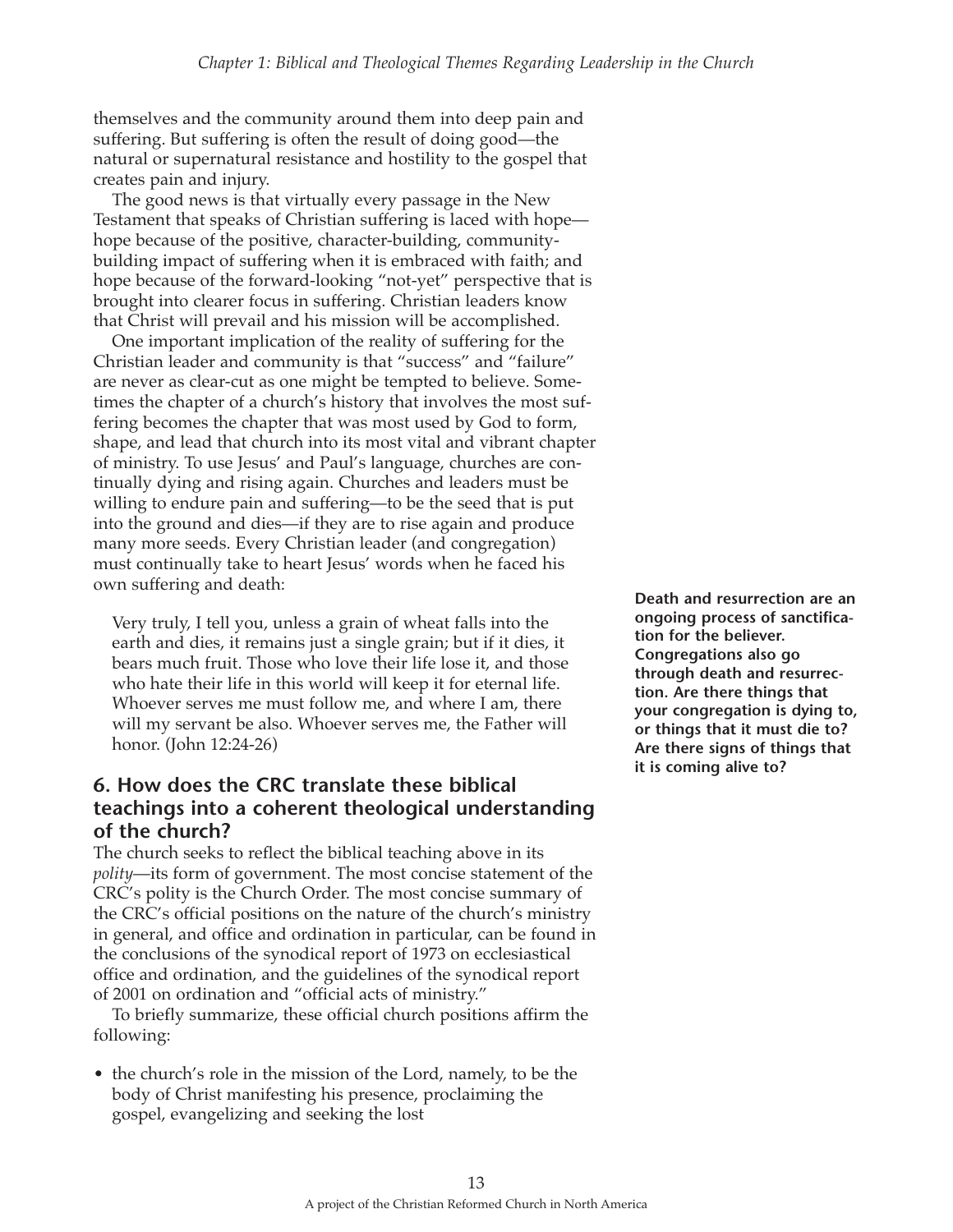- a definition of leadership in the church that entails a relationship of trust and responsibility in which certain people are entrusted by Christ, the great shepherd of the sheep, to take pastoral responsibility for a part of his flock
- the purpose of ordination to set apart certain individuals for special ministries or services
- the comprehensive ministry of the church shared by all believers
- the distinction between those who serve in official offices and those who serve more generally as one of function, not essence
- the authority of office as defined primarily by service, which includes the responsible stewardship of God-given natural and spiritual gifts, rather than by status, dominance, or privilege

### **7. Is there a difference between leadership in the church and leadership in other spheres of society?**

Is there a difference between leadership in the church and leadership in any other organization? We think there are differences as well as similarities.

There is similarity in terms of laws of human behavior, social laws, psychological laws, and organizational laws that are rooted in creation and apply to all organizations, including the church. The best of Christian wisdom discerns these deep and universal patterns to human life and community. God's common grace makes it possible for a person who may not be a Christian to be an effective leader in an organization. Reformed Christians are always aware that God has created and still works in the whole world, not just the church.

But there is also a difference. The church is a unique *organism* in which Christ and the Spirit dwell. The church has a unique source of life, is directed toward particular ends and goals, and is governed by particular commitments and practices—such as prayer, worship, study, witness, and service—that give peculiar shape to the church's life and ministry. The church cannot be explained in organizational terms alone and must guard against approaches to leadership that merely accommodate to the broader culture (see *Pastor: A Theology and Practice of Ordained Ministry* by William Willimon [Abingdon, 2002], p. 70).

(*Note:* A fuller exposition of many of these themes can be found in a synodical study committee report entitled "Ecclesiastical Office and Ordination" [*Acts of Synod 1973,* pp. 635-716], and in synodical guidelines for understanding leadership, office, and ordination [*Acts of Synod 2001,* pp. 503-504].)

**Some churches overemphasize the differences between the church and other organizations and miss out on valuable things they could learn from the way other organizations are led. Other churches underemphasize the uniqueness of the church. Where does your church fall in this spectrum?**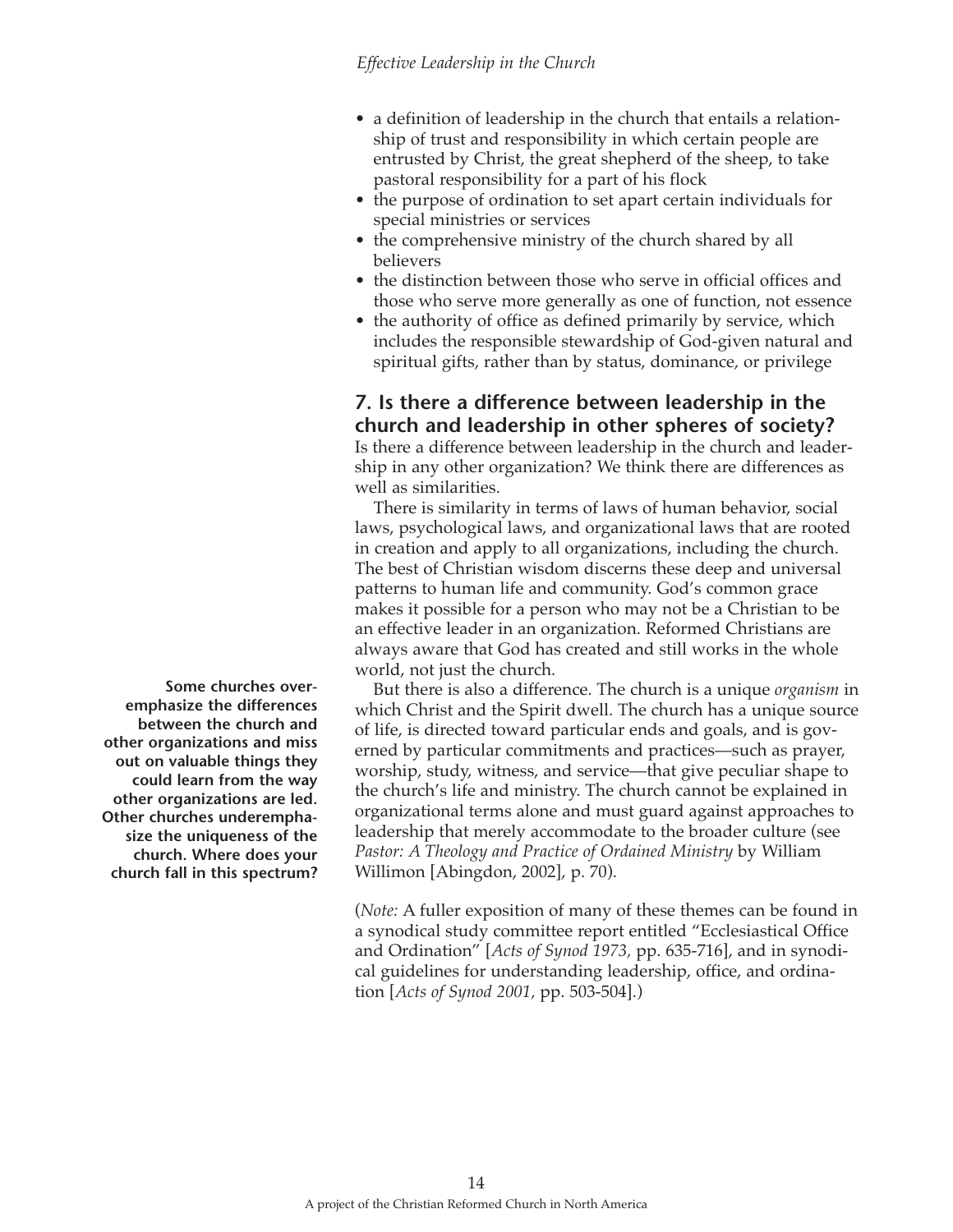### **Case Study 2: Hands Off, Hands On**

Susan Bridge, the chair of the council, had to decide. The new pastor was strong, having implemented new programs with fire and devotion. But some people felt run over. Should the council put the brakes on—hold him back or at least slow him down?

Center Church was a big congregation with a suitably big staff. The former senior pastor was a superb minister of the Word; he had spent much time each week in his study, and it showed on Sunday. The congregation learned from his thorough study of God's Word and his apt illustrations.

However, he didn't like the administrative side of ministry. The staff carried out separate ministries as they saw fit. While they benefited from the pastor's sermons, the people thought the pastor aloof or shy because he showed little interest in them. Because he was near retirement, the council heard the criticism but believed things would change in the church when he retired.

As churches sometimes do, Center found a dynamic younger pastor to lead their congregation, the opposite of their former pastor. He took charge of the staff and gave good direction to them and the council, but was forced to quit the ministry when he suffered a heart attack and nearly died.

The church felt the loss keenly. They hired a retired pastor to help them for two years. The pastor had a solid reputation in the denomination for his good preaching, friendliness, and ability to administer a staff and start new programs. The church thought they were set, with the council and congregation happy with the choice.

Now, nine months later, clouds of trouble covered the sunny start. Some staff and council members were frustrated at the new pastor's "bulling" his way ahead with new programs. They did like his enthusiasm, his energy. The congregation loved his welcoming manner. He connected with all ages. But he virtually ignored the council, getting approval for his ideas "out and about." Although Center had committees, the pastor decided what he wanted done and told them about it.

Susan Bridge saw it herself. Others saw it too. And now the issue was before council. What to do—should it be "hands off," holding the course without change? Or should it be "hands on," intervening somehow to change the way the pastor operated?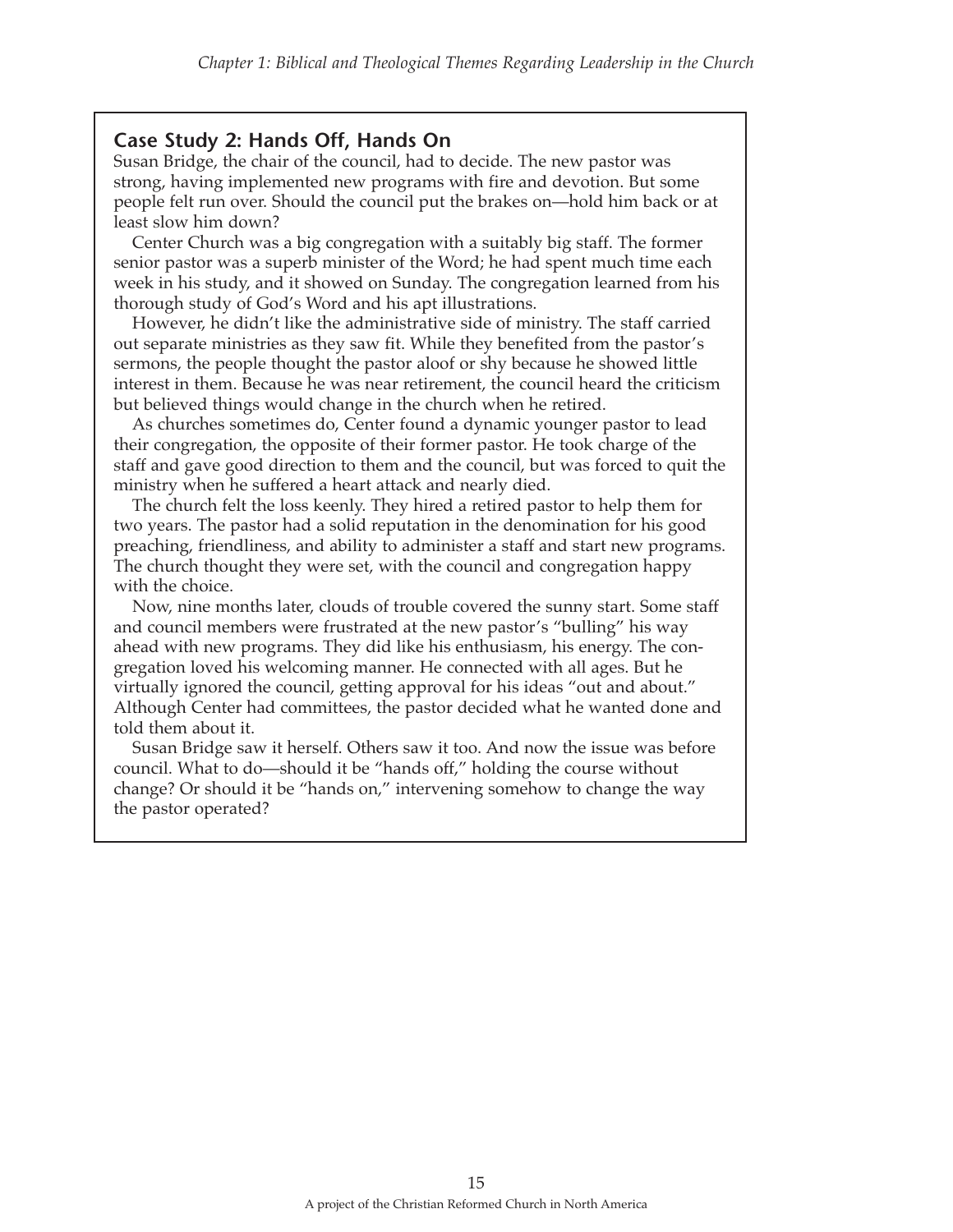### **Case Study 3: Mission, Mission, Who's Got the Mission?**

Faith Church was in the middle of a muddle. Rev. Sharon Wilson was plowing straight ahead with the church's mission, but the congregation was lagging, even balking. And the council was in between, watching the spinning wheels and not knowing what to do.

Faith had been a vibrant church in earlier days but had lost some members who moved to churches nearer their new residences. Some new families in the neighborhood had joined Faith; some unchurched people were also attending. When Rev. Wilson came, she noticed that the search team had exaggerated the buy-in of the congregation for new directions that a study committee had approved.

But Rev. Wilson believed the congregation would follow if she quickly implemented the changes. Some council members had gently cautioned her, but she plowed forward with enthusiasm and full effort. Soon some members of Faith headed out the door. The council started a new round of direction setting, using a consultant, and changed its direction somewhat. Rev. Wilson survived the change and pushed ahead to carry out the new plan.

Part of the plan was to reach out to the surrounding community. God blessed that effort with more people coming to the church. But the congregation tired out, retreating in their effort, with some ministries actually throwing in the towel. This time Rev. Wilson drew together a small group of leaders to do a third round of "vision setting."

It seemed like a good plan and Rev. Wilson was pleased. She preached it and pushed; the congregation balked, criticizing her for constantly intimating that they weren't committed. Their energy ebbed; Rev. Wilson's fire was diminishing into embers. The council saw both declines and wondered: three attempts to change with no seeming good. Was it time for a fourth? Or, as some members urged, was it time to forget planning for a while and just "be the church"? One thing was sure—something had to be done. But what?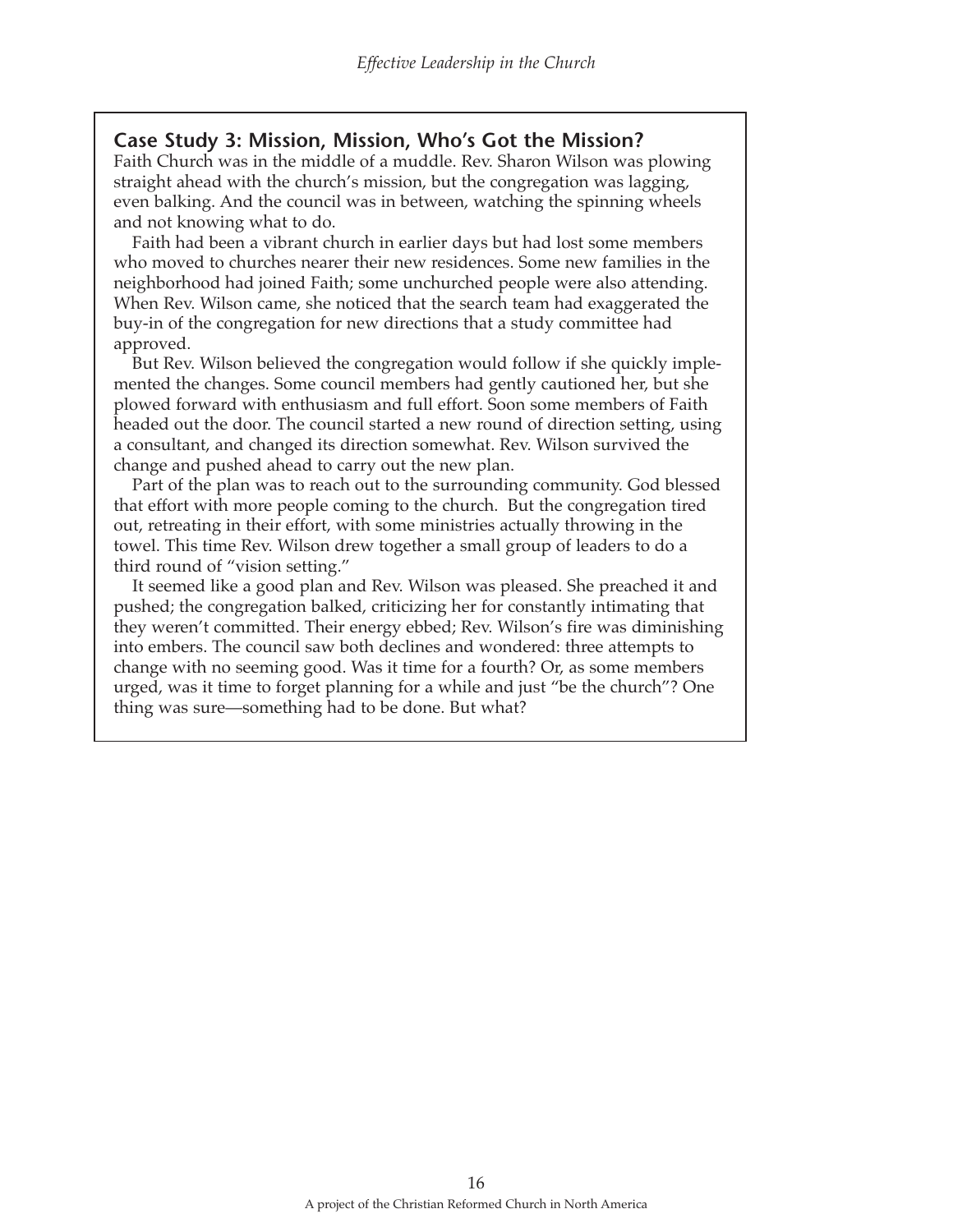### **Chapter 2 The Shape of Effective Leadership in the Church**

What does effective leadership look like? How does it work? How do people know whether their congregation is being effectively led? The concept of *reciprocal leadership* helps us to focus on the relationship between follower and leader rather than on certain traits a leader might possess. We can also identify "four Cs" four factors present in situations where effective leadership is taking place.

### **1. What is Christian leadership?**

First, a definition:

Effective Christian leadership is the process of helping a group embody in its corporate life the practices that shape vital Christian life, community, and witness in ways that are faithful to Jesus Christ and the gospel and appropriate to the particular group's setting, resources, and purpose.

The next definition is more specific to leadership in a congregational setting:

Effective Christian leadership is the process of helping a congregation embody in its corporate life the practices that shape vital Christian life, community, and witness in ways that are faithful to Jesus Christ and the gospel and appropriate to the particular congregation's setting, resources, and purpose.

### **The church has many leaders**

It's important to clarify that the above definitions do not limit the function of leadership to particular individuals or offices. The New Testament teaches and the church affirms that "the task of ministry is shared by all and is not limited to a special, professional class. . . . The ministry of the church is Christ's ministry, shared by all who are in Christ" (from conclusions 1 and 2, "Report on Ecclesiastical Office and Ordination," *Acts of Synod*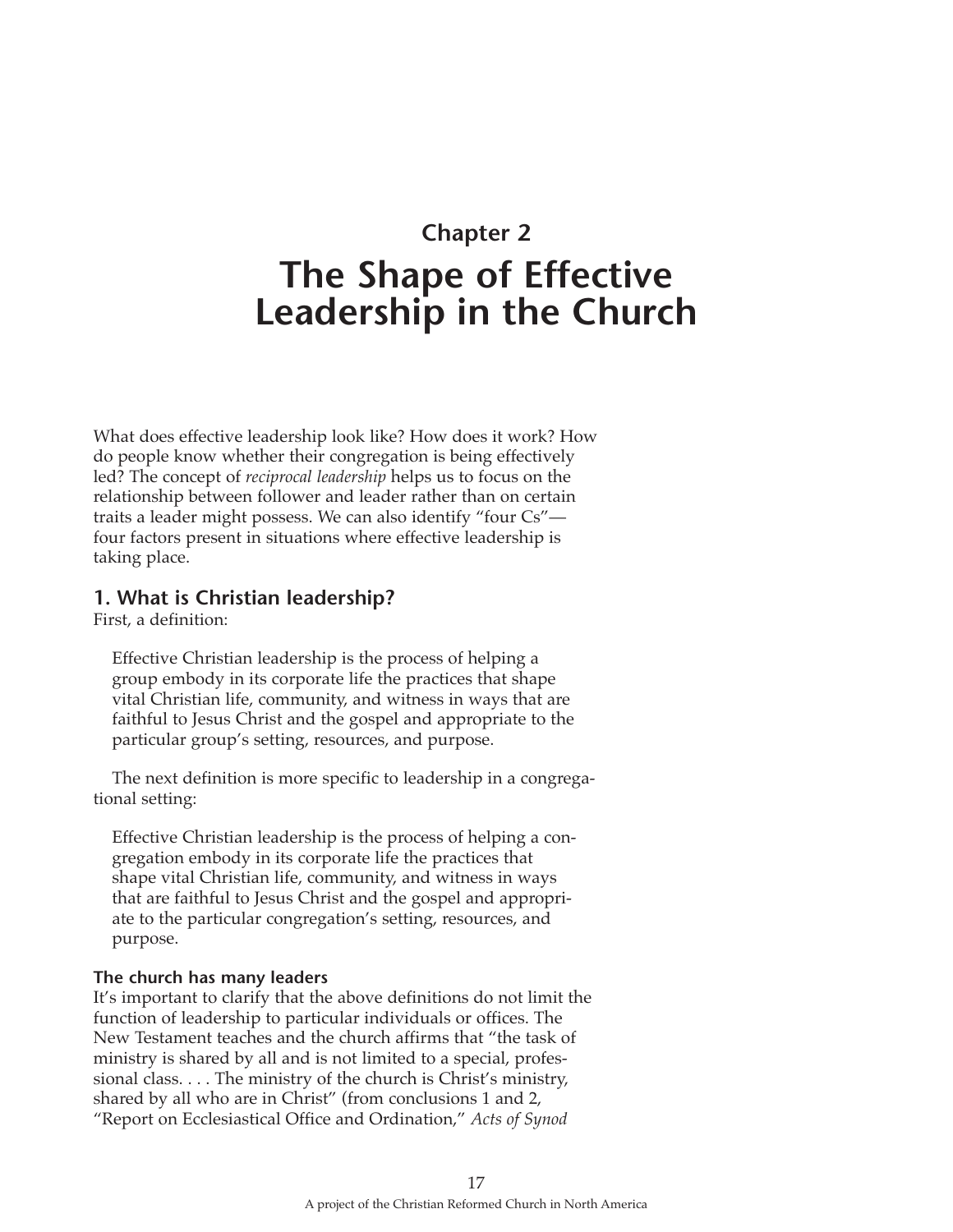*1973,* p. 714). This point bears repeating, given our strong, historically conditioned tendency to associate leadership with the activity of pastors and other officially designated individuals.

#### **The** *essence* **of leadership vs. the** *style* **of leadership**

It's also important to clarify that the definitions above address the *essence* of leadership, not the various *styles* in which leadership is expressed. In *essence,* Christian leadership is the same in all times and places. It embodies unchanging principles and values, such as servanthood, morality, respect for all people as divine imagebearers, and so on. But the *style* of leadership varies greatly depending upon the individual leader and the situation in which leadership is exercised. A well-developed and mature leader has the capacity to exercise different styles in different situations. A crisis situation may call for an authoritarian style, a decisionmaking process among peers may call for a consensus-building style, and a learning situation may call for a prophetic style. Leadership styles are neither linear nor hierarchical; they are best understood as options in a repertoire circle where the situation determines which style will best serve.

#### **The biblical concept of "help"**

Finally, it's important to clarify the meaning of the word "help" in the definition. If we don't understand the word "help," we may see this definition as an overly weak concept of leadership. In the Old Testament, the Hebrew word most frequently translated "help" usually refers to God. "I lift up my eyes to the hills from where will my help come? My help comes from the Lord, who made heaven and earth" (Ps. 121:1-2). When leaders "help" people live the Christian life, they are far from weak. They are agents, albeit humble servants, of the triune God; indeed, they are acting like God.

### **2. What is "contextualization" and why is it so important when it comes to leadership?**

Effective leadership takes into account the critical role of the *ministry context* in which leadership is exercised. Every ministry context is unique. It has its own particular history, setting, relationships, and culture.

#### **Leadership takes culture seriously**

"Culture" here refers to the common ideas, feelings, and values that guide community and personal behavior, that organize and regulate what a particular group thinks, feels, and does about God, the world, and humanity. Culture is that invisible vault where worldviews, presuppositions, and values are generated and stored.

Effective leaders understand that culture operates most powerfully when it is least visible. Consider these two images: First, culture is like the ocean. The power of the ocean is not in the six-foot

**How is leadership shared in your congregation? Can you think of examples of when your leaders exercised different leadership styles, depending on the need or context?**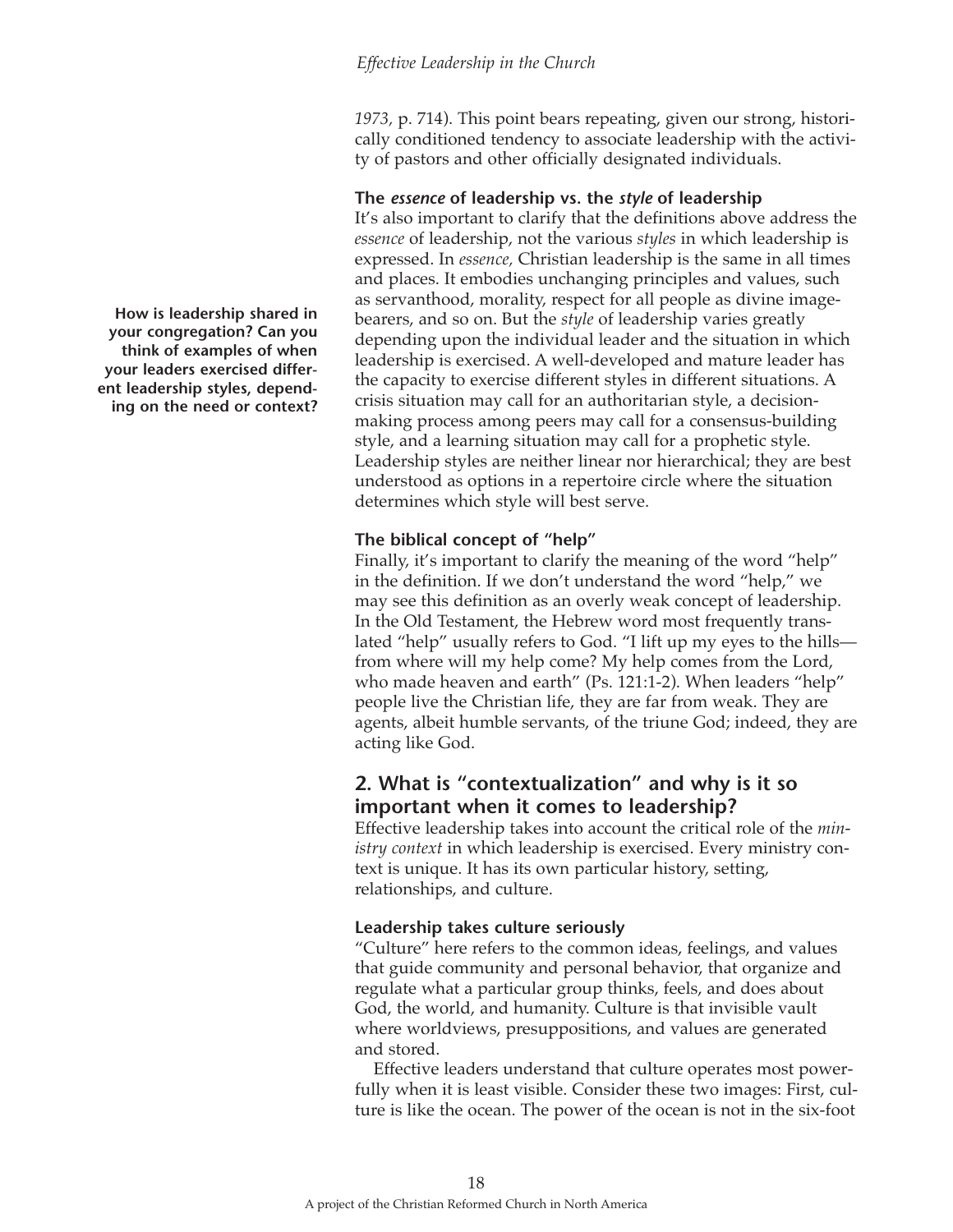waves on top of the water; it's in the massive movement of water underneath the wave, a movement that cannot be seen. Second, as one wag has put it, "Culture is like bad breath: you smell it on everyone else before you smell it on yourself." That is, just like people don't smell their own breath, they often don't see their own cultural values at work. Culture operates most powerfully when it is least visible.

For example, it's easy for Dutch people to assume that thriftiness or cleanliness or deferral of gratification or emotional reserve—cultural characteristics often associated with Dutch—are not merely cultural characteristics of one particular cultural group, but are universal traits. It's even more dangerous when people assume that their own cultural characteristics *should be* true of everyone.

The point here is that effective leaders understand that culture, visible or invisible, functions in powerful ways in any group and must be taken into account as leadership decisions are made.

### **All ministry is cross-cultural**

Effective leaders also understand that virtually all ministry is *cross-cultural.* The cross-cultural nature of ministry and the corresponding need for cultural sensitivity in leadership is most obvious when it involves the meeting of meanings between different races, ethnic groups, nations, regions, and socioeconomic classes. But ministry in a highly secular, post-Christian culture makes virtually all North American ministry cross-cultural and *countercultural*—that is, engaged in the meeting of meanings between cultures that have fundamentally different and opposing worldviews, assumptions, and values. For example, exercising leadership in the church in a racially broken society and racially diverse community will require a keen understanding of racial dynamics (cross-cultural), and a radical commitment to the unity and diversity of the body of Jesus (counter-cultural).

### **Every congregation is unique**

Effective leaders understand how leadership must be contextualized, or shaped in its expression, in each ministry setting. Leadership must look different in one or another ethnic community; it must be exercised differently in one social structure or another; and it must adapt to the various stages in the development of a church. Knowing the times and the culture of a congregation and knowing how to respond appropriately might be called "cultural intelligence" or "contextual intelligence" and is an important mark of an effective leader.

### **3. What are the personality traits of an effective leader?**

This is a fairly common question, but the wrong one to ask. One of the most interesting shifts in leadership theory in recent years has been away from the notion of a "leadership personality."

**It used to be that CRC congregations looked very similar to each other. Today each congregation increasingly has its own particular character. Often this is because a congregation has taken seriously this challenge to contextualize its ministry. In what ways does the context of your congregation as defined in these paragraphs shape your congregation? In what ways should it shape your congregation more (or less)?**

**What cultural differences do you observe within your own congregation? (For example, differences between young and old, between more educated and less educated, between affluent and poor.) What cultural differences make ministry challenging in your congregation?**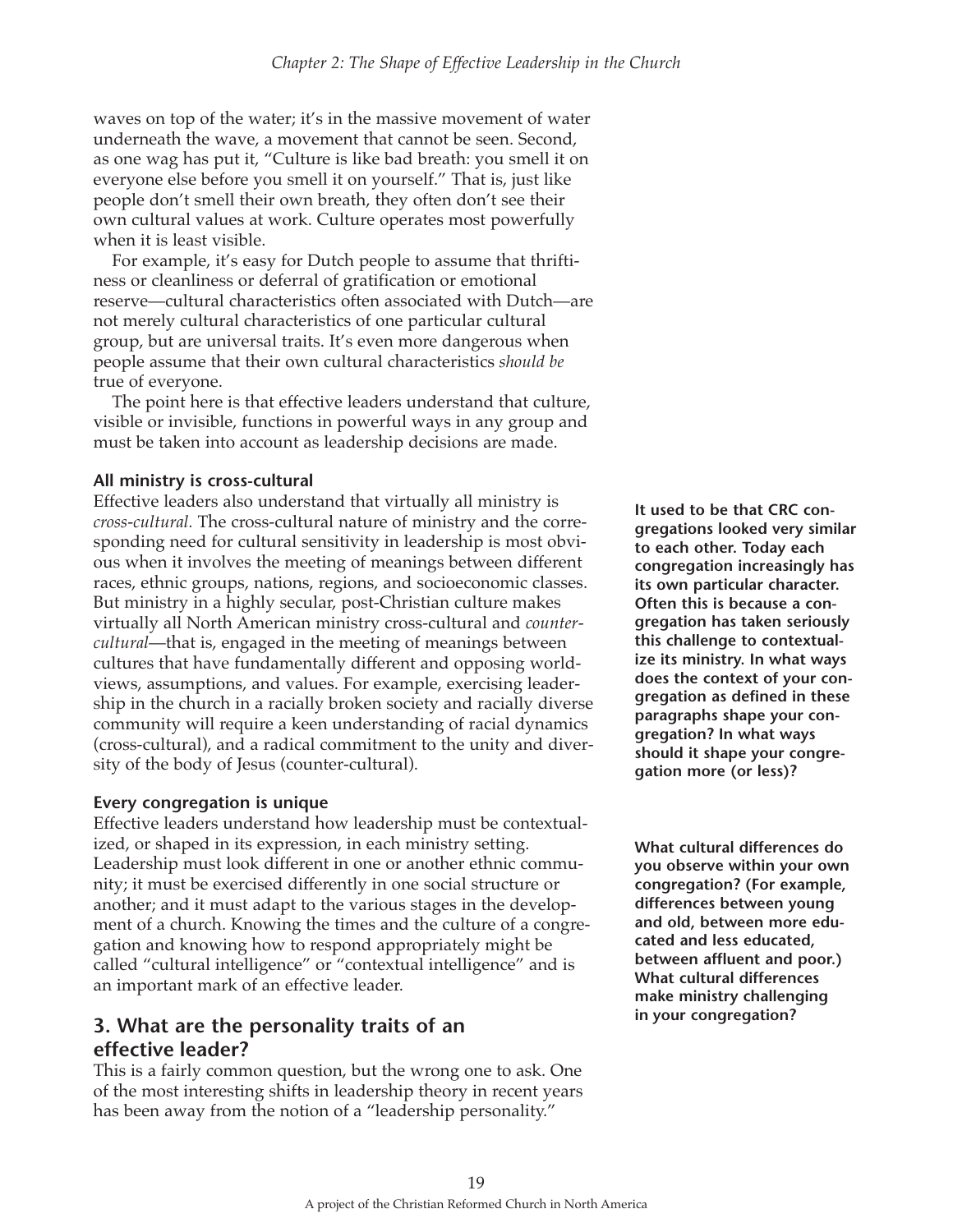Peter Drucker, a leading authority on leadership, has pointed out that a single universal "leadership personality" or set of "leadership traits" simply does not exist. Name a leadership trait that seems "absolutely essential" to being an effective leader, and someone else can name ten situations of effective leadership where the leaders don't have those personality traits.

Effective leadership is best understood not by focusing upon personality traits in the leader, but upon *the relationship between the leader and those being led.* Focusing upon the *situation* and the *relationships* shifts the question from "What are the traits of good leaders?" to "What factors are present in situations where effective leadership is taking place?" and "What do relationships look like in situations where effective leadership is taking place?"

### **4. What are the positive things we can expect to see in situations where there is effective, reciprocal leadership?**

Four factors (the four "Cs") seem ever-present in situations of effective leadership:

- 1. **Character** in the leader (which generates **trust** on the part of followers).
- 2. **Conviction** in the leader (which helps the congregation discern its **purpose and vision**).
- 3. **Competencies** in the leader (which help a congregation function as a **healthy system**—i.e., deal with the normal anxieties and conflicts of communal life in healthy and productive ways).
- 4. **Confluence** of leader, congregation, time, place, ministry opportunity, and resources that is **a gift of God's Spirit** and that enables a leader and congregation to work joyfully together in realizing God's purposes.

Three important clarifications must be made before expanding upon each of these factors.

First, notice how all four of these factors involve *both leader and congregation, the relationship between them, and the impact they have on one another.* For example, character in a congregation's leaders helps the congregation trust those leaders, which in turn strengthens the character of the congregation, which in turn helps the leaders trust the congregation. Praise God for such an upward spiral of character and trust!

Second, it's important to distinguish between *personality traits* and *character traits.* The focus in these four factors is not on personality—introvert, extrovert, charismatic, quiet—but on the character of the leaders and those being led. Put another way, a church can be healthy with a leader who's an introvert, but not with a leader who is untrustworthy, arrogant, or sexually promiscuous.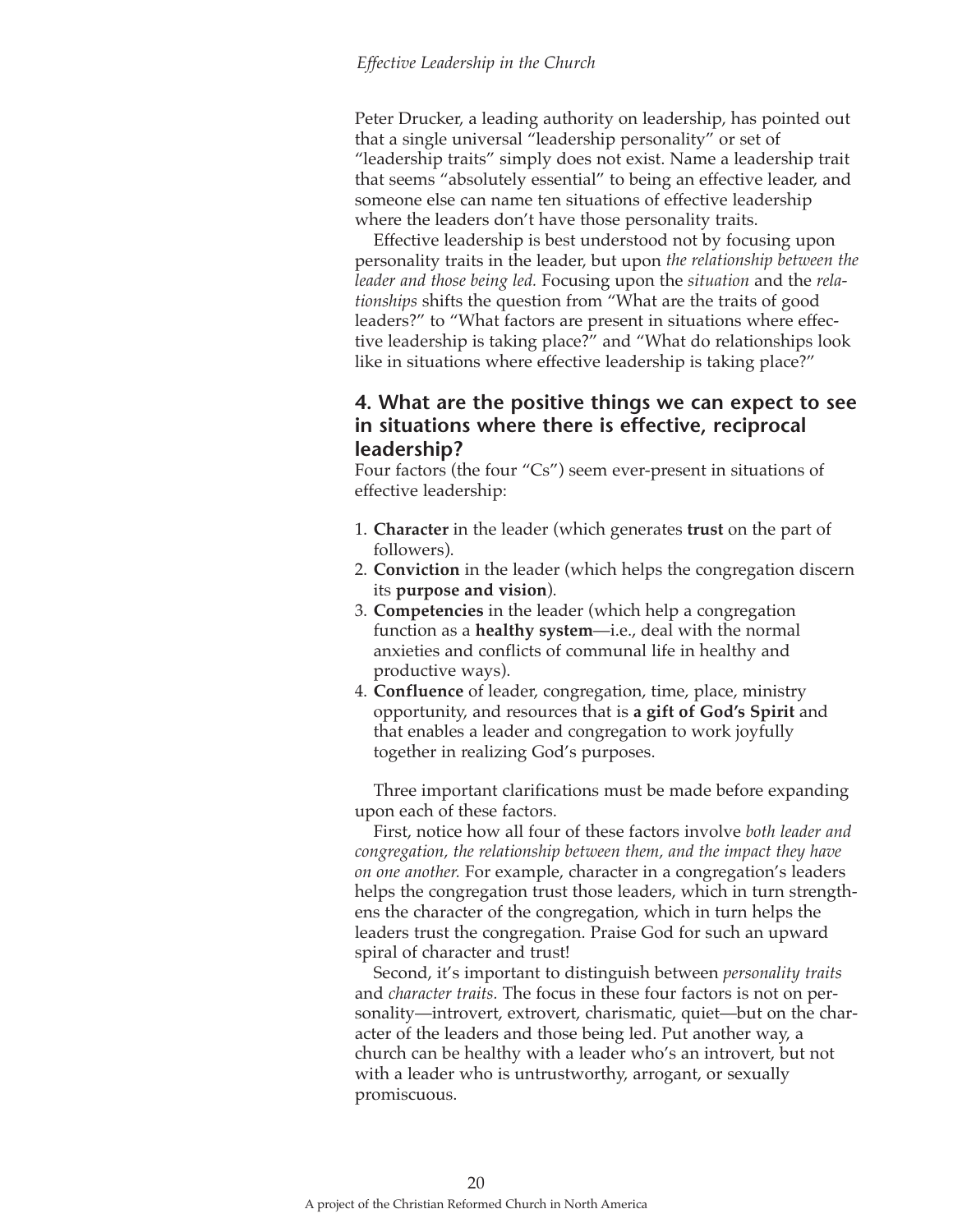Third, these four factors can be applied to diverse cultural situations. Each cultural situation will define these factors according to norms appropriate to that culture. But these four factors reflect certain realities of human behavior and community that are present and must be reckoned with across all cultural differences.

### **Effective leaders are people of sound character who generate trust in their followers.**

For Christian leaders and for all Christians, *the foundation of Christian character* is the believer's union with Jesus Christ. In their death with Christ believers die to the old self, are raised to a new life with Christ (Col. 3:1-17), and are clothed with the character of Christ. As the branch receives its life from the vine, so Christians receive their spiritual life from Christ (John 15:1-17). Christ, by his Holy Spirit, produces in the believer the fruit of the Spirit—love, joy, peace, patience, kindness, goodness, faithfulness, gentleness, and self-control. The foundation of character for all Christians is their new life in Jesus Christ, and Christ's life in them.

The character of Christ in the Christian leader should clearly produce certain moral excellencies that are crucial to the leader's effectiveness—honesty, integrity, fairness, compassion, service to others, a life of prayer, and total dependence upon God for strength and guidance. One of the key evidences of such character in leaders is that people *trust* such leaders, and such leaders trust the people they lead.

Another dimension of character is the life experiences that form a leader. *Who a person is* determines *how that person will lead.* A person's character is determined, in part, by the life experiences that form him or her. Growing up during the Depression, losing a parent as a teenager, experiencing the horror of war, having parents who model generosity and service, growing up in two or three very different cultures—all these life experiences are formative of who we are at the deepest levels.

Another dimension of character is an *emotional intelligence* that is consistent with effective leadership. Emotional intelligence is the ability to manage one's own emotions, motivate oneself, reach out for emotional support in healthy and appropriate ways, recognize emotions in others and respond appropriately, handle relationships, control impulses, demonstrate empathy, listen actively, deal constructively and creatively with conflict, assess one's world in optimistic and hopeful terms, take appropriate risks, patiently persist in the face of anxiety and conflict, and respect differences among people. A key element of emotional intelligence as practiced by leaders is the ability to seek input from people at all levels on how they are performing as a leader, to be non-defensive in response to such input, and to appropriately adapt in light of such input. (See an inspiring and illuminating paper by Craig Dykstra entitled "The Significance of Pastoral Ministry and the Idea of the Pastoral Imagination" in which he develops the concept of "pastoral intelligence" and "pastoral

**Isn't it interesting that God often uses our most difficult and painful experiences to equip us for service? Can you think of experiences that had a positive, formative impact on you?**

**It is hard to over-estimate the importance of "pastoral intelligence." When asked what single factor is the best predictor of whether a pastor will flourish in ministry, Duane Visser, director of Pastor-Church Relations, has a clear and simple answer: knowing how to get along with people. Clearly, both pastor and congregation must have emotional intelligence as described in this paragraph. We all can grow in this area. What are some areas where you as pastor and as congregation know you need to grow?**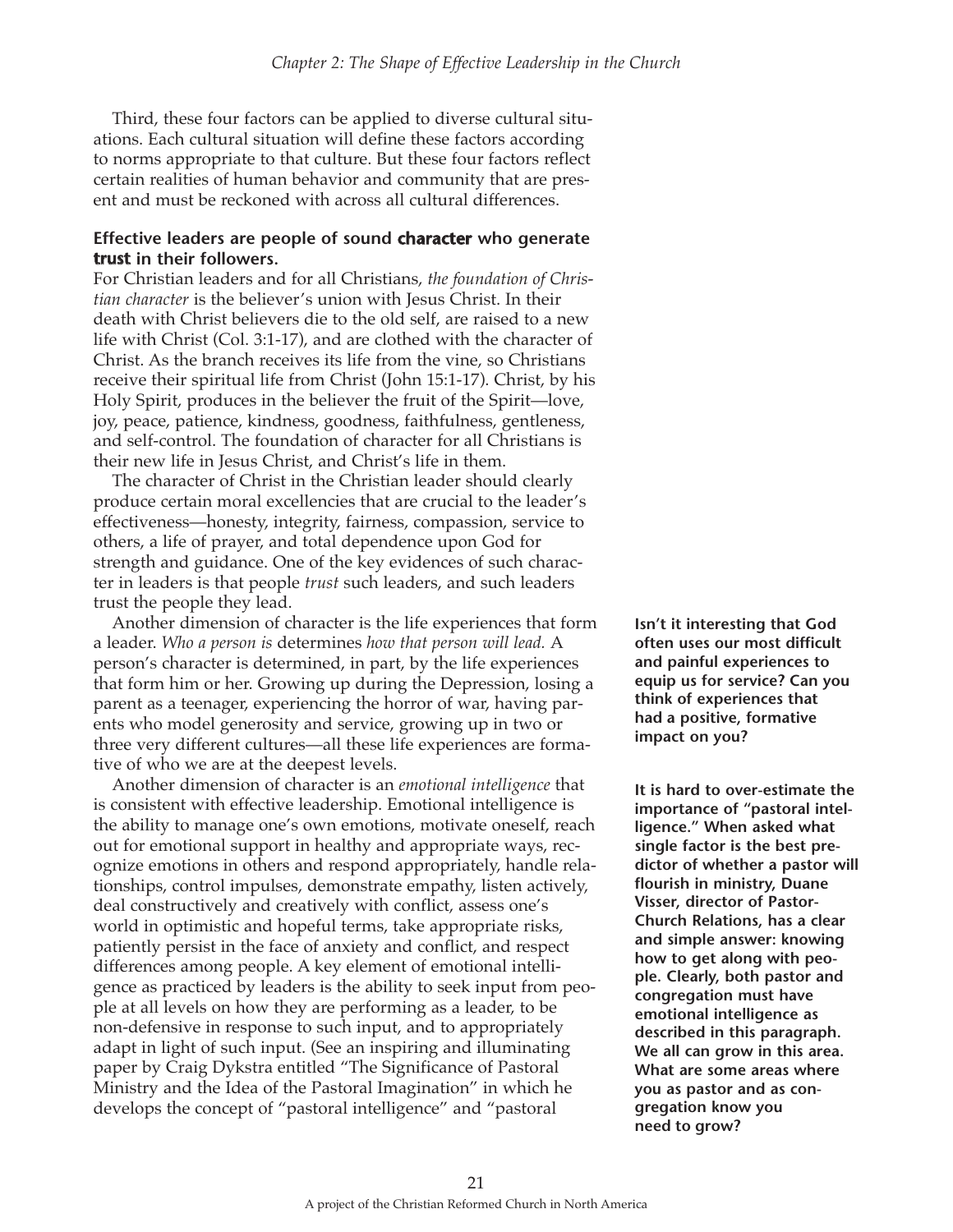imagination." This paper is unpublished but is available upon request to leadership@calvinseminary.edu.)

### **Effective leaders operate out of strong conviction, which helps a congregation discern its purpose and vision.**

Effective leaders believe certain things deeply and commit themselves selflessly to realizing certain ends. Some call this one's "vision" or a "preferred future." For Christian leaders, these convictions must be shaped by the biblical vision of the kingdom of God. Effective Christian leaders must be invigorated by a vision of the kingdom God is establishing in the world. These convictions arise out of the leader's relationship with God in Christ and the Holy Spirit, and God's call to follow God in faith and obedience.

For Christian leaders, such conviction has the greatest potential for long-term good when it arises out of a strong vision of the church's mission and a thorough grasp of the biblical, pastoral, and theological contours of the Christian faith and church. This must be combined with an ability to communicate these contours in meaningful and relevant ways through sound preaching and teaching and imaginative pastoral leadership.

The capacity for *reflexive leadership* (Carroll and Roof, *Bridging Divided Worlds,* Jossey-Bass, 2002) is an important dimension of leading with conviction. Reflexive leadership involves, for example, holding in creative tension the positive value of the tradition and the challenges of the present situation. Effective leaders are capable of informing and guiding an ongoing "argument" between competing convictions. At such points conviction requires a deep grounding in and understanding of the faith tradition, as well as a lively imagination and capacity for thinking creatively. Effective Christian leaders think deeply, theologically, integratively, and creatively.

### **A note about "conviction" and "vision"**

Because the word "vision" is easily misunderstood, we use the word "conviction" in the previous paragraphs. For many, "the leader's vision" conjures up images of fumbled, lone-ranger attempts to introduce major changes in a congregation, painful polarization, and destructive conflict often ending in separation from the pastor and mass exodus of members.

Peter Senge (*The Fifth Discipline,* pp. 205-232) prefers the term "visioning" to avoid some of these pitfalls. "Vision," a noun, connotes an answer, a solution to the problem. Congregations usually want, yet resist, pastors who gladly offer their vision for the church. By contrast, "visioning" refers to "a structured conversation of God's people about what they believe God has called them to be and to do." Effective leaders don't impose their vision but enable a process whereby the congregation develops its vision.

On the other hand, leaders who have no strong convictions and corresponding vision are weak and ineffective leaders in congregations that desperately need leadership. It is difficult to overstate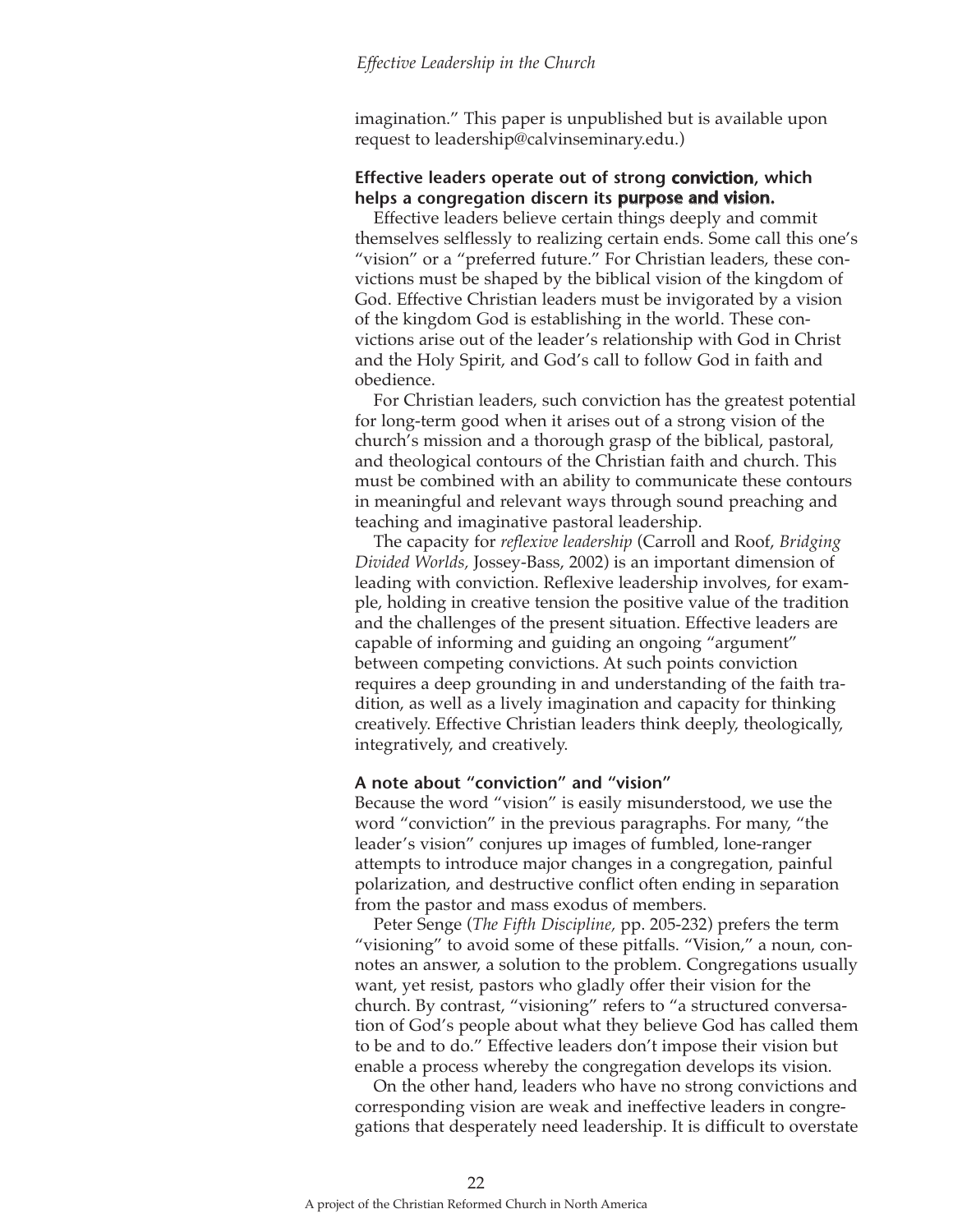this concern. Many CRC congregations are struggling for direction and desperately need wise, strong leadership. Thus it is important to see the overlap of conviction and vision when both are properly understood.

Effective Christian leaders have strong, biblically shaped convictions that issue forth in a biblically shaped vision. They believe certain things deeply. They have dreams and are passionate about what God's church and kingdom ought to look like. They are bold and courageous. Their strength is in the strength of their convictions and their passion to do the right thing. And they are self-sacrificial and give their lives to turning their biblically shaped vision into reality. They're risk takers. But the difference between an effective leader and a martyr is that the effective leader fosters a process whereby *the congregation as a whole* can discern and own where God is leading the congregation.

One test of whether a leader is "imposing a vision" or "leading with conviction" is to ask this question: Is the leader truly open to where a congregational process of discernment might lead, or does the leader already have a predetermined outcome in mind? At the same time, it would be incorrect to conclude from this test that leaders should never have convictions and a vision that propel them in a certain direction. While effective leaders understand the reciprocal nature of leadership (i.e., the influence of leaders and followers upon one another), they also have biblically shaped convictions regarding the church Christ is building, a church that is called to be engaging in its worship, faithful in its teaching, strong and deep in its fellowship, self-sacrificial in its outreach and service. These biblical convictions rightly propel leaders and the community they lead in a certain direction. Effective leaders make good judgments about the best way to set forth those convictions, set direction, and engage the community in achieving its biblical purpose.

But what if the convictions of the leader and the values of the congregation are at such odds with each other that the leader cannot express his or her most basic convictions without confronting and judging the congregation? In most situations, the leader who thinks this way has already guaranteed conflict and failure. By the very question, the leader has set up a win/lose outcome. He or she would do well to take a different approach: Every Christian Reformed pastor and congregation is on record as believing what the Scriptures and the confessions teach. The convictions and values all members of the CRC share in common are unfathomably great in number. The effective leader accentuates and holds up the best of the congregation's beliefs and values, and then, in a loving and safe environment of mutual trust, helps the congregation confront the gap between its own values and current realities. Effective leaders help people come to the point where they judge themselves. And effective leaders are transparent in confronting the gap between their own values and their

**Some congregations have finely polished vision statements but are floundering, while other congregations have little "paperwork" to show for their vision, but have a clear sense of direction. The important thing is not what's on paper but what actually propels pastors and congregation to sacrificially serve Christ together. What's the vision that propels your congregation?**

**On a continuum between having a leader in your church who strongly imposes a vision or one who waits until the church arrives at its vision, how does your church function?**

**Most congregations want a "strong leader." What do we really mean when we say we want a strong leader? Is the strength of a leader determined by how much resistance the leader generates? By how far out in front of the congregation the leader works and how much criticism the leader is able to endure? By how much progress the congregation makes in reducing the gap between its stated values and its current realities? By something else?**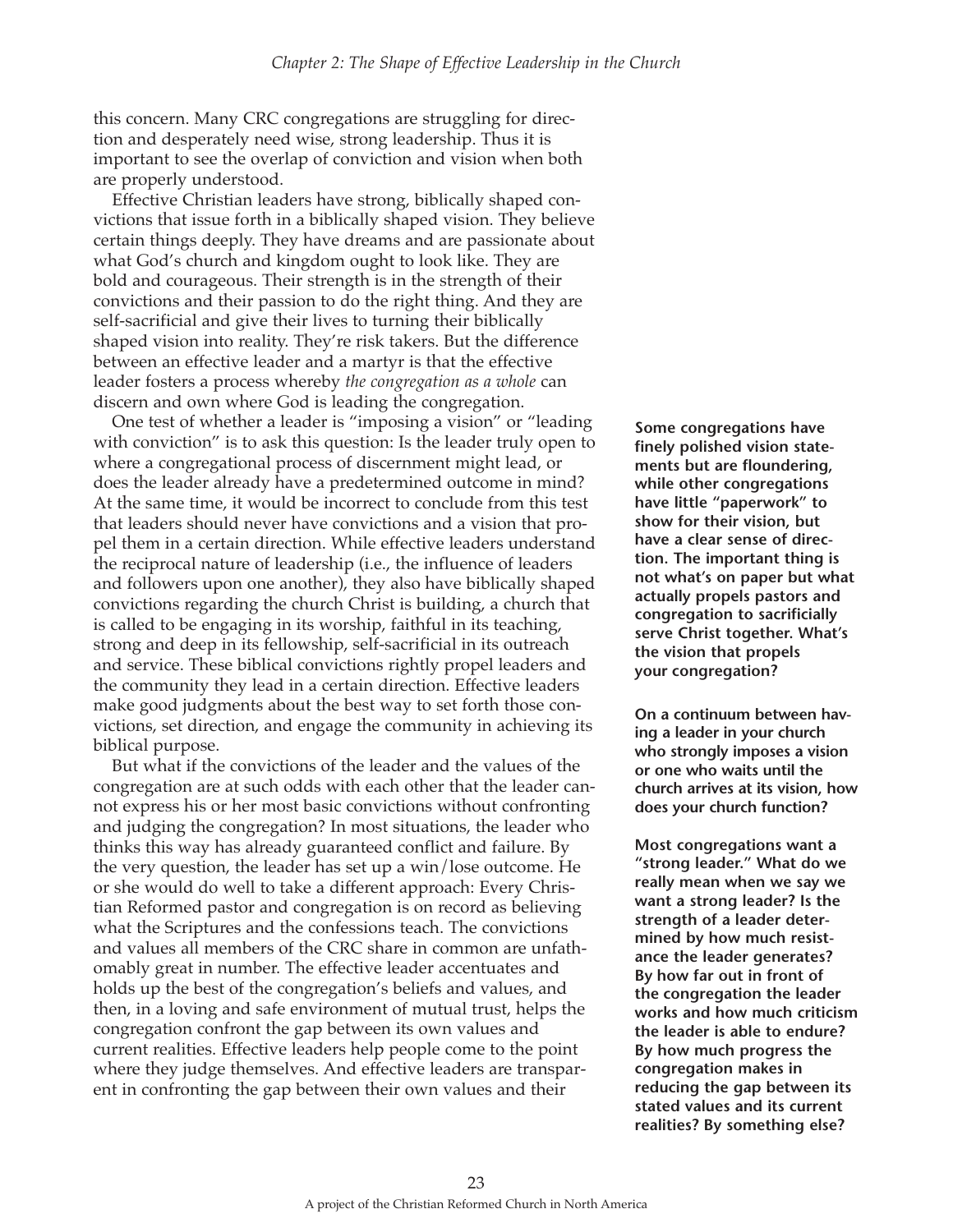own lives! Effective leaders stand *with* a congregation in learning, not *over* a congregation in judgment.

### **Effective leaders have competencies that help a congregation function as a healthy system (i.e., deal with the normal anxieties and conflicts of communal life in healthy and productive ways).**

Leaving aside the debate as to whether leadership is a matter of natural talent or learned skills, there are clearly competencies that leaders can learn through training. We should not overstate the distinction between character and competence, or between natural talent and learned skills. However, the attributes discussed above in the section on character tend to be more deeply embedded in who a person is, whereas the competencies listed below tend to be skills that can be learned by a wide variety of persons. These skills include

- listening and encouraging skills
- communication skills
- understanding authority, including the differences between formal and informal authority
- understanding the importance of clear structures and practices of accountability
- understanding dynamics and processes of change
- understanding issues involved in cross-cultural ministry
- understanding the dynamics of conflict and how to lead through conflict
- motivating people to perform at their full potential
- building support for and ownership of a process of change
- using win/win problem solving techniques
- understanding the congregation as a system
- understanding the critical nature of *pace* when it comes to change
- understanding the difference between courage and the temptation to martyrdom
- understanding the pitfalls of charisma
- knowing the difference between solving problems and creating opportunities for learning

Congregations with leaders who possess these specific leadership skills are more likely to deal with the normal anxieties and conflicts of communal life in healthy and productive ways.

A related challenge in leadership development is helping *congregations* to be healthier and more effective in their working relationship with congregational leaders. Some of the features of healthy congregations include

- strong commitment to the church's purpose
- healthy practices of communication within the congregation and between congregation and leaders (communication that,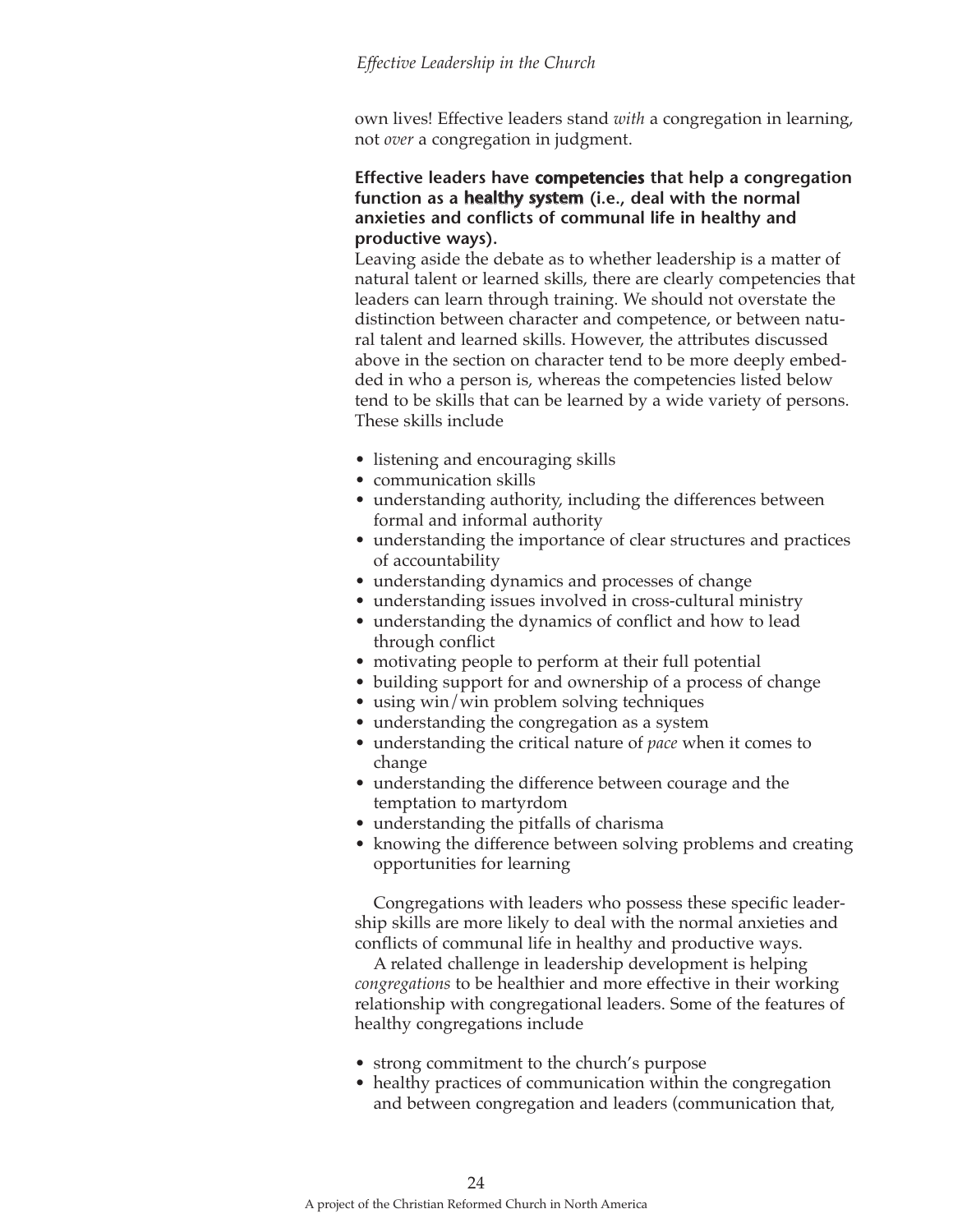among other things, keeps truth and love, accountability and support together in creative tension)

- deep congregational practices of prayer for leaders and the congregation as a whole
- a congregational culture that takes responsibility for its problems and doesn't blame or scapegoat the pastor or other leaders
- the ability to constructively deal with conflict
- leadership decisions guided first of all by the church's purpose, not by a desire to keep peace at all costs

**Situations in which there is effective leadership will be marked by a confluence (a convergence, a coming together) of leader, congregation, time, place, ministry opportunity, and resources that is a gift of God's Spirit and that enables a leader and congregation to move forward together in realizing God's purposes.**

Leadership is exercised not in a vacuum, but in a particular time and place, with a particular group of people who have a particular history, by pastors and other leaders in particular points in their life journeys, in a particular cultural and social situation. The best leaders humbly acknowledge that they were "in the right place at the right time"—that a multitude of factors, some of them beyond their direct control, "came together" to produce relationships and events that resulted in great good. The best leaders will not claim that they could go to the next town and produce the same success story all over again. One of the principles that govern leadership is a unique and unrepeatable confluence of factors that come together in the leader/follower relationship and broader ministry situation. "Synergy," "convergence," and "luck" are words leadership theorists use to describe this phenomenon. "Providence," "gift of God's Spirit," and "answers to prayer" are words Christians use.

Understanding the role of confluence in congregational and institutional life is critical for several reasons. First, it keeps a leader humble. Beware of leaders who think the flourishing of their organization is all their own doing. Second, it keeps leaders flexible. Different circumstances dictate different leadership emphases and strategies. The effective leader constantly adapts to new challenges and opportunities. Third, it explains why the same person is not equally effective in all situations. Some leaders are fabulously successful in one setting and anything but successful in the next. All leaders and followers need to recognize that confluence is not a matter of easy formulas and steps, but of gift, grace, and surprise.

However, this reality of confluence cannot be used by leaders as an excuse for passivity: "Oh, well, things don't seem to be coming together this year. We'll see what happens next year." Effective leaders trust that as they take responsibility for matters of character, convictions, and competence that are within their

**If you are a pastor or other church leader, what two or three skills from these lists do you need to enhance to be more effective? If you are a member of a congregation, what two or three skills from these lists does your congregation need to enhance to be healthier?**

**If your congregation has experienced the gift of confluence—things coming together in ways that are nothing short of a gift of God's Spirit—be sure to say "thank you" to God soon and often!**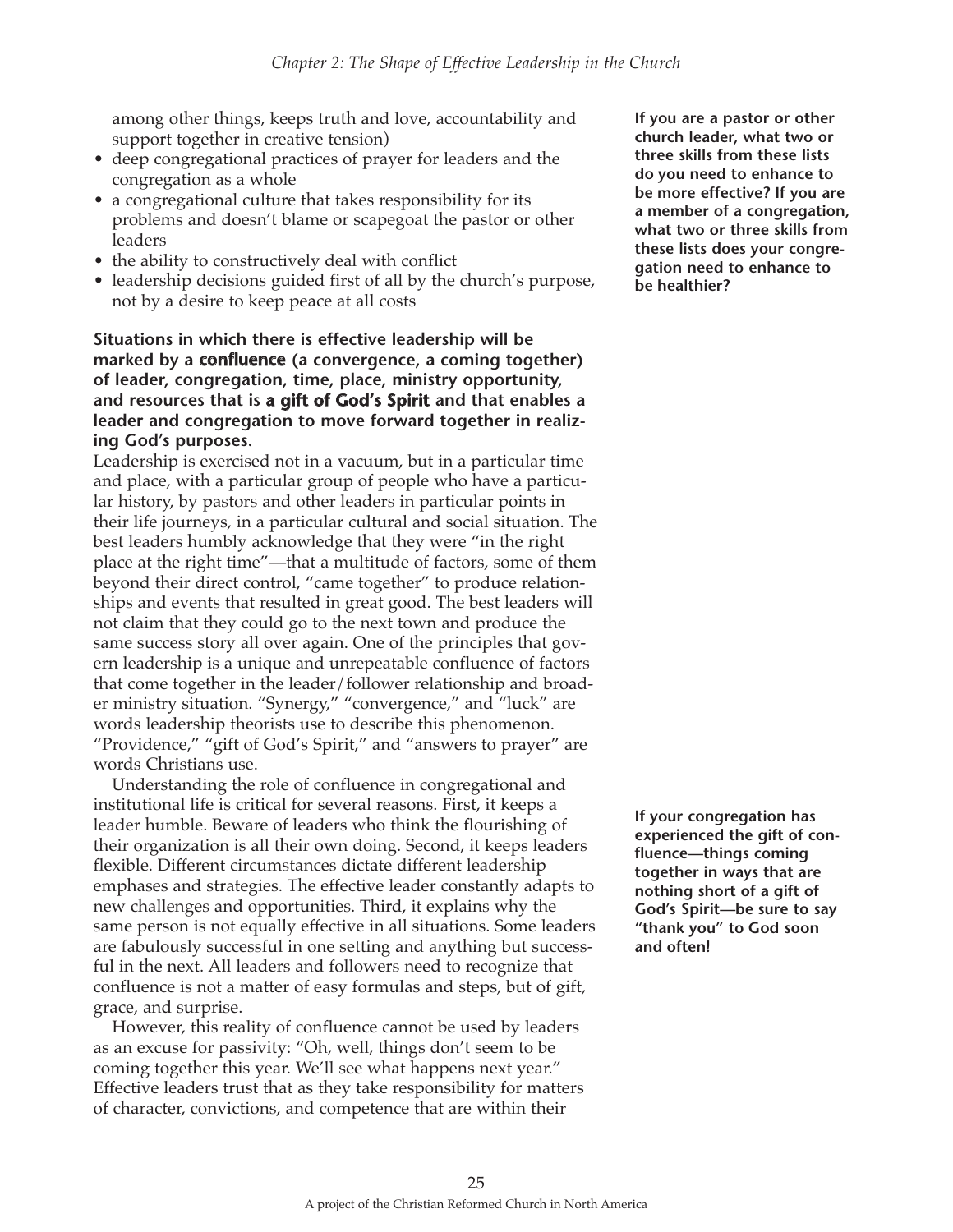control, God will work in and through their faithfulness to create this confluence of factors that constitute shalom and blessing.

For Christians, all four of these factors underscore the constant need for fervent prayer and openness to God's leading. But confluence especially underscores how dependent the church is on God's blessing upon the labors of leaders and congregations.

### **5. Why do we call this a "reciprocal" understanding of leadership?**

"Reciprocal" literally means "back and forth" or "both ways." In any situation involving leadership, influence goes both ways. Leaders shape those they lead, but also are shaped by those they lead. In an extended definition of leadership, Jerry Zandstra points out that leaders both motivate and are motivated by their followers ("What Is Leadership?" unpublished paper, 2002). Leadership is *reciprocal.*

Thus, leadership can be understood only in terms of the leader in relationship to those being led. Such a reciprocal understanding of leadership leads to mutuality and partnership in ministry.

Rev. Rick Williams expressed this mutuality beautifully in a lecture he gave at Calvin Theological Seminary on April 11, 2002, entitled "A Glimpse of Pastoral Leadership in a Multi-Racial Church." When asked about leadership style, Rick answered,

I know of a number of pastors who articulate for the congregation where the church ought to be going, and their challenge is to bring them along. I'm not that kind of a leader. My strength is to bring people together and say, "OK, this is what I think we should be thinking about; and now let's talk about it and pray about it." I'm always amazed by two things that happen then—how much better the ideas are that they come up with together and how much more responsibility they take for advancing it. I see my responsibility as being a catalyst and making sure we are asking the right questions and facilitating the discussion.

Some might misunderstand this reciprocal approach to leadership as being too weak, as lacking in vision and direction. But such is not the case. Being committed to good congregational process doesn't mean that a leader lacks strong convictions. Rather, he or she has wisdom in "asking the right questions" and strategically guiding the congregation forward.

### **6. This reciprocal understanding of leadership has also been called "adaptive leadership." Why is this concept important for congregations to understand as they think about leadership?**

The concept of "adaptive leadership" is often misunderstood. Adaptive leadership does *not* refer to the pastor adapting to a congregation or a congregation to a pastor. "Adaptive leadership"

**Many congregations today say they want "dynamic" leadership. What do you think they have in mind? In what ways is this consistent or inconsistent with the view of reciprocal leadership explained in this booklet?**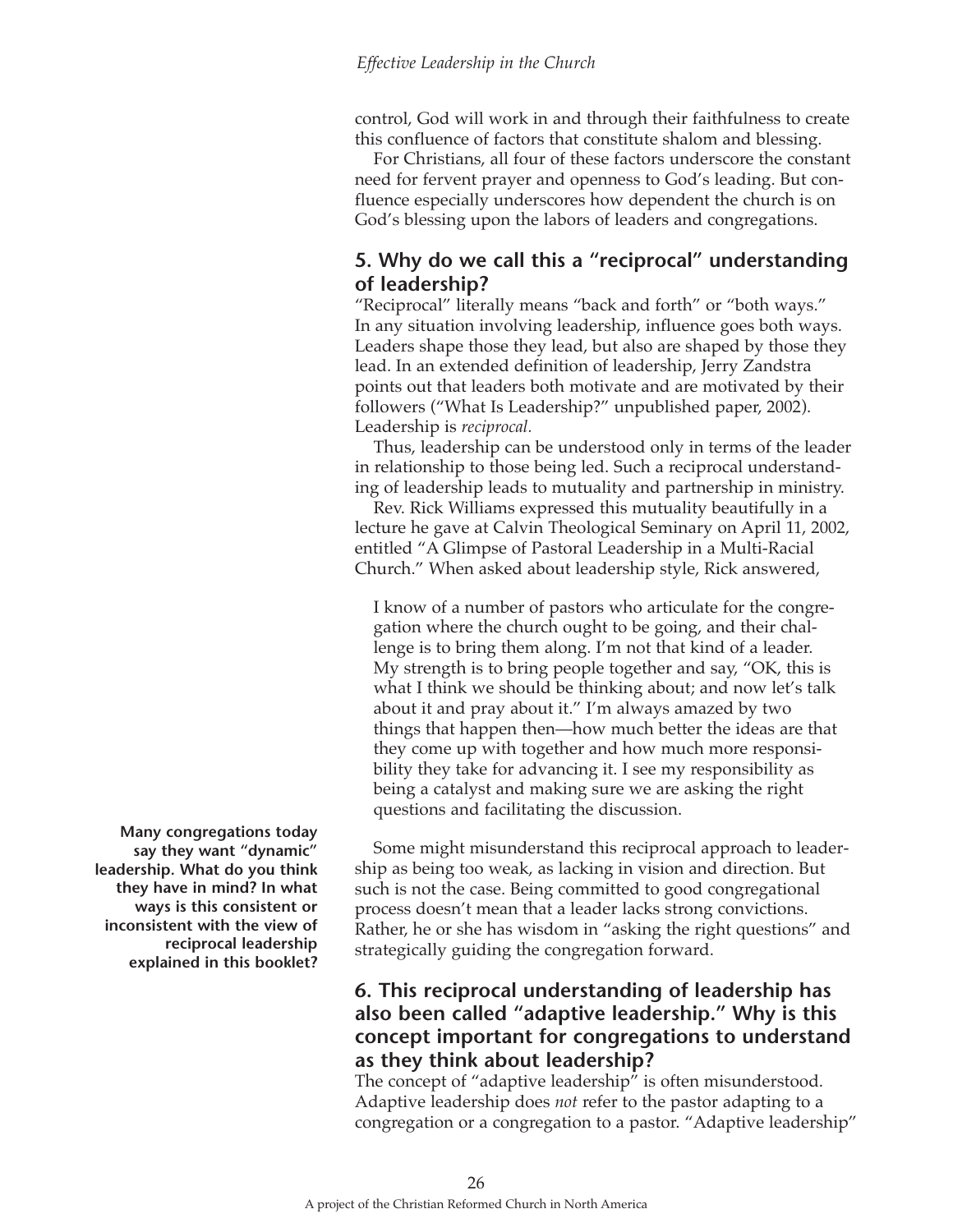is leadership that helps the congregation see the gap between its stated values and its current realities, and then adapt in ways that move the congregation closer to its values. Adaptive leadership helps a congregation see the disconnect between what it is and what it ought to be, and then learn and adapt accordingly. For example, a congregation that understands God's call to be a caring, accepting fellowship but is dominated by cliques faces an *adaptive* challenge—adapting *from* what it is (a fellowship dominated by cliques) *to* what it says it wants to be (an accepting, inviting fellowship).

In the leadership literature, "adaptive challenge" is usually contrasted with "technical solution." The congregation that is dominated by cliques and is cold to visitors no doubt desires to have more members join their church. But the temptation is always to reach for a *technical solution.* Examples of technical solutions are better signs on the walls, or more greeters, or a Visitor Center that gives information to visitors. Those may all be fine things to do, but they don't get at the *adaptive challenge*—namely, that the congregation itself must change. They must be more interested in the visitor than in touching base with their best friends.

Adaptive challenges by definition go to the heart of things and involve deep change. One of the biggest mistakes leaders and congregations make is confusing "technical solutions" and "adaptive challenges." Most congregational problems are not problems that have technical solutions. If a congregation's problems were only technical, they would have been solved long ago. Most congregational problems are adaptive challenges: How do we adapt from who we are to who we say we want to be? How do we align our stated values and our current realities? Adaptive leaders don't talk about "solutions" as much as they talk about "learning": What can we learn together? What have we learned through this?

This model of leadership is usually associated with a systems approach to leadership and lies behind much leadership training in North America today. Approaches to and theories of leadership come and go. Our goal is not to endorse a particular theory of leadership, but rather to find ways to talk about leadership that are faithful to biblical and theological principles, transcend past polarities, and give us positive models of leadership.

### **7. What are some ways to identify and positively describe effective leaders?**

One of the main points of this study has been that leadership is not first of all a set of traits in one or more people designated as "leaders." There is no such thing as a single "leadership personality." Rather, leadership is a reciprocal relationship between leaders and the larger community.

Even so, leaders, no matter what their personality, act in certain ways. There are certain things leaders do, certain habits they practice, certain character strengths they seek to develop. The qualities listed below summarize many of the different points

**What are some recent gaps you have seen in your congregation between your stated values and your current realities? Have you addressed these gaps as adaptive challenges or as technical problems?**

**If you had to pick a metaphor for church leadership, which would you choose: fireman, shepherd, CEO, farmer, architect, engineer? If you had to pick a tool for leading, which would it be: hammer, towel, club, wheelbarrow?**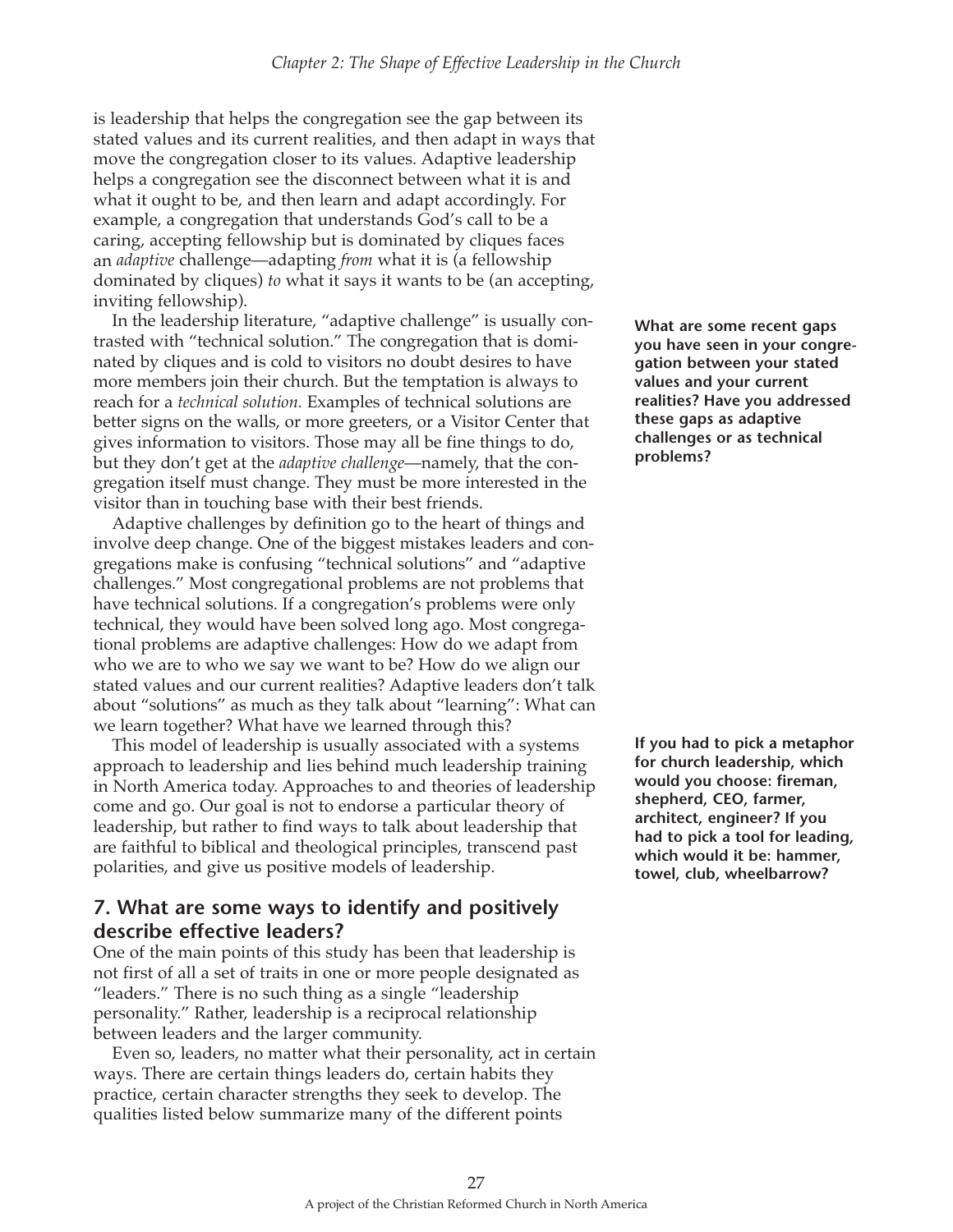#### *Effective Leadership in the Church*

made in this paper. No leader has all of these qualities in equal measure. The list is not meant to make leaders feel more inadequate than they often already feel. This list is meant to be a positive checklist for all of us who want to be the very best leaders we can be.

Effective Christian leaders

- are godly in character, manifesting the life of Christ and the fruit of the Spirit
- pray fervently
- are emotionally healthy and able to function effectively in a variety of relationships
- see the world in optimistic and hopeful terms
- listen carefully
- are trustworthy
- are self-sacrificial
- create ownership of ministry vision
- utilize the giftedness of others
- acknowledge that resistance to effective leadership is normal and unavoidable
- are not afraid of conflict
- are persistent in the face of conflict
- are resilient in the face of setbacks
- are respected by all members of a group even if not always liked or agreed with
- bring people together, building consensus across lines of competing viewpoints
- get people talking about their differences in ways that promote learning, listening, and insight
- understand the importance of clear structures and practices of accountability
- stay in close contact with those who are resisting their leadership
- absorb the normal tensions and anxieties present in any community of people without overreacting and thereby escalating tensions
- understand and manage the process of change
- are humble and take little credit for the good things that happen around them

**Take time to identify some qualities from this list that characterize your church and its leaders, and thank God for these qualities! Then take some time to prayerfully identify ways that you as a congregation (including leaders and congregation) can grow.**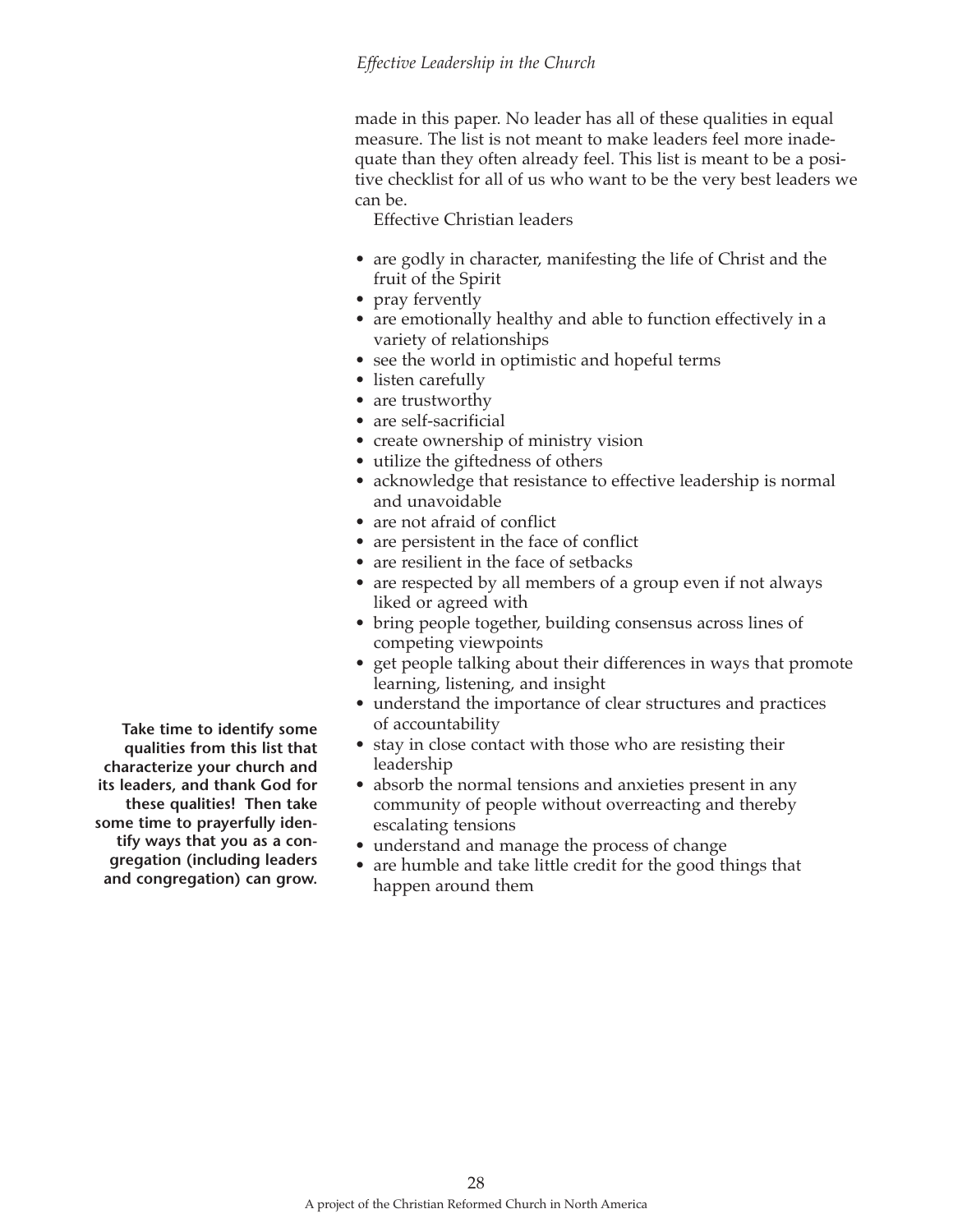### **Case Study 4: Who's Wagging the Dog?**

Rev. Schafer had not guessed his interim pastorate would get him in a pickle. Here he was, in the middle of a council meeting, and everybody was looking to him about what to do about Bill and Bill's beef.

Bill, a member of Lakeside Church council, had just bolted the meeting. He was mad. Few were surprised because Bill had been belligerent for a week, grumbling to others about the summer committee's owning the church. As Bill left, he let fly from the doorway, "This council has got to take charge of this church. They can't get away with this anymore. It's the tail wagging the dog. And it's not right."

For years Lakeside had a burgeoning attendance during the summer, dwarfing the regular congregation, with well-heeled folk with summer homes in the area and a variety of visitors who stayed for a week or two in cottages or motels in the area. More than a decade ago, the council had formed a summer ministries committee to plan the summer worship services, choose the pastors, and decide the beneficiaries of the offerings.

Over time this committee, with almost no changeover in membership, began making its decisions without approval by the council, selecting popular pastors for worship and choosing charities for the offerings. The offerings never included Lakeside's needs, and Lakeside, as everyone knew, was a congregation that was struggling financially.

Now the issue of responsibility and authority heated the council room. Right after devotions, Bill had burst out: "Listen, it's time to put that committee in its place. They can't be making decisions about this church. We are the council. Not them." With previous advice from Rev. Schafer, the chair had said the issue would not be discussed now but when the summer committee gave the council its report.

Bill jumped up and said he was fed up: "If we can't deal with this issue, how can we deal with other issues that are hurting this church?" He packed up his papers and said, "I am resigning right now. My wife and I will no longer be members of a church like this." Then he stomped to the door.

After Bill slammed the door, the silence was palpable. One member pulled the drape back to see Bill sitting in his car in the lot. Some wanted to go get Bill and invite him back; some wanted to send a delegation to his home in "a couple of days" and invite him back; and some wanted to settle the ministries issue without Bill or the committee "holding the council hostage."

The chair seemed flustered. He said to Rev. Schafer, "Will you advise us here?" Everybody looked at Rev. Schafer and waited for a response.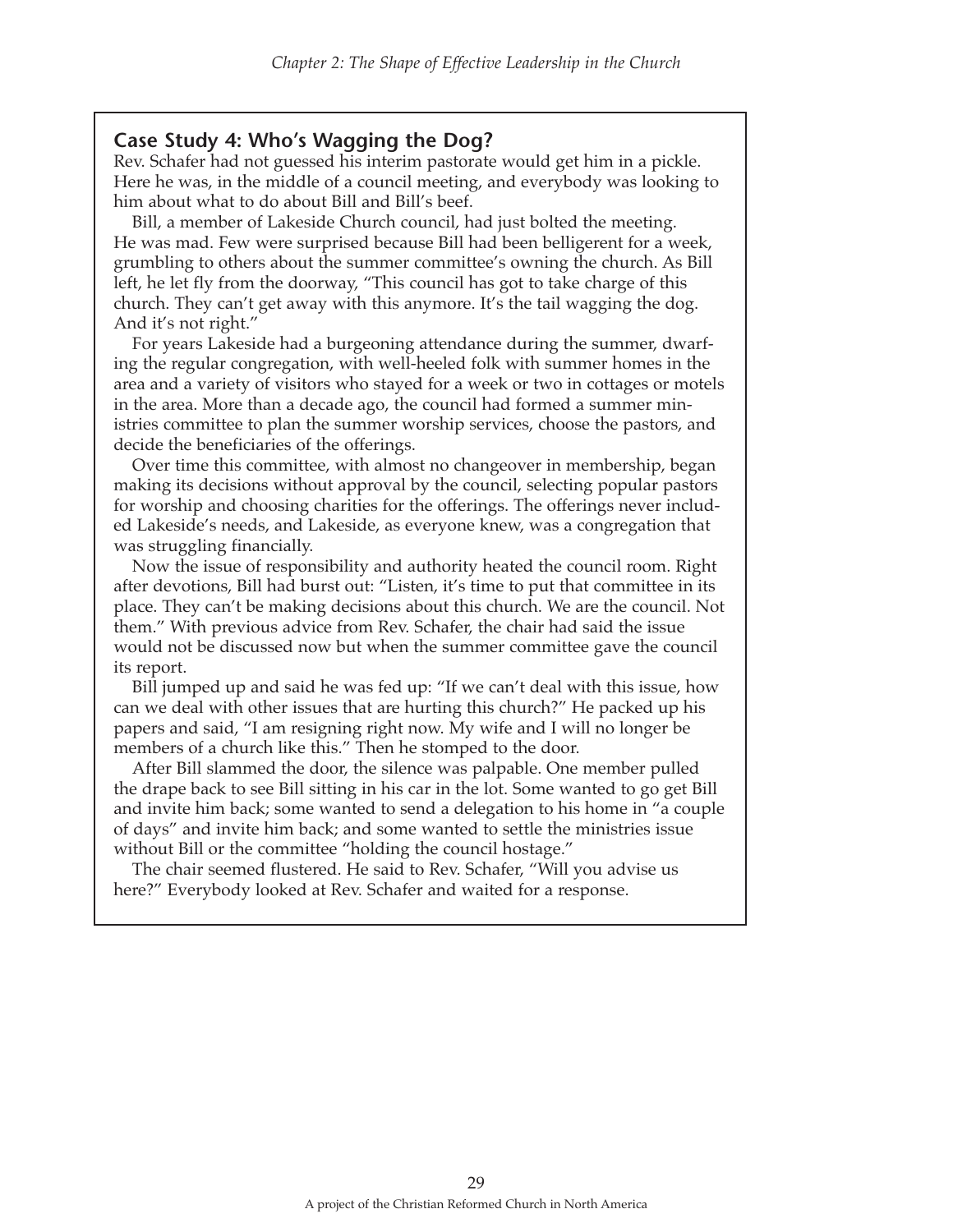### **Case Study 5: The People Out There Coming In**

Pastor Mike had a problem—at least he felt as if it were his. Unlike his previous church, Community Church was struggling—with him, with each other, and with the neighborhood. Evangelism, everybody believed, was important. But it wasn't easy. Some wondered if this church would survive.

At his previous church, a State university was almost next door. There Pastor Mike's ministry had gone well, with large numbers of university students involved in the church's ministries, including service and evangelistic programs in the community. These young adults and the other congregation members encouraged each other in ministry.

When Mike received a call to another church, one that also was close to a college community, he naturally expected similar results. And for ten years in this second ministry his expectations were met—the college students and other neighbors joined the church, doubling its size. But then, for no apparent reason, the church began a steady decline. Fewer college students came; some strong families in the church moved to suburban neighborhoods and chose churches nearer to their homes. The congregation that remained seemed to lose its heart for evangelism and its vision.

Pastor Mike and a few people close to him saw the demise and began to focus on neighborhood children, with clubs after school, Sunday school invitations, and more. The congregation at first went along with this emphasis, teaching and serving in the programs, but gradually backed away. One of the tensions was different expectations for the neighborhood children, who sometimes described their activities outside the church or used language that some parents did not want their own children to learn.

Now Pastor Mike had little energy to face these problems; neither did the council; and more longtime members were tired, leaving, or begging for change. Something had to be done.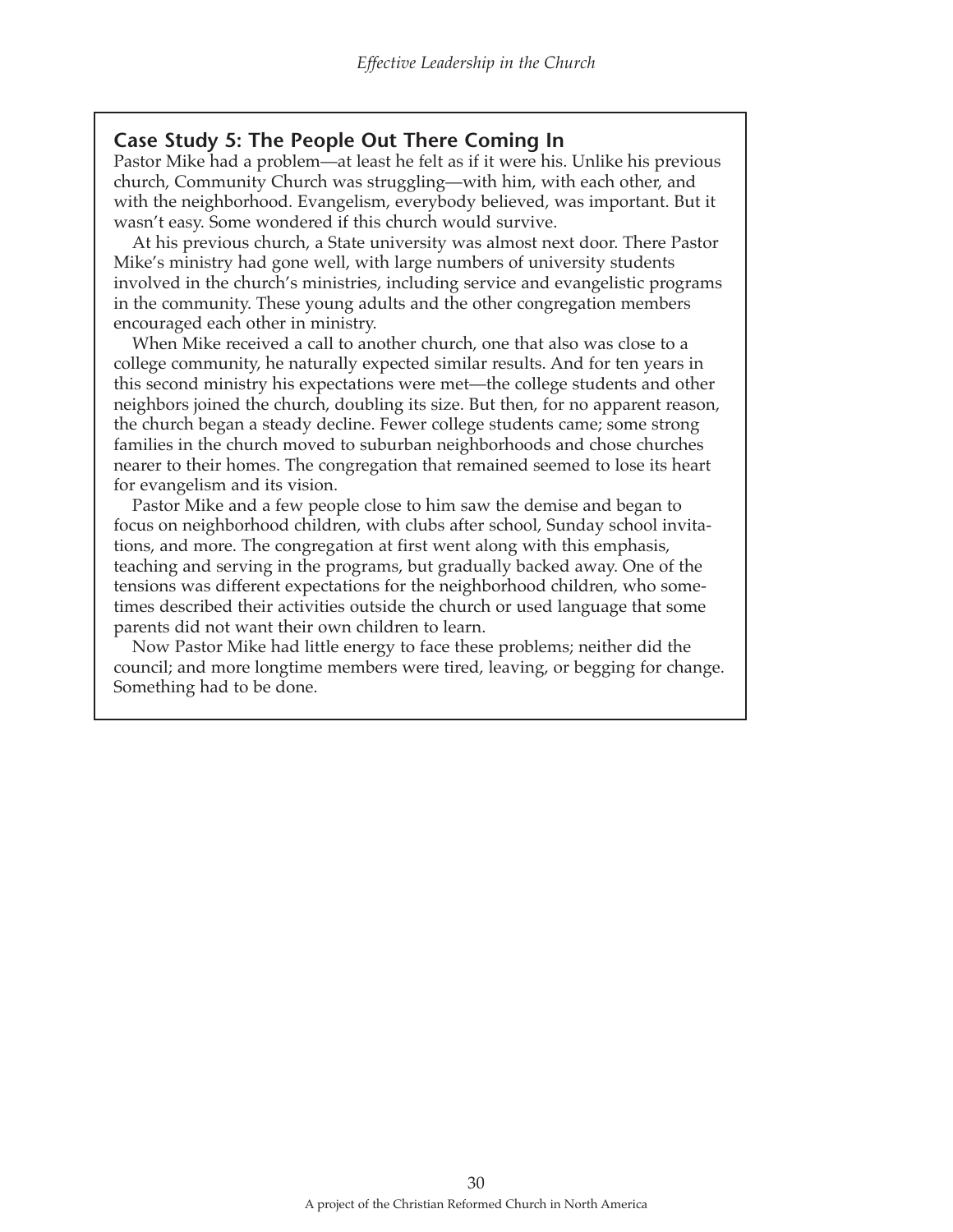### **Chapter 3**

# **Leadership Challenges in the Christian Reformed Church**

The CRC faces many challenges as it thinks about leadership development, particularly in the context of the local congregation.

### **1. The Conceptual Challenge: Figuring out what it means to be a healthy church with healthy leadership**

It is vitally important for the CRC to develop sound leadership models that flow from a biblical understanding of the church. The purpose of this booklet is to help Christian Reformed congregations in that task. Far too often the leadership debate has been polarized, especially when that debate centers on the role of the pastor in congregational leadership. In this polarized debate, one extreme understates the importance of pastoral leadership, maintaining that if pastors just preach the Word and care for the flock, leadership will take care of itself. The other extreme puts too much stress on the role of the charismatic leader in setting the congregation's course.

People who represent both extremes in this polarized debate must listen to and learn from one another. When they do, they will discover two very important truths that subtly change the terms of the debate and enable us to move forward.

### **The church needs strong leadership.**

The church needs strong leadership. Notice that the word is "leadership"—not "leader." The focus is on the function of leadership, not on the person of the leader. Too many congregations and pastors who react against heroic leadership models are throwing out the baby with the bathwater. The church needs leadership.

The church must make a shift in its understanding of congregational leadership. A **pastor-centered or clerical orientation** of leadership—where the emphasis is upon what the pastor does to and for the laity, as if the pastor is the central actor in the church's life and the laity are essentially passive recipients—is not a healthy view of leadership. Rather, the church must develop a **congregational orientation**, where the emphasis is upon shared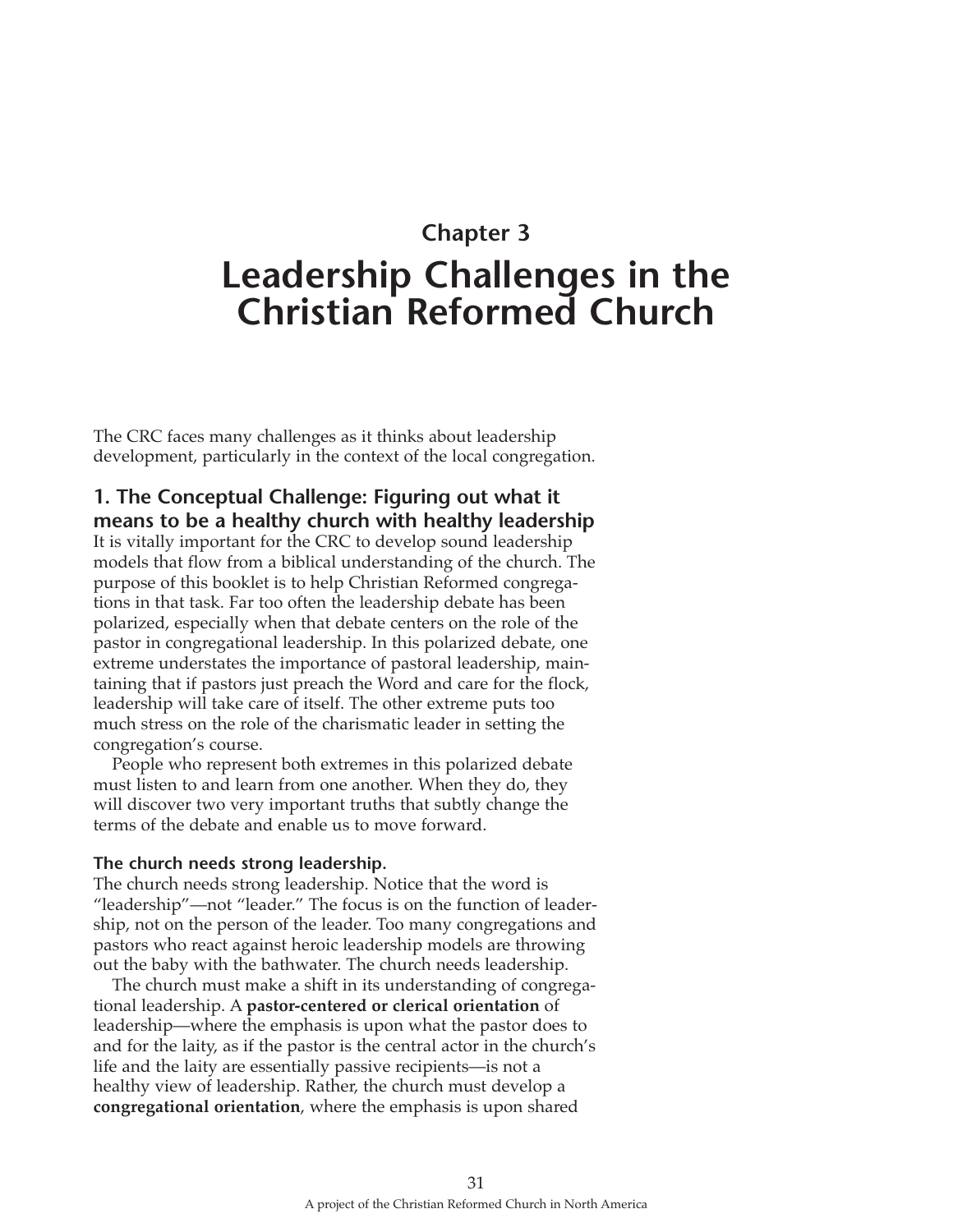congregational leadership and congregational initiative in the creation and development of ministry.

When operating according to this new orientation, pastors understand their leadership role not as simply performing certain pastoral functions (preaching, teaching, sacraments, visitation), but as working collaboratively with the other members of the body to stimulate the discovery and use of the spiritual gifts of all members, enabling the body as a whole to engage in ministry. Such body-focused ministry doesn't happen by accident; it must be envisioned and developed by those who lead! While pastors are not the only ones who provide this leadership, they also must realize their critical role in giving shape to the church's ministry through their spiritual ministry of preaching, teaching, evangelizing, and caring for the flock.

Those who minimize the role of the pastor in congregational leadership must also understand the North American breakdown in consensus about exactly what the church is and should be and thus the critical role pastors play in helping congregations understand their calling and mission. In a prior era, the cultural and ecclesiastical consensus about what a church was and what a pastor did was so strong that leadership in the church in some ways appeared unnecessary. The church seemed to move along on auto-pilot. Today, however, individual Christians and churches negotiate their own experience and piece together their own religious identity with little regard for the way things have been done in the past. Such situations require leadership that is theologically grounded, culturally responsive, and interpersonally sensitive. They require leaders who have **character, conviction, and competence** who serve selflessly and creatively in the full expectation of the **confluence** of God's blessing.

**Strong leadership focuses upon the mission, not the leader.** On the other side of this debate, the church and those who lead the church must not put too much emphasis on the role of the charismatic leader in casting the vision and directing the congregation. Surprisingly, North American students of leadership, quite apart from any biblical teaching, are abandoning a view of leadership that puts too much emphasis upon the charismatic leader. Ronald A. Heifetz, in his authoritative work on leadership entitled *Leadership Without Easy Answers* (Harvard, 1994), speaks of "the myth of leadership . . . the solitary individual whose heroism and brilliance enable him to lead the way." Such overemphasis upon the person of the leader proves counter-productive. The successes and failures of an organization are too closely tied to its leader. The organization itself escapes responsibility. (See also Ronald Heifetz, *Leadership on the Line: Staying Alive through the Dangers of Leading* [Harvard Business School Press, 2002]; and Jim Herrington, Robert Creech, and Trisha Taylor, *The Leader's Journey: Accepting the Call to Personal and Congregational Transformation* [Jossey-Bass, 2003].)

**Evaluate this shift from pastor-centered leadership to congregational leadership in light of the biblical teachings regarding the body of Christ as summarized on pages 10-11.**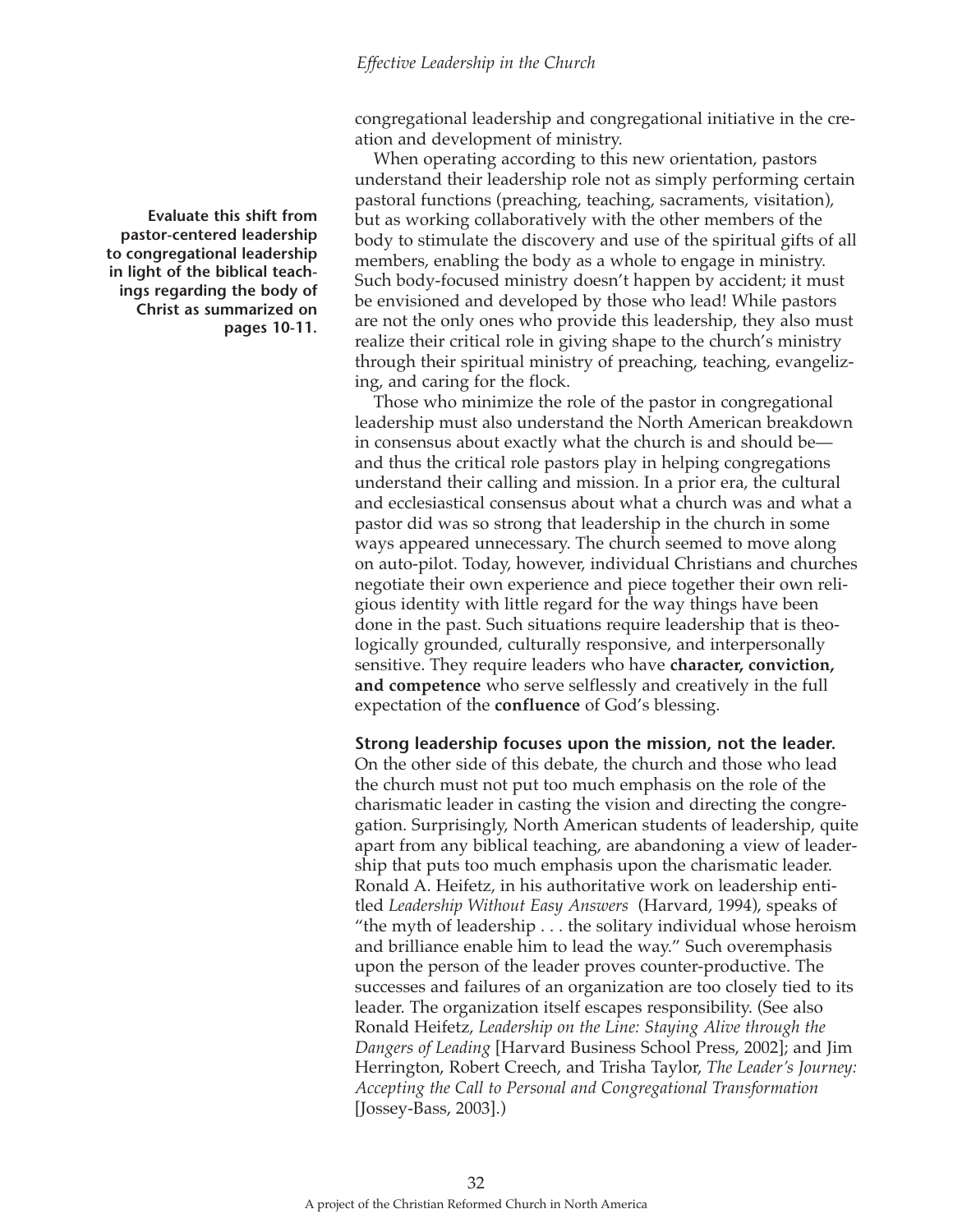In his book *Good to Great* (HarperCollins, 2001), James Collins analyzes America's great corporate success stories, and comes to the startling conclusion that the leaders of America's truly "good to great" companies are not big personalities who seek to build the success of the organization upon their own charisma and celebrity. Collins's conclusion is that leaders who focus too much upon their personal role, and not upon the mission itself, at best limit their effectiveness, and at worst sabotage the mission.

Peter Steinke humorously points out the hazard of overemphasizing the role of the visionary leader when he says, "Any job description that uses the phrase 'dynamic leader' more than six times is fly paper for narcissists." The point that modern leadership theorists are making, and that the New Testament stated long ago, is that leadership is not first of all about the leader, it is about the mission to which the group is called.

### **2. The Practical Challenge: Applying sound leadership principles to actual church situations**

Throughout this booklet questions and comments in the margins and case studies have been provided to help readers apply these leadership concepts to their particular situation.

Below are four more case studies that offer readers the opportunity to apply these leadership principles to particular church situations. All nine of the case studies in this training tool have been chosen because they are representative of common leadership challenges in the church today. In fact, as you read these case studies, you may wonder whether some of them are about your church! Rest assured, each of these case studies tell the story of many churches.

**Since pastors generally want to please those they serve, they are vulnerable to the temptation to take too much responsibility for a church's problems, and in so doing, harm the church more than help it. At the same time, churches are tempted to give the pastor too much of the credit when things go well and too much of the blame when things go poorly. With such powerful forces at work, what can a pastor and congregation do to avoid the pitfalls of the heroic leadership model?**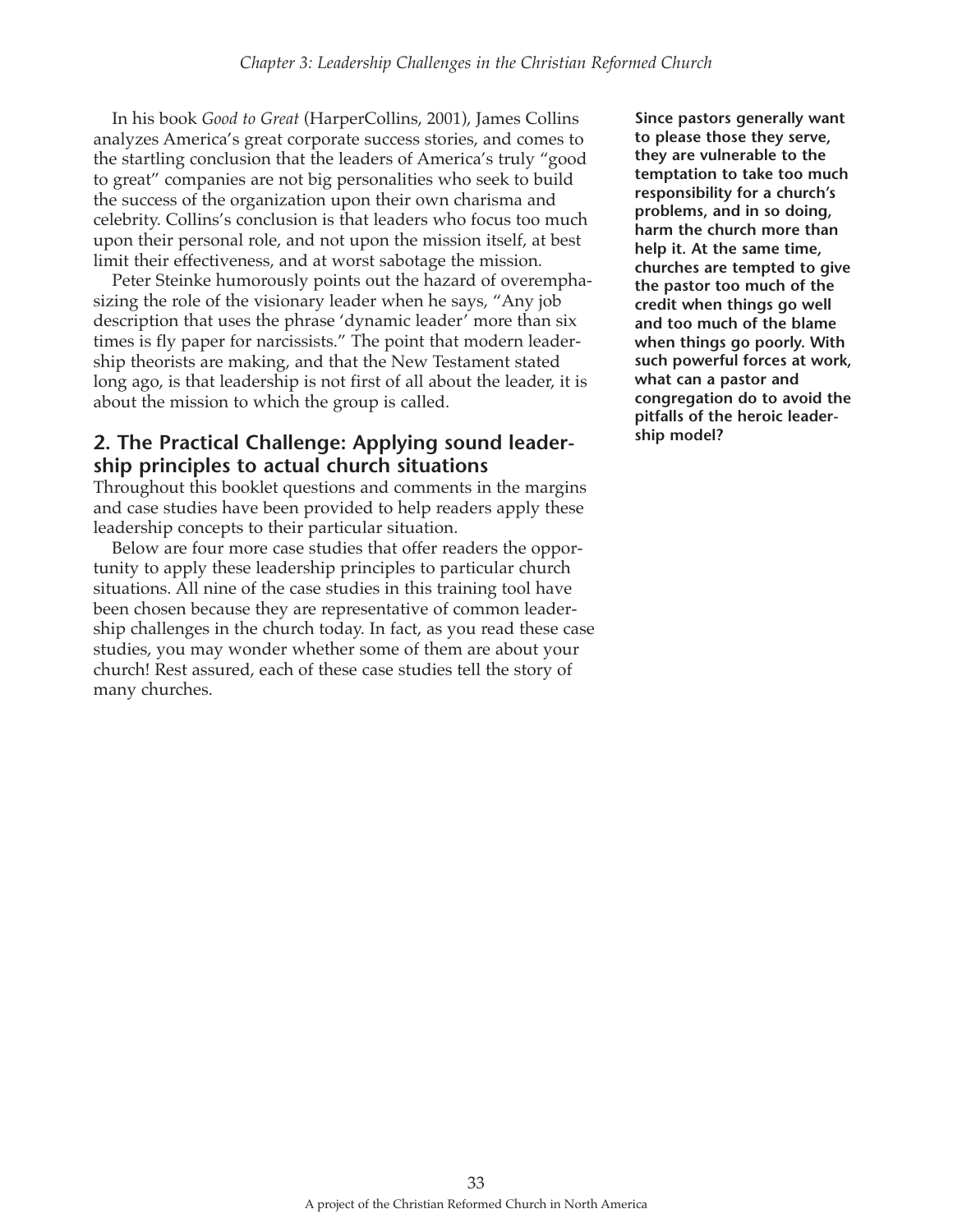### **Case Study 6: Let Go, Let God**

Pastor John got up from his knees in his study, just having thanked God again for what had happened in this church. He pondered the past, when it had been different.

He had come to this church excited about the opportunity. Some members of a larger church had decided to start a new church, with the blessing of the larger church. Initially, the new church met in a school gym, hoping to draw people from the neighborhood into the church. But the group of families had little vision for the church other than what they were used to. They wanted to be flexible, but only a few members had a vision for it.

Pastor John led them in a vision process, including setting goals. He led the church in prayer, asking for God's leading, but he felt he was floundering in implementing the agreed-upon mission. It was during this time of treading water that the church experienced a conference on the work of the Holy Spirit in the life of God's people. More than fifty people participated, including Pastor John.

Through prayer and pondering, Pastor John began to see that God was saying, "I'm going to do something if you come to me with empty hands. Pray more for my leading. This work is not about you." Pastor John acted on this insight. He began expressing his own dependency on God, and the church followed. The congregation prayed more often and more fervently, humbly asking God for direction, sincerely expressing their dependence on him. The church soon became vibrant; its worship changed from mostly ritual to genuine praise; it reached into the community and the community came in.

What had been a church of inward focus—with people wanting training for their children and no changes for fear of offending someone—became a church of outward focus toward God and toward his world and people. Few people left for other churches during these changes.

Now Pastor John wondered again at the things God was doing here. He knew that his and others' persistent dependence on God and fellowship with God's Spirit were instrumental in God carrying out his plans. John wondered if other churches needed to take the same approach—would God then bless them too? Or did God choose him and this particular church as only one way to extend his kingdom?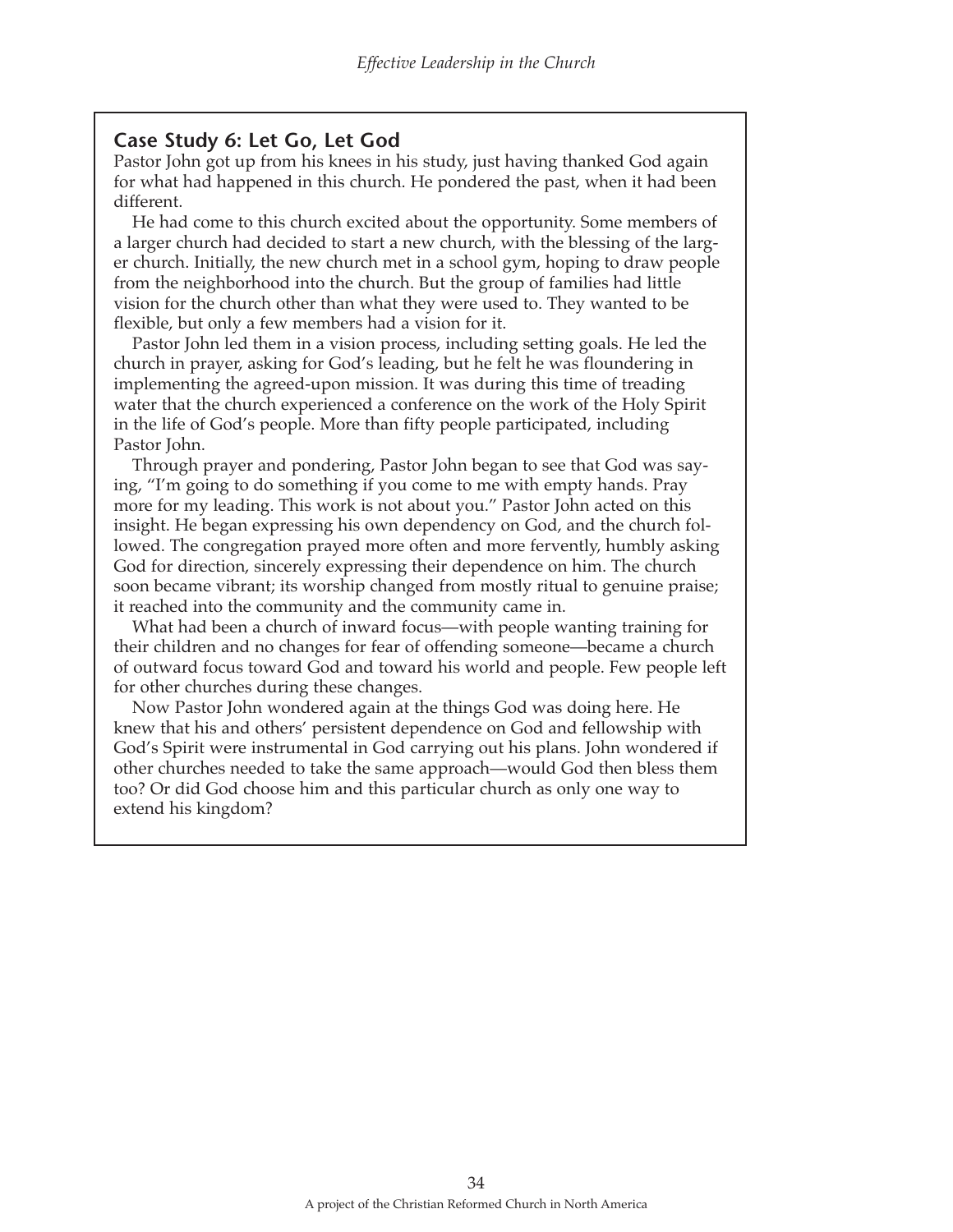### **Case Study 7: Jane Hears It All**

Rev. Daniel Blaine was down in the dumps, but not as low as his wife Jane. He knew he was under the gun in this church, wondering if he could survive. And she was the lightning rod, taking all the criticism that members of the church didn't dare say to Daniel himself. Inside their home their family was feeling the negative effects.

They had come to this traditional church eight years ago. Things went well for a while but cracks in the relationship between Daniel and the congregation began to appear when he introduced changes in worship, including the occasional use of a praise team and even a pre-sermon drama or two. Several members had left the church after that, letting it be known that Daniel was taking the church down the wrong path.

Then some council members told Daniel that "people in the congregation" were "not pleased" that Jane was pursuing her degree in social work and was not participating enough in the congregation. This in spite of her helping out with the children and worship program and singing in the choir.

Daniel brought home the remarks about his wife; the two of them had argued about it. A couple of women in the church had made remarks to Jane directly. "So how's your work going? It must be hard to be a pastor's wife, take care of your children, and have this busy career too!" Jane had tried to ignore the remarks, but it was wearing.

More and more she felt further out of the congregation. She felt lonely at home, even resenting that Daniel could at least talk over his concerns with the council. And it didn't help when he came home from council meetings and used her as a sounding board, "Jane, I am starting to think we cannot last here. It's the same old stuff. I feel like every idea I have is suspect." She felt lonely, afraid to speak about her anger even to Daniel and concerned she would explode at somebody in the congregation.

As they sat in the family room, she was calm enough to admit, "Daniel, I'm sorry that I am not as helpful to you as I should be. I yelled at the kids today; I'm up to here with the suspicious, snide attitude in this church." They both knew their own attitudes were hurting themselves and the church. "What do we do?" she asked.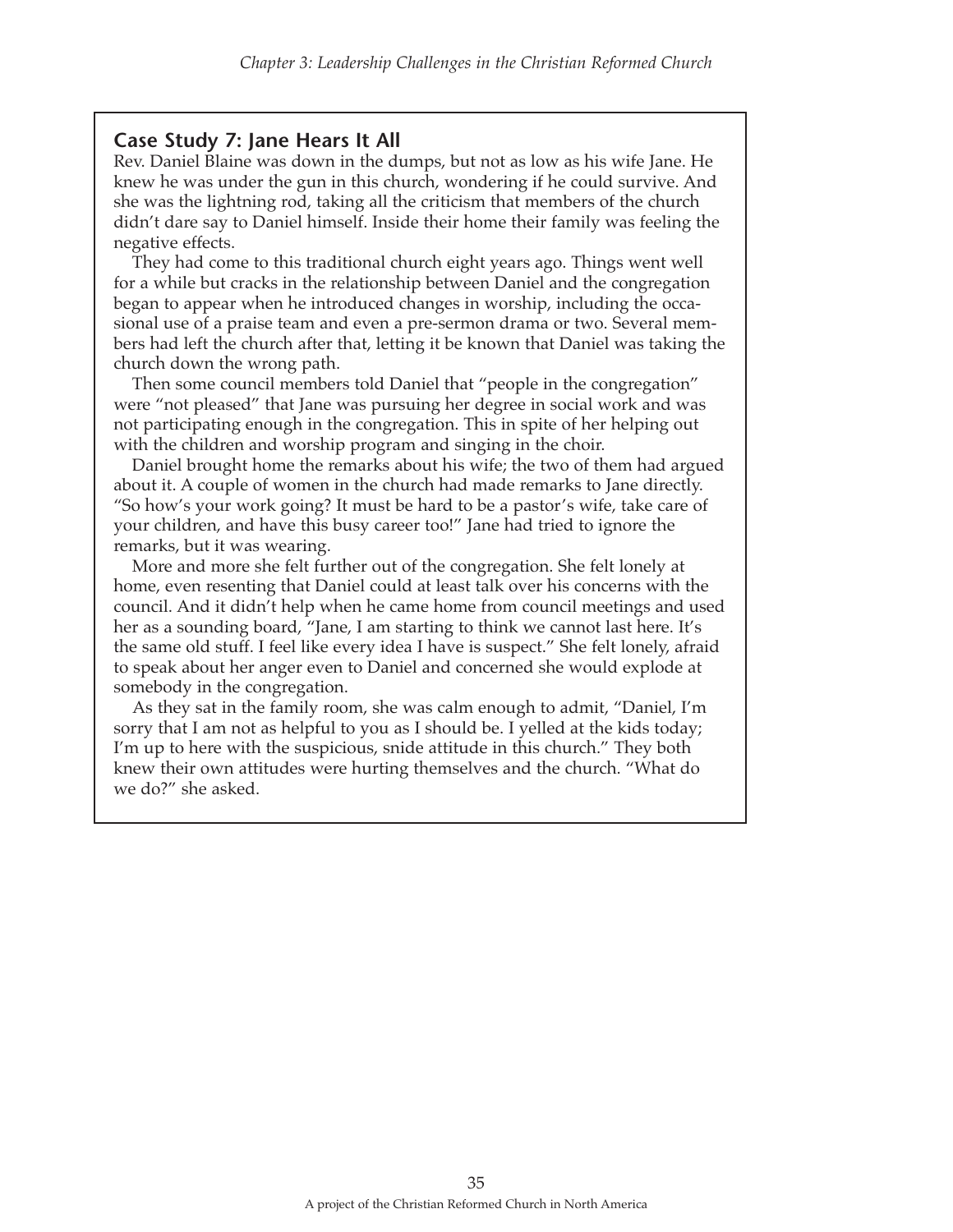### **Case Study 8: To Get Along, Go Along?**

George was not at his wit's end, but he imagined he would jump at a call from another church if it came. His relationship with the current senior pastor was flawed, deeply so. He didn't know if they could continue to work together.

It had certainly been a major adjustment when James had been installed as the pastor two years ago. When he arrived he had told George, the pastor for congregational life, that he wanted a strong team relationship. The new pastor was enthusiastic in the pulpit, learned, and generally appreciated by the church. But soon George realized that his relationship with James would be quite different from that he enjoyed with Alan, the previous senior pastor.

It had been a fine team relationship with Alan, who was caring, gentle, and always considerate of others. He knew who he was before God, was genuine in admitting his faults, and was modest in talking about his gifts. On the pulpit he was no different than when sharing a cup of coffee or visiting someone in the hospital.

After Alan left, George became the only pastor in the church and the congregation naturally turned to him for counsel and comfort. And, interestingly, even after James arrived, the congregation still came to George, a practice he guessed James resented. Still, George did try to support James in every way he could.

Though James persistently asked him how he was doing, George couldn't help but think he seemed insecure somehow. George thought James was overly enthusiastic, more exuberant in the pulpit than he really felt, as if he were not in touch with himself, not really genuine, sort of playing a pastor's role.

Eventually George did work up the courage to talk with James about his feelings. While not hostile, James coolly claimed he was exactly who he was, that George was "way off base" in thinking he was not genuine and only playing a part. They agreed to air their concerns with a counselor provided by their denomination, but even after several sessions and a battery of personality tests, George couldn't get over the idea that James didn't see himself clearly.

Now George wondered whether James envied his relationships with the congregation. "Might it be better if I leave?" George thought. "Would it have been better if I had gone to him earlier?"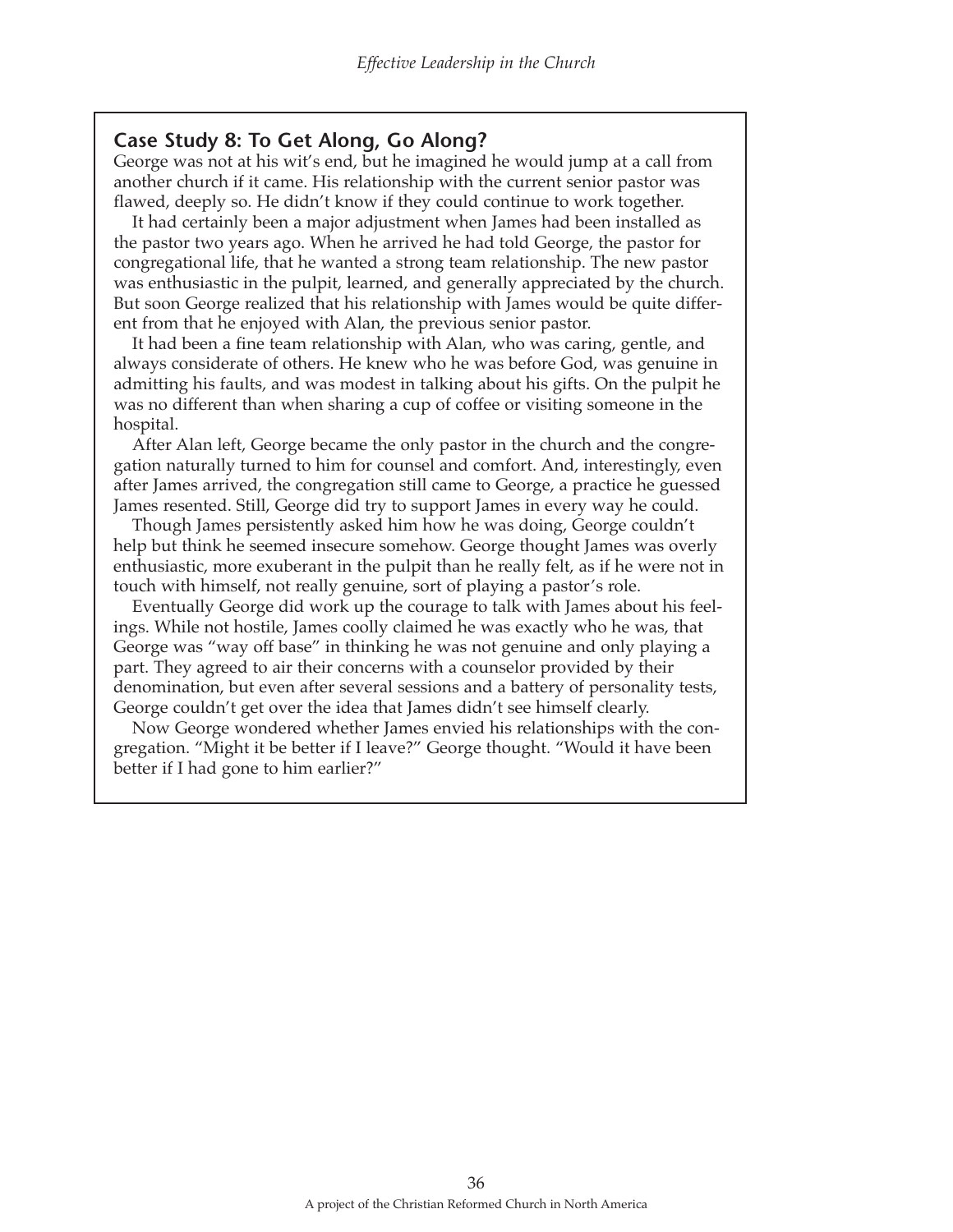### **Case Study 9: The Pastor Hangs On**

The elders had received advice from the interim pastor and from the classis. But they didn't know the vivid personal loyalty and anger that the elders and the congregation felt over this issue: what to do with the former pastor whose influence was still dividing the church.

Pastor Ray, the former leader of this congregation, had been generally accepted in the small church until a few years ago when a family trauma changed his personality—at least that's what most of the congregation felt. He became defensive, used inappropriate language from the pulpit, and was accused of shirking his pastoral responsibilities by some council members and by a number of people who served on the church's committees.

When members of the congregation, including elders, faced him with these concerns, he became defensive and criticized them instead. Soon the congregation lost nearly half its membership. Eventually the elders, with the concurrence of the classis, separated Pastor Ray from his position as pastor.

Complicating this separation, however, was that Pastor Ray continued to worship in the church. He lived near the church and had taken a job in a local financial institution. Some remaining members of the congregation, especially those whom Pastor Ray had brought into the church, thought the elders had mishandled the situation. The elders granted one family's request for Pastor Ray to lead a service and baptize their infant.

To help stabilize the church, the classis recommended an interim pastor. The church took that advice and hired an individual who was able to bring a measure of healing to the congregation. But Pastor Ray continued to attend worship; moreover, he often met for coffee with a select group of friends from the congregation, where he and they aired their frustrations. The tension would not go away.

Now it was time for the congregation to think about calling a new pastor. But the elders wondered if a new person could be effective with Pastor Ray being part of the congregation. Were they ready to call another pastor? The issue of the previous pastor's influence wasn't going to go away by itself. But what could be done that would unify the congregation and move it forward in its ministry?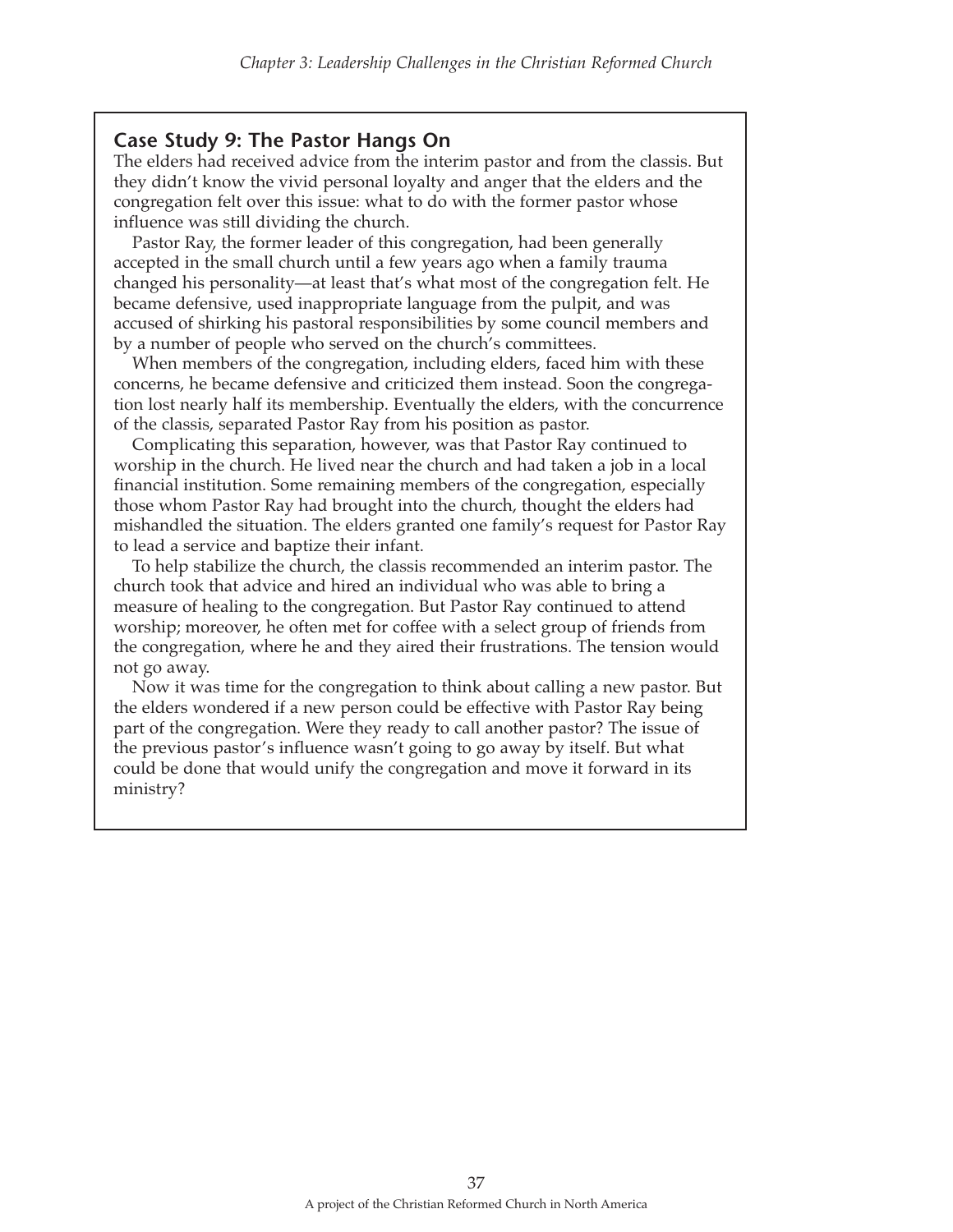# **A Final Word**

By design this leadership training tool has focused upon many of the problems and challenges churches face today in the area of leadership. The good news is that God is blessing many Christian Reformed congregations today. More and more congregations are working through the challenges addressed in this training tool and are experiencing the joy of ministry rooted in the power of the gospel and the mission of God. Good things are happening in the CRC! We hope and trust this training tool can be a small but significant catalyst that helps congregations, pastors, and other church leaders effectively work together to accomplish God's mission.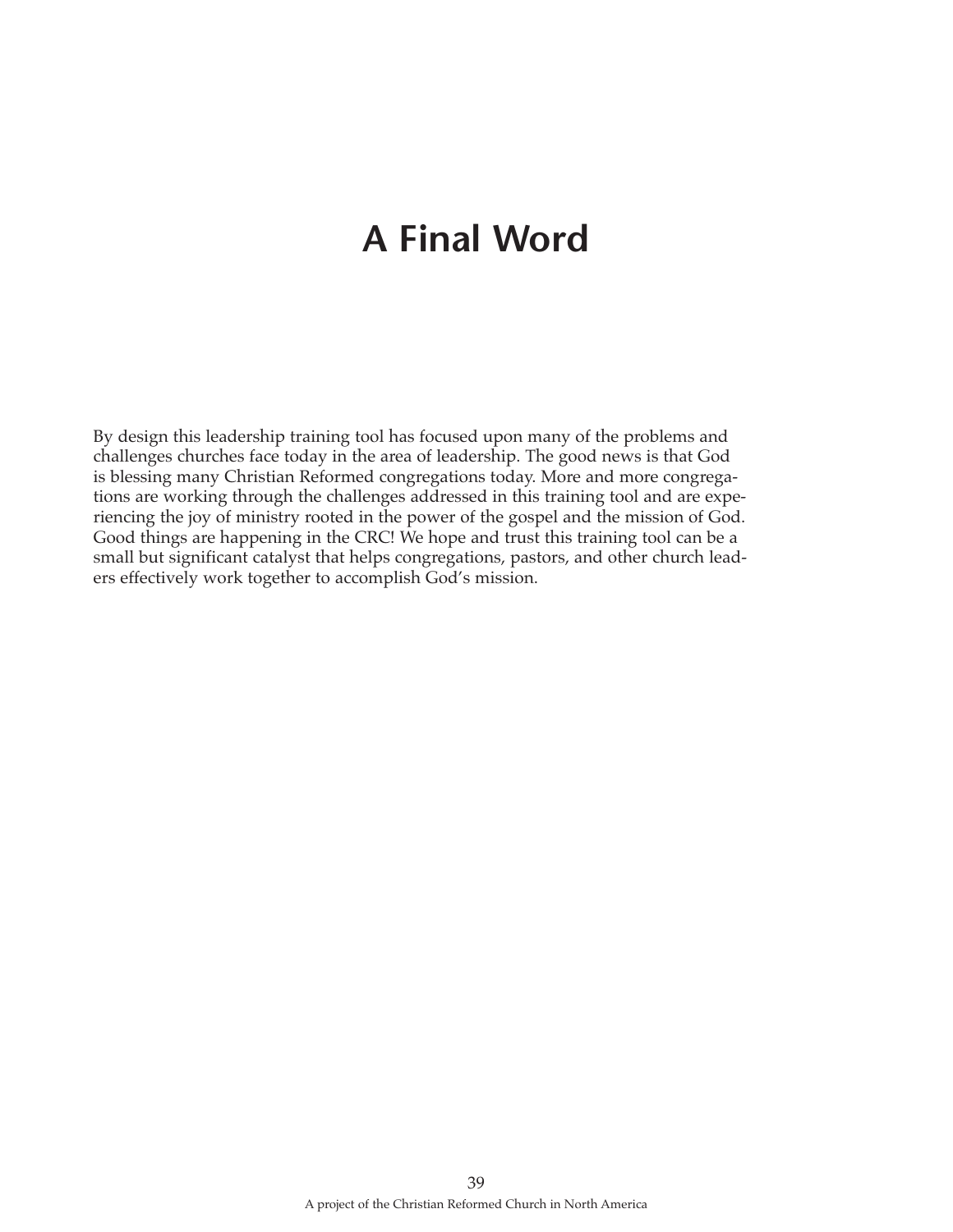## **Recommended Books for Continuing Reflection**

The books listed below take a variety of approaches to leadership, but each embodies the basic understanding of leadership set forth in this booklet and offers great resources to congregations and pastors who desire to learn more about leadership.

- Joseph Badarracco, *Leading Quietly: An Unorthodox Guide to Doing the Right Thing* (Boston: Harvard Business School Press, 2002).
- Arthur Paul Boers, *Never Call Them Jerks: Healthy Responses to Difficult Behavior* (Herndon, VA: Alban Institute, 1999).
- Jackson Carroll and Wade Clark Roof, *Bridging Divided Worlds: Generational Cultures in Congregations* (Indianapolis: Jossey-Bass, 2002).
- Ronald Heifetz and Marty Linsky, *Leadership on the Line: Staying Alive Through the Dangers of Leading* (Boston: Harvard Business School Press, 2002).
- Jim Herrington, Robert Creech, and Trisha Taylor, *The Leader's Journey: Accepting the Call to Personal and Congregational Transformation* (Indianapolis: Jossey-Bass, 2003).
- Eugene Peterson, *Subversive Spirituality* (Grand Rapids, MI: Eerdmans, 1994).
- Gilbert Rendle, *Leading Change in the Congregation* (Herndon, VA: Alban Institute, 1998).
- Gil Rendle and Alice Mann, *Holy Conversations: Strategic Planning as a Spiritual Practice for Congregations* (Herndon, VA: Alban Institute, 2003).
- Gil Rendle, *The Multigenerational Challenge: Meeting the Leadership Challenge* (Herndon, VA: Alban Institute, 2002).
- Peter Steinke, *Healthy Congregations* (Herndon, VA: Alban Institute, 1996).
- Peter Steinke, *How Your Church Family Works* (Herndon, VA: Alban Institute, 1993).
- William H. Willimon, *Pastor: The Theology and Practice of Ordained Ministry* (Nashville: Abingdon Press, 2002)—especially Chapter 11: "The Pastor as Leader: The Peculiarity of Christian Leadership."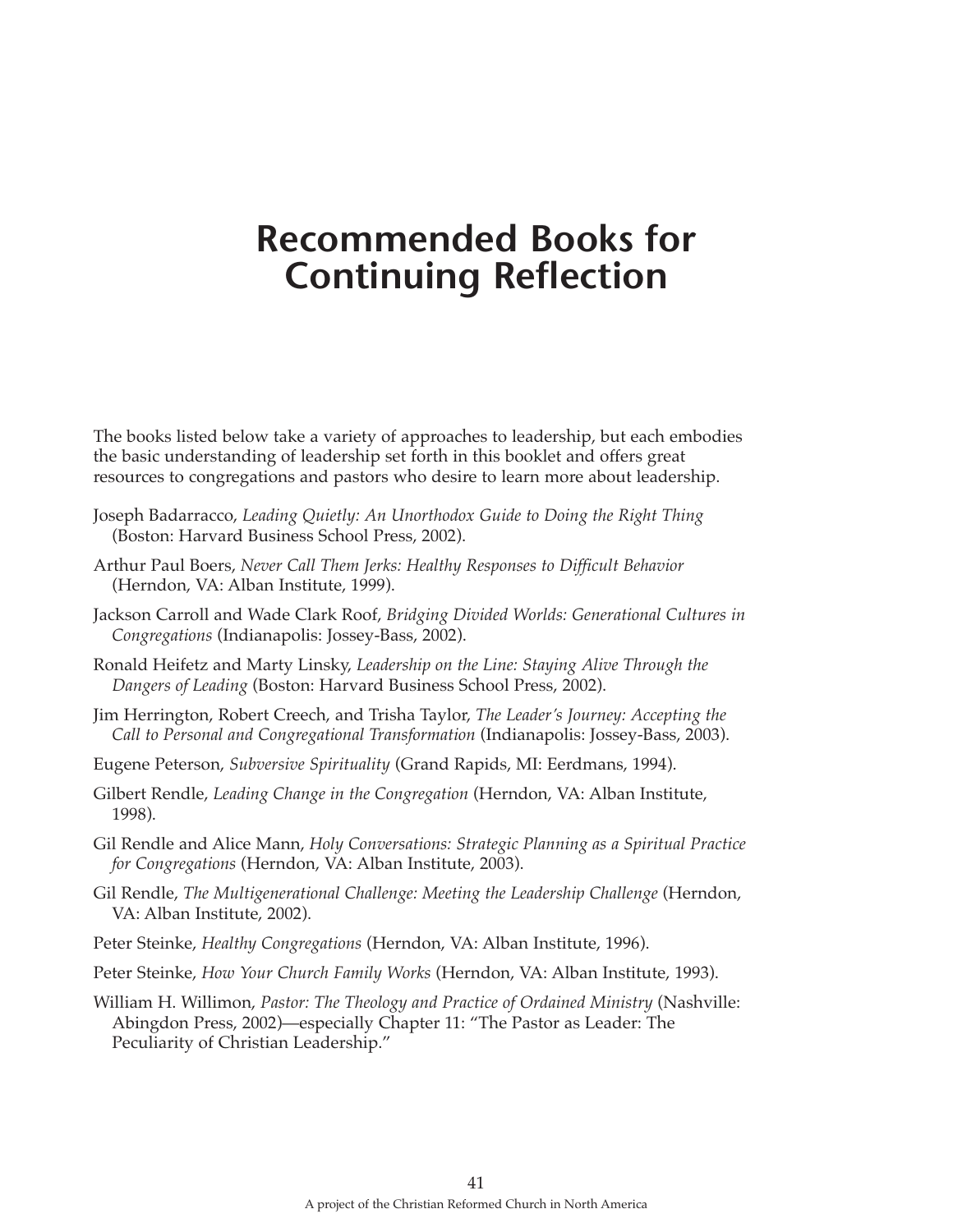# **Appendix 1 Four Models for Using This Training Tool**

### **Model 1: Leadership Retreat**

### **Purpose**

The purpose of this retreat is to help a congregational leadership group consider how their individual and group leadership strengths are expressed in congregational life. The material in the three chapters of this booklet will provide the basic framework for the retreat. Participants will use an "appreciative inquiry" process to discover their leadership strengths and to apply those strengths to new areas of opportunity and need.

### **Participants and Setting**

This retreat is designed for a group of individuals who hold key leadership roles in the congregation. The sample retreat (below) has been designed for elders and pastors but can easily be adapted to include other congregational leaders as well.

This material is designed for a retreat setting but it could be presented—one module at a time—as part of three regularly scheduled meetings, such as three council meetings or pastor/elder meetings.

### **Pre-retreat Preparation**

If possible, arrange to have the retreat facilitator meet with the group for about 30 minutes approximately two weeks prior to the retreat. A conference call could be used for this purpose. During this time, some rapport will be established, an introduction to the retreat will be offered, and participants will be invited to reflect on their experiences of being leaders in this particular congregation.

It will be helpful for participants to read all or parts of this booklet prior to the retreat (chapter 2 will likely be most pertinent). The facilitator may also want participants to complete Worksheet l: "Preparing for the Leadership Retreat" (see p. 45).

### **Suggested Procedure for Retreat**

Three main modules are included in this plan. Feel free to adapt them as you wish. This sample retreat assumes a thoughtful plan for venue, schedule, and a healthy mix of structured and unstructured time. Allow about 45-60 minutes for each of the modules below. Be sure to take a break or offer substantial unstructured time between the modules.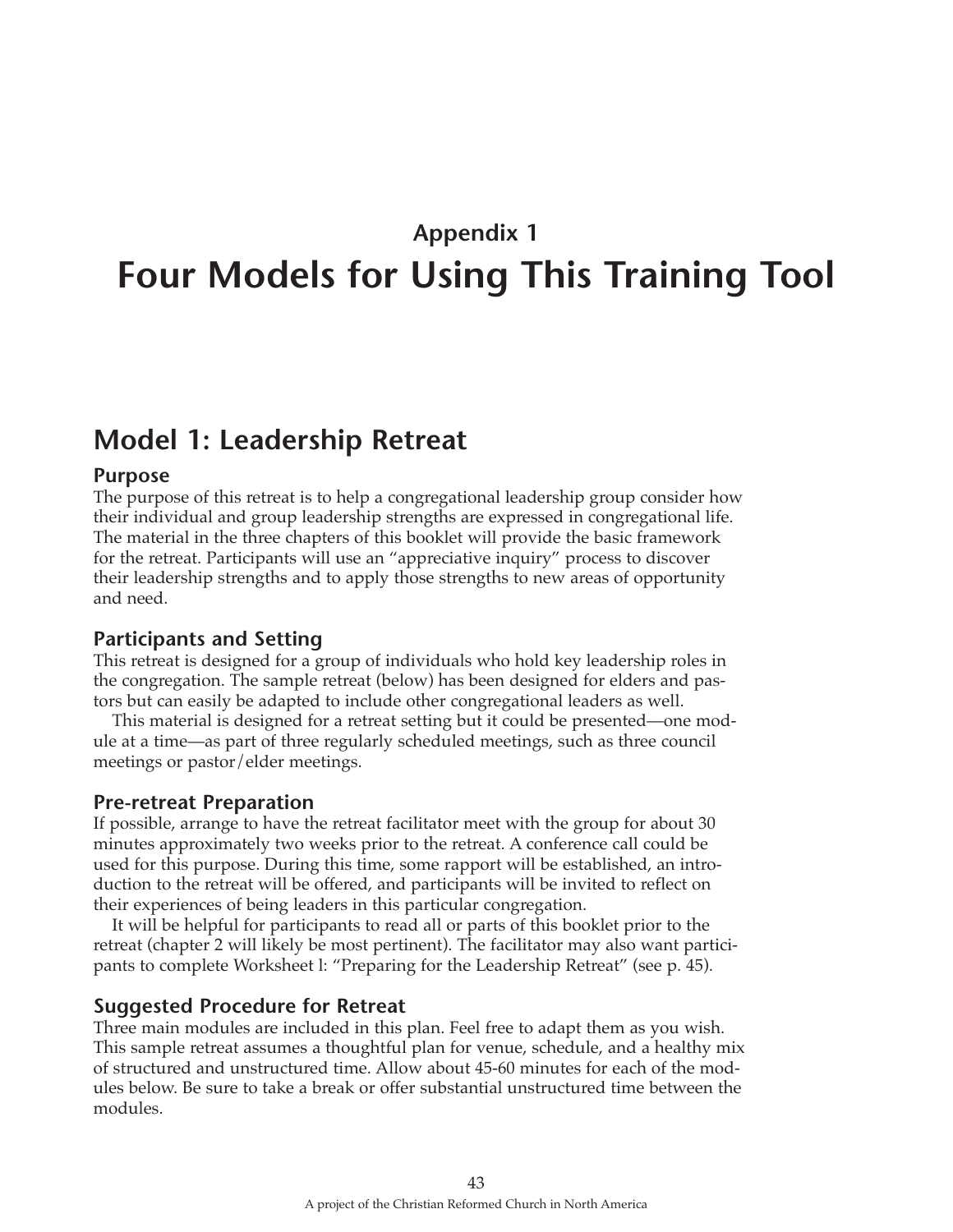### **Module 1: Recalling a Personal Leadership Experience**

Begin with a brief presentation on leadership—how it involves "individuals in relationship," giftedness, call, and the blessing of the Holy Spirit. This could be shaped by recalling a key biblical story—Abram, Nehemiah, John the Baptist, Jesus.

Form groups of two, then individually complete Worksheet 2, "Recalling a Personal Leadership Experience" (see p. 46), which asks participants to describe a time in their lives when they felt their leadership was particularly effective. Allow about ten minutes for participants to complete their writing (it needn't be polished and can be in outline form).

Partners should then share the information they wrote on their worksheet. Allow about ten to fifteen minutes for this.

Conclude by having partners jot on newsprint two or three insights gained from their conversation. Post the feedback sheets around the room.

The facilitator can summarize the feedback and ask what contributed to having a good conversation.

#### **Module 2: Recalling a Group Leadership Experience**

Form groups of three and individually complete Worksheet 3: "Recalling a Group Leadership Experience" (see p. 47). Stress the question on the worksheet that asks how the experience involved both leaders and followers. Allow about ten minutes for individual writing, another ten to fifteen for small group sharing.

Conclude by having each small group share one "group leadership" experience and how that experience involved both leaders and followers in a reciprocal relationship. If time permits, you could also talk about the first bulleted question on the sheet ("How might this team increase the possibility for more of these experiences?").

#### **Module 3: For Such a Time as This**

Form groups of four and individually complete Worksheet 4: "For Such a Time as This" (see p. 48). Allow about ten minutes for writing, 10-15 minutes for sharing within the small groups. Then reconvene, asking this question:

**Based on what we've discovered together so far, in what specific areas can we exercise leadership in our congregation? How can we strategically exercise leadership in this particular area of the church's ministry?**

*Note:* To shorten the time for each module, have group members omit the writing and simply reflect quietly (on the information on the worksheet) as they prepare to share with their small groups. Another possibility is to give participants a choice of writing or simply reflecting quietly before sharing their thoughts with their small groups.

### **Closing**

If time permits, form new groups of four and share one insight, resolution, or clarification that was gained during the retreat (if the total group consists of only eight to ten members, you may want to skip breaking into small groups).

Close with prayer in the small groups. If group members know each other well, each person could give thanks for the leadership gifts and call of the person sitting to their right. An alternative is offering spontaneous prayers of thanks for God's call to leadership and for God's guidance of the leadership team, as well as requests for help in specific areas of leadership facing the team.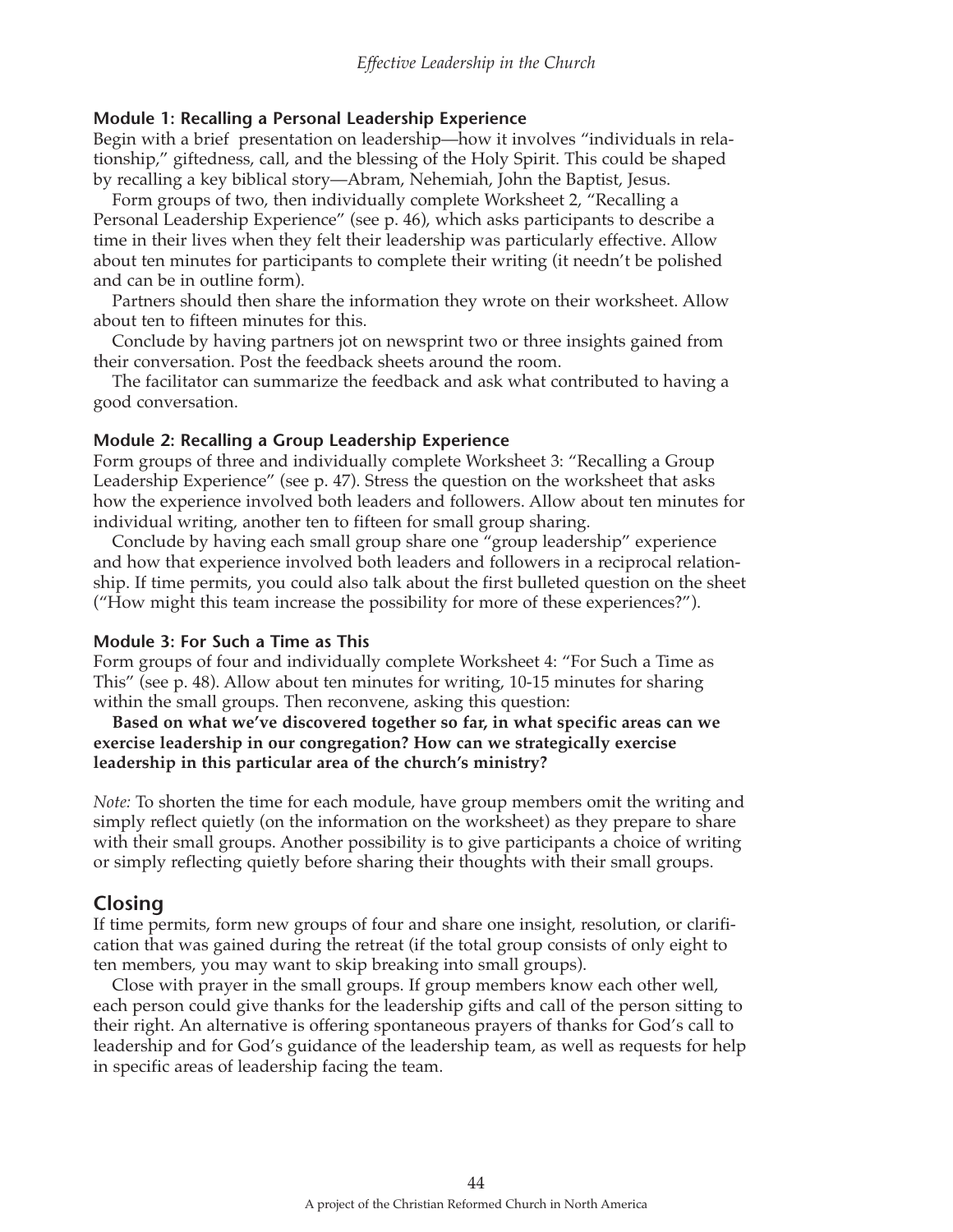# **Worksheet 1: Preparing for the Leadership Retreat**

During our time together we will be considering the way in which you provide leadership within this congregation. Evidence indicates that quality leadership in the church includes

- **Character** in the leader, generating trust in the followers.
- **Conviction** in the leader, helping the congregation discern purpose and vision.
- **Competence** in the leader, helping the congregation function as a healthy system.
- **Confluence** of various factors that comes as a gift of God's Spirit.

Effective leadership involves relationships—not only between a leader and followers but also among leaders. And relationships are characterized by interactions, conversations, and collaborative efforts. In anticipation of our time together, you are invited to recall times when the relational dynamics of your leadership group were apparent to you. Specifically consider the following:

- 1. Recall a meeting or series of meetings in which the **character** or **conviction** of the leadership group was apparent to each other and/or to members of the congregation. This could include demonstrations of courage, patience, compassion, prayerfulness, resolve, or integrity in the face of considerable pressure. Think about some of the details of that time. Who was involved? What was the communication like? How was timing a factor? How did the experience affect you personally—were you changed, encouraged, drawn to others on the team? Where would you like to see this kind of character or conviction have greater expression in the life of your team or in the life of this congregation?
- 2. Recall a chapter in the life of your leadership team in which you noticed significant **competencies** in members of your group. What was the context? Where did these competencies emerge? What competencies did you notice within yourself? What was the topic/issue around which these competencies became apparent? How did this experience affect your confidence as an individual and as a member of this leadership team? What else did you notice happening within you? Where do you think these competencies could be helpful to the congregation in the next year? What topics/issues could your current leadership team "tackle" in which these competencies could move your congregation toward maturity in Christ and health as a Christian community?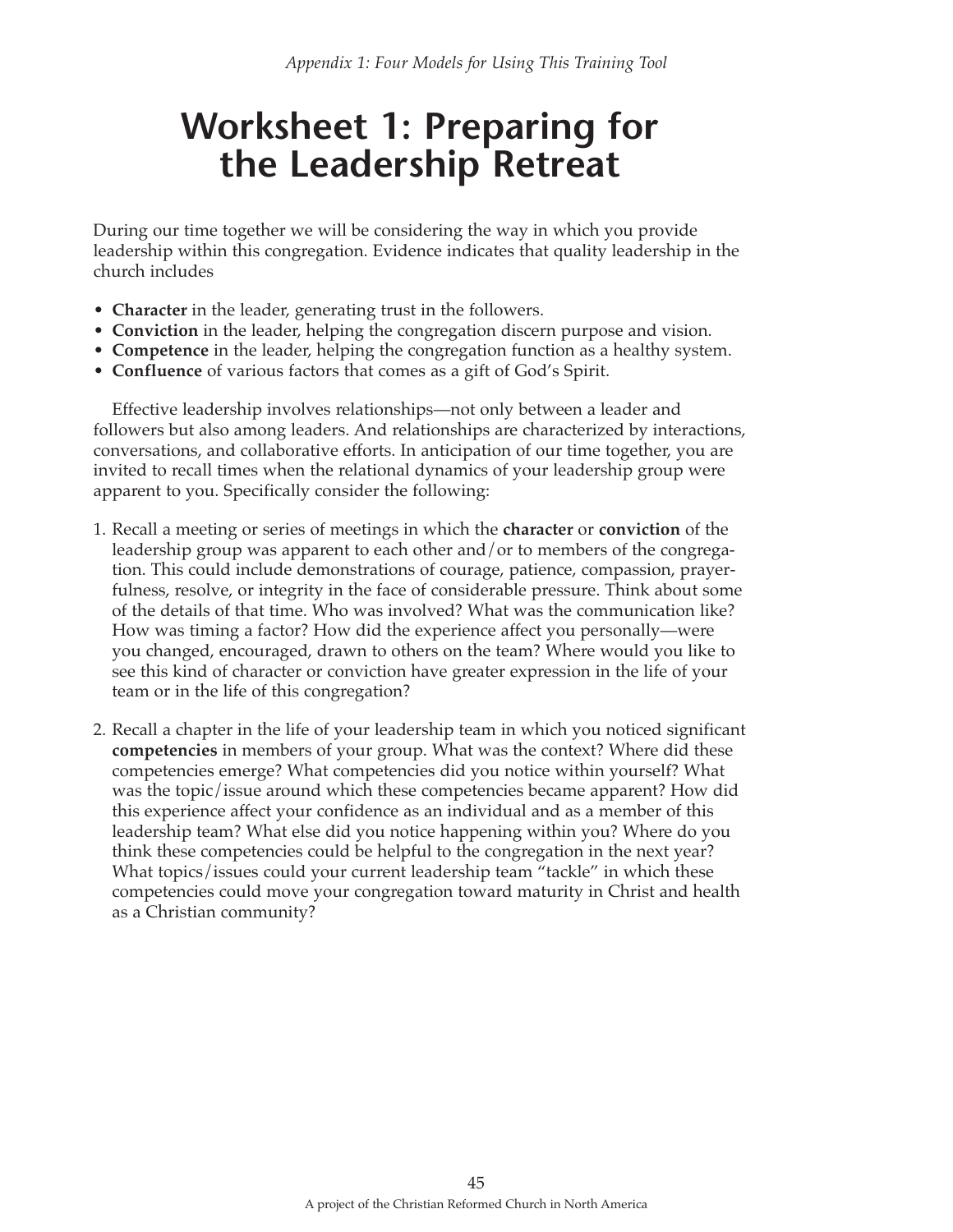# **Worksheet 2: Recalling a Personal Leadership Experience**

In the space below, briefly (and individually) describe a time in your life when you felt your leadership gifts or role was, by the grace of God, particularly effective. Reflect on how it required some level of character, conviction, and competence, and how God's grace was evident.

Was timing an important factor?

What happened within you as a part of that experience?

In what areas would you hope to have similar, positive experiences of leading?

When you're finished, please share your experience with your partner.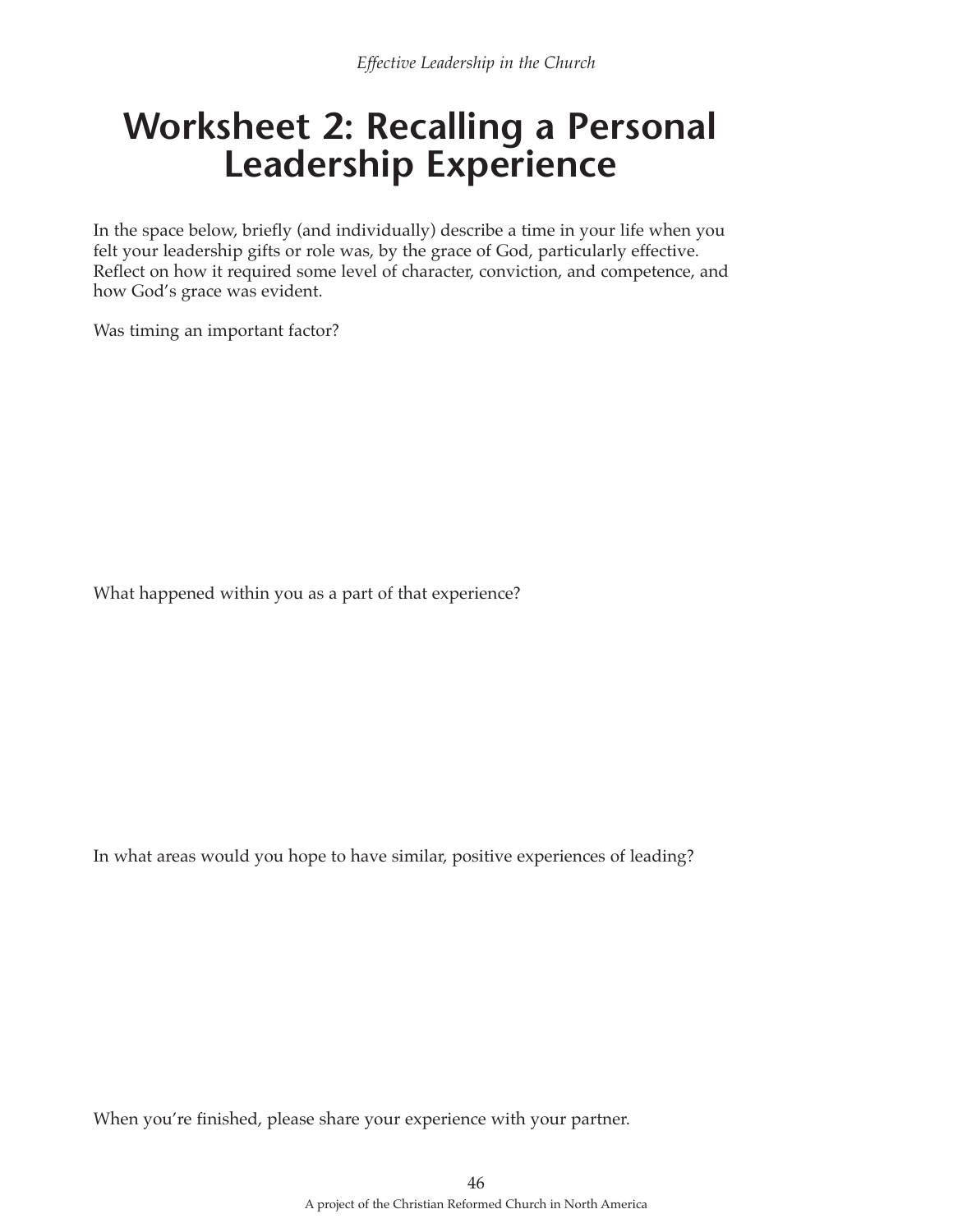# **Worksheet 3: Recalling a Group Leadership Experience**

In the space below, briefly (and individually) describe a time when this leadership team (the one you're in this workshop with today) demonstrated character and conviction. How did this experience involve both leaders and followers? What happened within you as a result of this experience?

After you've jotted down your thoughts, meet with others in your small group and share the experiences you've written down. Also talk about questions like these:

- How might this leadership team increase the possibility for more of these experiences?
- What topics/issues could we effectively tackle?
- What encouragements can we offer to each other in this venture?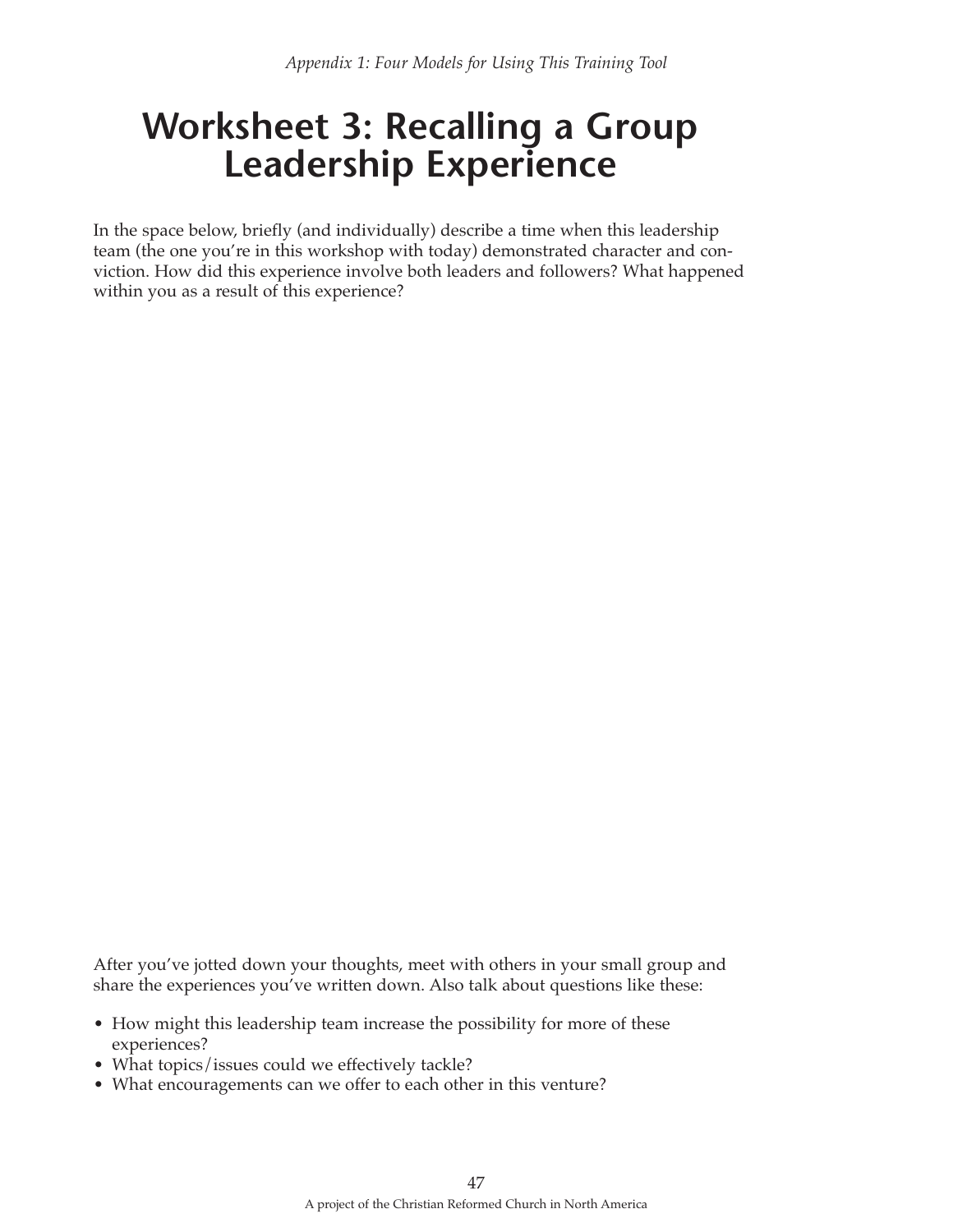*Effective Leadership in the Church*

# **Worksheet 4: For Such a Time as This**

In the space below, briefly (and individually) list what you think is going well in your leadership team these days. Where are courage, compassion, integrity, and vision being most effectively expressed? What evidence of confluence do you see? (That is, what evidence of the Holy Spirit's work is apparent to you?)

Then jot some things you wonder about in terms of confluence. Where do you experience any gap between what you are hoping for and what you see happening?

Share your comments with others in your small group.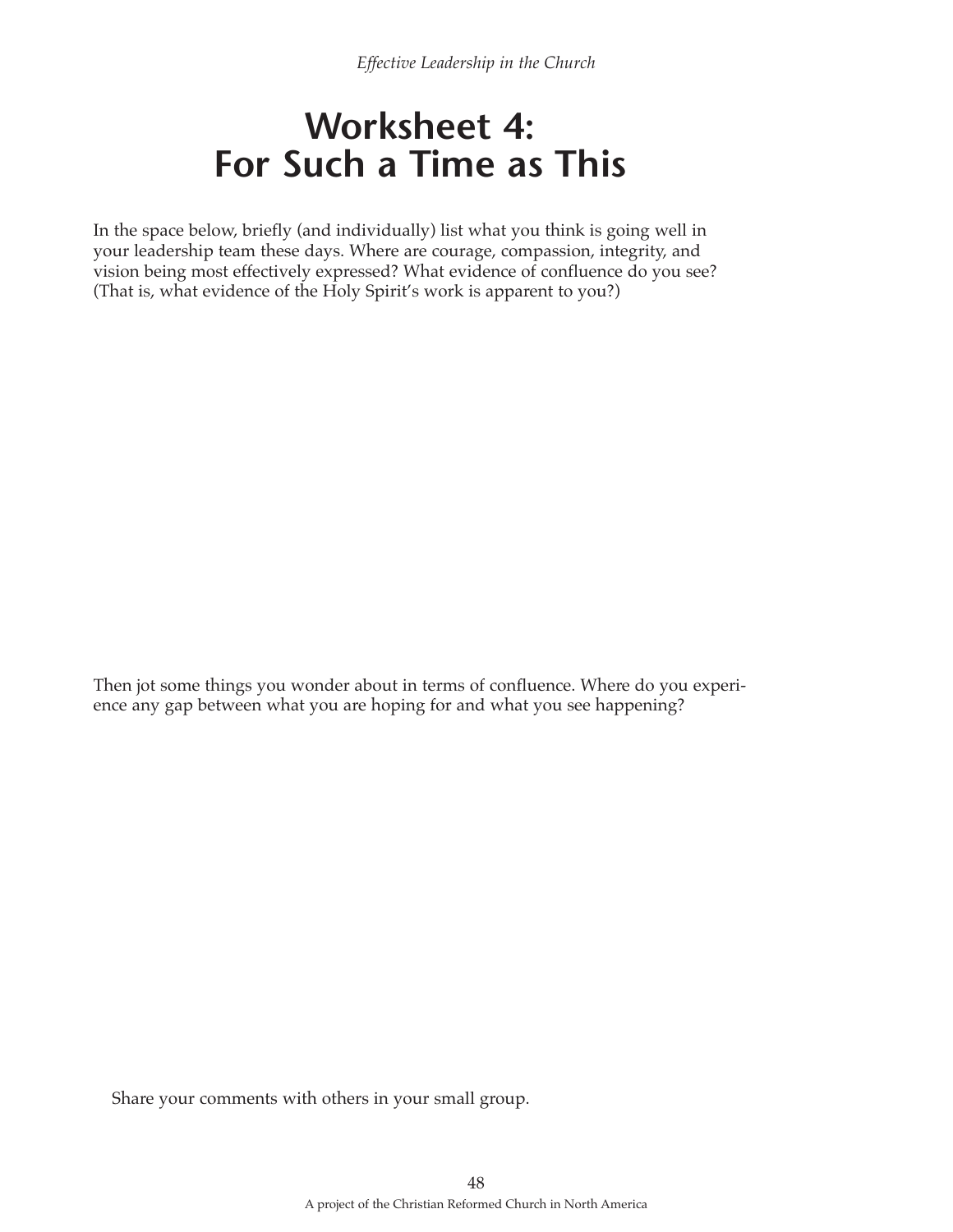### **Model 2: Leadership Development Component for Council Meetings**

### **Purpose**

The purpose of these leadership development segments is to help council members understand and apply to their own congregation the principles of leadership outlined in this booklet.

### **Participants and Setting**

These leadership development segments are suggested for inclusion as part of regular council (or pastor/elder) meetings. Each segment will take approximately 20-30 minutes and could be done at the beginning of the meeting time. The segments will basically cover the contents of this booklet. Participants will use the discussion questions printed in the margins and the case studies. Sessions can be led by the pastor or by elder/deacon volunteers who enjoy leading a discussion.

Small groups—such as adult education classes—could also use this format to discuss the book. Sessions could easily be expanded to 45 minutes. The length of segments could be adapted to the number of sessions the group wants to study the booklet.

### **Preparation**

Participants should read and reflect on the assigned segments at home prior to the meeting. They should be encouraged to jot down their own questions as well as look at those in the margins of the chapters. Discussion leaders in particular should highlight those questions which seem most appropriate for the group.

Discussion leaders should also decide how to divide up the chapters for discussion (see sample below). If, for example, they wish to have a leadership component for, say, eight council meetings, then that should guide the number of pages read and discussed at each meeting. This can, of course, be adjusted as needed, should participants find the segments too long or too short.

### **Suggested Procedure**

The leader should open with prayer. He or she may then want to read one or more of the Scripture passages mentioned in the part of the chapter being discussed (or call on others to do this).

The leader should then guide the group through the assigned section, using the questions in the margins as well as his or her own questions and those from group members. Before launching into a discussion of a question, the leader may want to set the context of the question by orally reviewing the relevant section of the chapter (or having participants do so, if they are willing). Those who didn't get a chance to read the chapter (or who read it too long ago to recall it) will appreciate such a review.

Please note that questions and procedures for discussing the case studies are included on pages 61-63 of this booklet. Discussing cases in small groups is often an effective way of involving everyone.

Leaders should invite comments and questions from the group, pace the discussion so that time is allotted wisely, and give everyone an opportunity to speak.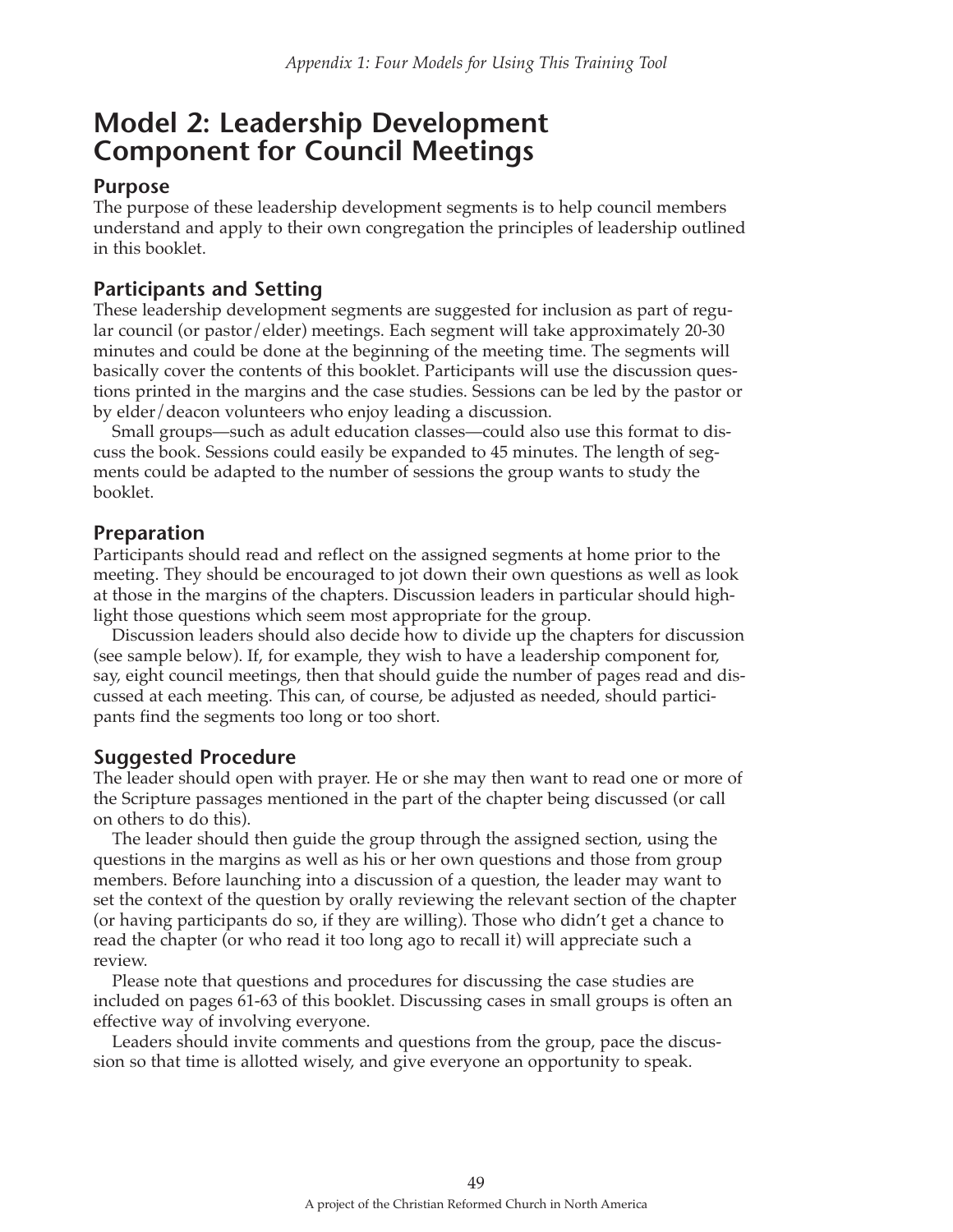### **Sample Division of Chapters**

Below is a sample division of chapters 1-3 into eight segments for eight meetings. You may want to go at a slower or more rapid pace, as you think best. One or more Scripture passages are suggested for each segment.

- **Segment l:** Read the first case study as well as the first two biblical themes of chapter 1 (pp. 8-10). Suggested Scripture: Colossians 1:15-20; Matthew 28:18-20; John 17:20-23; 1 Peter 2:9-11.
- **Segment 2:** Read themes 3-5 of chapter 1 (pp. 11-13). Suggested Scripture: John 13:12-17; Revelation 5:9; Hebrews 11:32-40.
- **Segment 3:** Read themes 6-7 plus the case studies that conclude chapter 1 (pp. 13-16). Suggested Scripture: John 10:11-18.
- **Segment 4:** Read sections 1-3 of chapter 2, through the personality traits of an effective leader (pp. 17-20). Suggested Scripture: Romans 12.
- **Segment 5:** Read section 4 of chapter 2 (pp. 20-26). This is the heart of the booklet, detailing what is meant by character, conviction, competencies, and confluence. If the group doesn't get through all of this in one meeting, please return to it later for further discussion. Suggested Scripture: Titus 1:5-9; 3:8-10.
- **Segment 6:** Read sections 5-7 of chapter 2, including the two case studies at the end of the chapter (pp. 26-30). Suggested Scripture: Philippians 2:1-11.
- **Segment 7:** Read chapter 3, up to case study 6 (pp. 31-33). Suggested Scripture: Ephesians 4:1-16.
- **Segment 8:** Read the four case studies at the end of chapter 3 (pp. 34-37). Suggested Scripture: John 17:20-25; 1 Corinthians 13. Be sure to see appendix 2 (pp. 61-63) for questions and suggestions on using the case studies.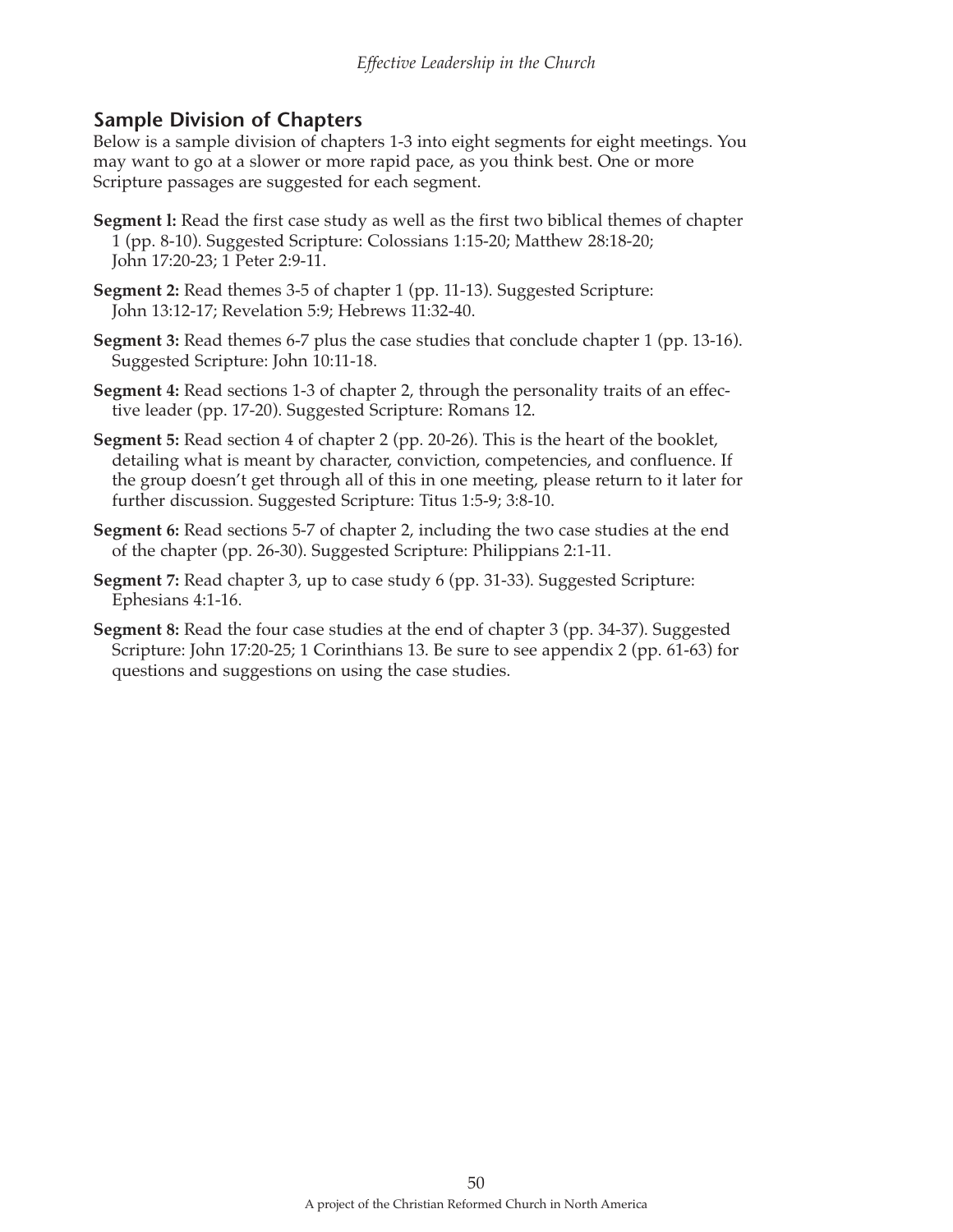### **Model 3: Three Sessions for Adult Classes and Other Small Groups**

### **Purpose**

The purpose of these sessions is to help church members (leaders and non-leaders) understand the basic principles of leadership in the church and apply them to their own congregation. Such a study should result in improved support of leaders and better interaction and cooperation between leaders and the congregation.

### **Participants and Setting**

These three sessions are suggested for adult education classes, for small groups meeting in homes, and for other individuals who want to get together to discuss this booklet. Allow at least an hour for each of the three sessions.

### **Preparation**

Participants should read each chapter—including the case studies—prior to the meeting. They should be encouraged to jot down their own questions as well as look at those in the margins of the chapters. Discussion leaders in particular should highlight those questions which seem most appropriate for the group.

### **Suggested Procedure**

Plans for three one-hour sessions are outlined below. Discussion leaders may want to adapt these plans to suit their time frame and the interests of their group. The plans on the following pages are addressed to discussion leaders rather than to the group as a whole.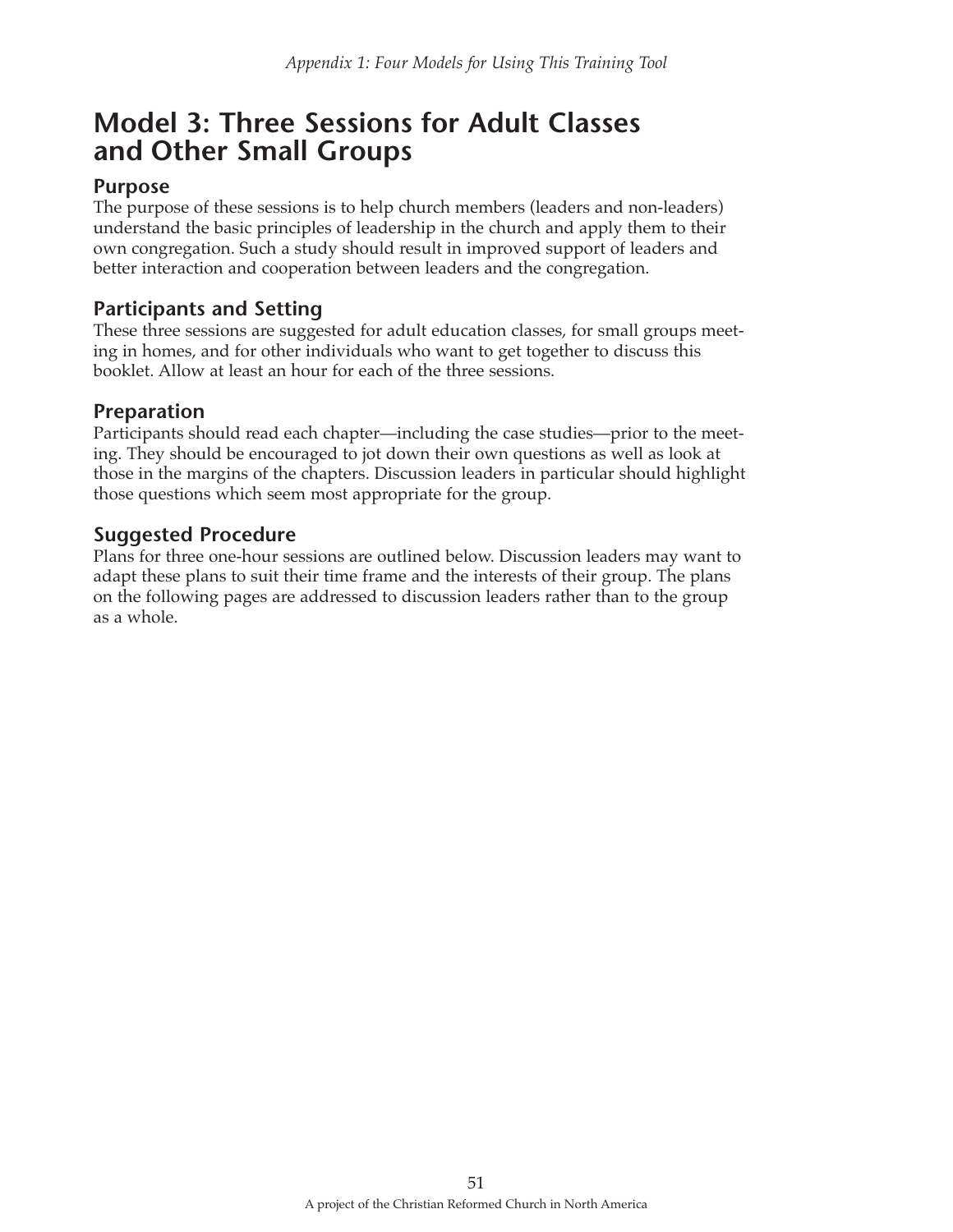### **Session 1 (Chapter 1: Biblical and Theological Themes Regarding Leadership in the Church)**

### **Step 1: Focus on Mission**

Take a moment to point out that chapter l begins with a focus on mission and the nature of the church. Leaders first of all are folks who recognize that it's not about them, it's about God and God's mission for the church. You may want to ask someone to read a couple of the Scripture passages mentioned on the opening page of chapter l (Matt. 28:18-20; John 17:20-23; Eph. 4:11-13).

Divide into groups of two or three and give each group a sheet of newsprint and a marker. Ask each pair to imagine that they are church leaders who have been given the task of describing the mission of this congregation. Because they are such capable leaders, they have just fifteen minutes to come up with something original (ask them not to just repeat the church's official mission statement, even if they know it). If they wish, they may use the first two sections of chapter l as reference. Their statements should take into consideration the nature of the church (section 2 of chapter 1) as well as its mission.

Have the groups tape their statements to the wall or otherwise display them, then review the statements with the whole group. End by reading (or displaying) the actual mission statement of your congregation. You may want to compare it to the statement found on page 1 (see the paragraph beginning with, "Perhaps God's mission in the world can be summarized in this way . . . ").

Does the group sense the importance of the first understanding the mission and nature of the church before we talk about church leadership? You may want to discuss one or two of the margin questions on page 10 to drive this home:

- How does this reality of the church as a living organism shape the way we think about leadership in the church?
- What signs tell you that your church is a living body, with parts of the body organically working together?

### **Step 2: Leaders as Servants**

Ask for a show of hands of those who would identify "servanthood" as a key ingredient of leadership. Have someone read Matthew 20:24 in support of this idea. (You may want to qualify this a bit by reading the comment on p. 11 about using biblical metaphors carefully.)

Then ask questions along these lines:

- When you think of Christ as a servant, what Bible passages or stories come to mind?
- When you think of Christ as Lord, as powerful, what Bible passages or stories come to mind?

Make the point that leadership in the church entails both power *and* servanthood. Ask:

- When you think of leaders in the church as servants, what comes to mind?
- When you think of leaders in the church as exercising power and authority, what comes to mind?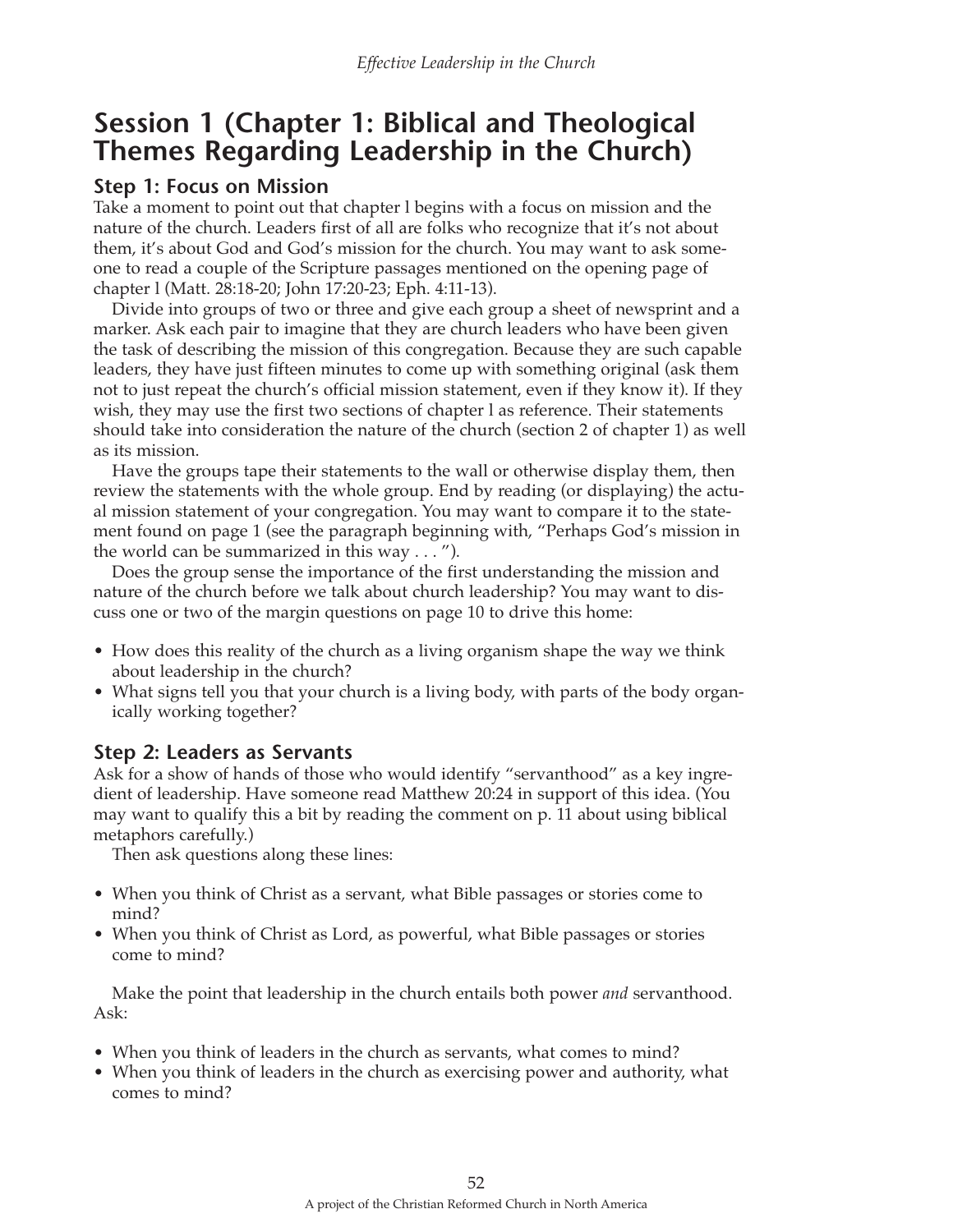Comment that we've just separated the ideas of servanthood and power. In the church, as in Scripture, these two must come together. Are group members comfortable with that? To what extent do they see this balance in your congregation?

### **Step 3: Questions, Please**

Ask group members to skim back through the remainder of chapter l, looking for questions in the margins that they would like the group to discuss, or raising questions of their own. Work your way through sections 4-7 in this way. You may want to give a brief summary of a section, then ask for questions or take the questions in the margin that relate to that section.

### **Step 4: Case Studies**

The chapter offers two case studies that help apply leadership principles to specific situations. Is there a case that you and the group would like to discuss now? If so, please see the questions and suggestions for using case studies in appendix 2.

### **Step 5: Closing**

Distribute notecards or sheets of paper, and ask each person to jot down one thing that he or she will do or think because of insights gleaned from chapter 1 and its discussion. Perhaps it's something as simple as having a bit more respect for the difficult task facing leaders, or perhaps it's remembering to act more like servants in our own leadership roles.

Share the results as people are willing. Then close with the prayer of Jesus for unity in the church (John 17:20-25).

Ask group members to read chapter 2 for next time.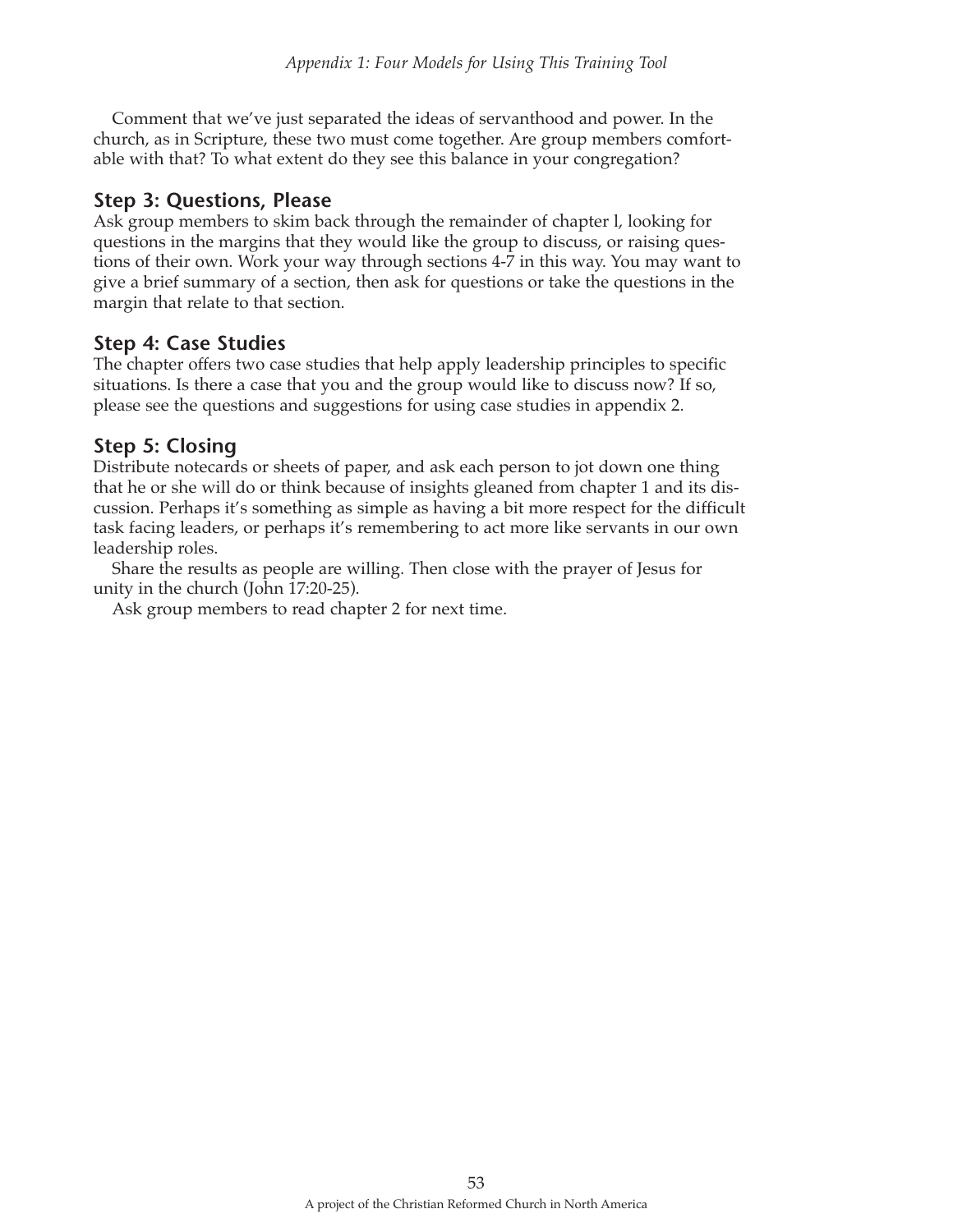### **Session 2 (Chapter 2: The Shape of Effective Leadership in the Church)**

### **Step 1: A Leader to Remember**

Begin by asking someone to read the two definitions of effective Christian leadership from page 17. Then divide into groups of three or four. (If your group is small, having only eight to ten people, you may want to forego breaking into smaller groups.) Within their small groups, each person should talk about a Christian leader who had an impact on his or her life. That person may have been a pastor, an elder or deacon, a youth leader, a teacher. Specifically, which of the four factors of effective leadership—character, conviction, competencies, or confluence—made that person effective in that situation?

Ask the groups to pick one of their stories to share with the whole group. Note especially which of the four C's seem to be coming through in the stories.

Remind the group of the comments in section 3 of chapter 2 ("What are the personality traits of an effective leader?"). Leadership is not so much a matter of possessing certain personality traits but rather the relationship between the leader and those being led. That's why, in this exercise, we attempted to tie our personal experiences with a leader to the four factors that are present in situations where leadership is effective. Note especially the *reciprocal* nature of effective leadership, as defined in section 4: character generates trust; convictions helps discern purpose and vision; competencies produce a healthy system; confluence enables leaders and the congregation to work together joyfully. Leadership is always a two-way street.

Take a moment to ask if the group would like to discuss any of the margin questions in sections 1-3 of chapter 2, or if they have any additional questions or observations of their own they'd like to share with the group.

### **Step 2: The Four C's**

The four C's are the heart of this training tool. If participants can hang on to their meaning, they will have gained a good deal. With that in mind, we suggest a twopronged approach that involves a fun presentation of the "C's" and a more serious discussion of a question related to those C's.

Divide into four groups and assign each group to one of the four C's. Have groups use the worksheet on page 56 to guide their presentations. Give them about ten minutes to prepare, longer if they need it.

Have the groups do their presentations in the sequence that the four C's are presented in the booklet: character, conviction, competencies, confluence. Let each group lead the discussion of the question or questions it has selected.

*Note:* Should you not have the time or inclination to do the fun stuff (that's too bad, because adults do get into it!), you can have the groups highlight two or three sentences they think are crucial to their C, and select and lead a discussion of questions. Of course, an alternative is simply to walk through the four C's with the group, using the questions in the margins and from the group to guide the discussion.

### **Step 3: Additional Questions and Case Studies**

As time permits, look together at sections 5-7 of chapter 2 (if you've run out of time, consider adding an extra session and doing this next time). The questions in the margins are provocative and should produce good discussion.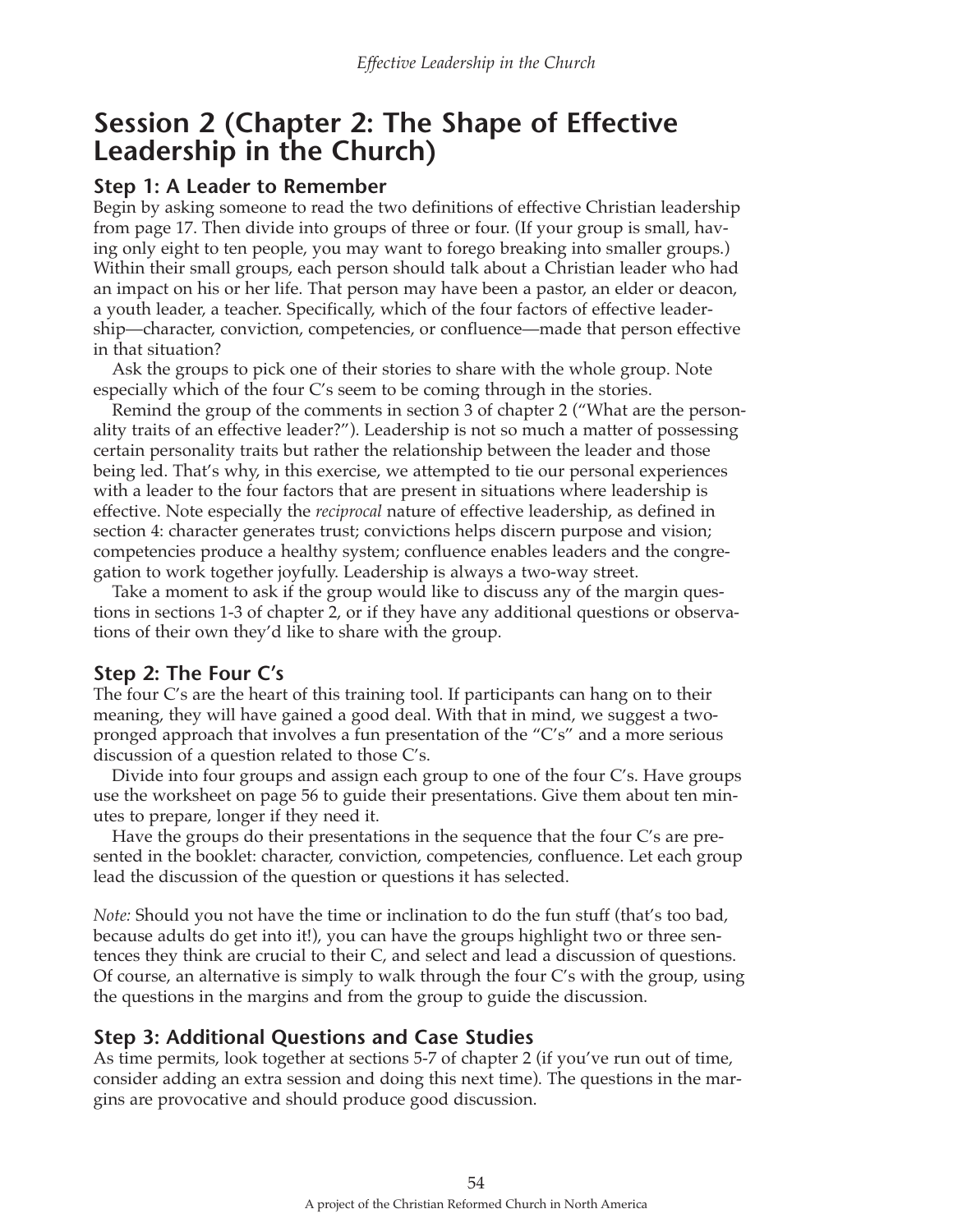Two case studies conclude the chapter. You may want to choose one that seems most interesting to your group—please see the notes for using case studies in appendix 2.

### **Step 4: Closing**

The final "comment" on page 28 offers a good way to conclude this session. It involves choosing some qualities (from a list) that leaders in your congregation display, then thanking God for these qualities.

Invite group members to participate in the prayer as the Spirit leads them. Ask everyone to read chapter 3—and its case studies—for next time.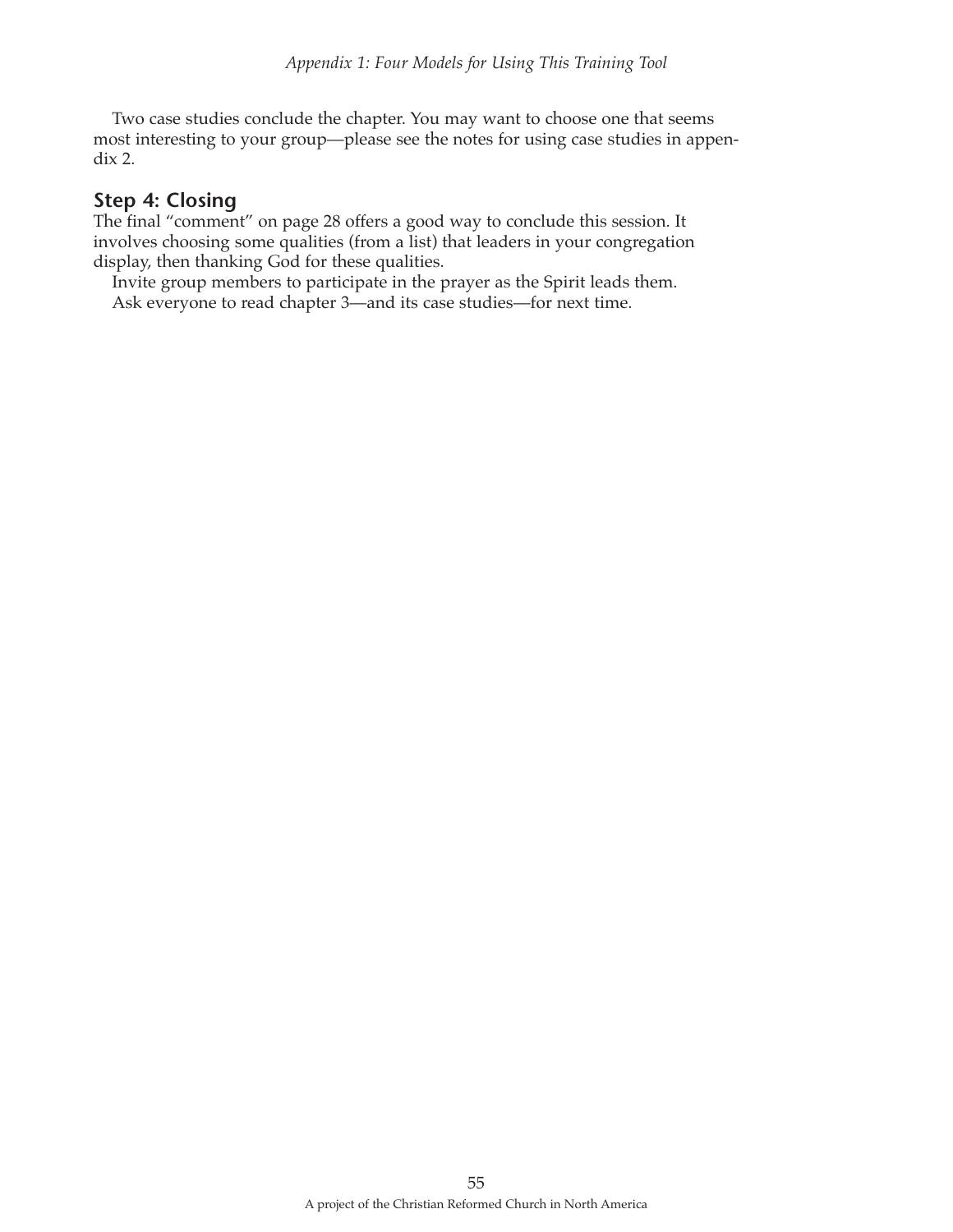### **Session 2 Worksheet for Small Groups**

### **"Presenting Your C"**

Your group has been assigned to one of the four "C's": character, conviction, competencies, or confluence. With others in your group, present the "C" to which you are assigned in a memorable and fun way. For example:

- interview your "C" as a character
- write a slogan or make a TV ad
- write a cheer featuring your "C"
- using a familiar tune, write and sing a song about your "C"
- do a pantomime and let others guess what qualities you're trying to portray
- dramatize a situation that shows your "C" in action
- anything else you can think of!

In addition, each group should select at least one question about their "C" that they'd like to discuss with the group. These can be selected from margin questions or solicited from group members.

Have fun!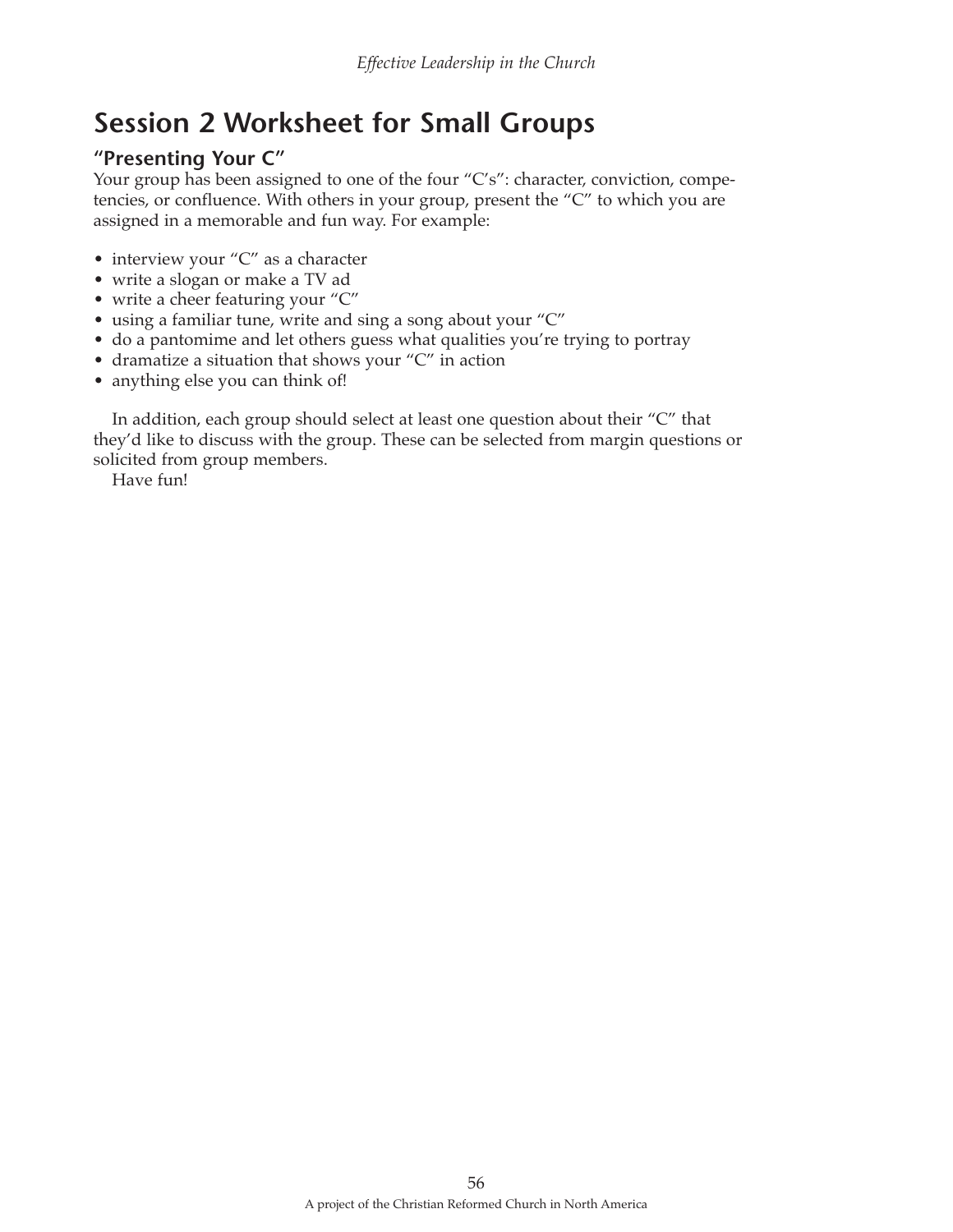### **Session 3 (Chapter 3: Leadership Challenges in the Christian Reformed Church)**

### **Step 1: Leadership Survey**

Refer participants to the survey at the end of this session  $(p. 58)$  and give them a few minutes to complete it. Be sure they understand that the survey in no way represents some kind of evaluation of their pastor; remind them that it focuses on leadership, not on leaders.

When participants have completed the survey, take a few minutes to walk through it with them, using it as a springboard to further discussion. Make sharing of personal responses (such as to question 2) voluntary.

When you discuss the first item on the survey, you may want to include the question in the margin on page 32: "Evaluate this shift from pastor-centered leadership to congregational leadership in light of the biblical teachings regarding the body of Christ as summarized on pages 10-11." This is a good point to read such passages as Ephesians 4:12-16 and 1 Corinthians 12:7-31. Which view of leadership do these—and other—passages support?

You may want to hold discussion of items 5-7 for step 3, when you can incorporate them into the closing prayer.

### **Step 2: Case Studies**

If time permits, select one or two of the case studies that are printed at the end of chapter 3. (See suggestions for discussing the cases in appendix 2.) Try to relate each case to the leadership principles developed in this booklet.

### **Step 3: Closing**

Take a few minutes to listen to some responses to items 5-7 on the leadership survey. You may also want to read "A Final Word" on page 39, which rightly points out that God is blessing many CRC congregations today!

Invite participants to incorporate items from their responses to questions 5-7 in a time of prayer.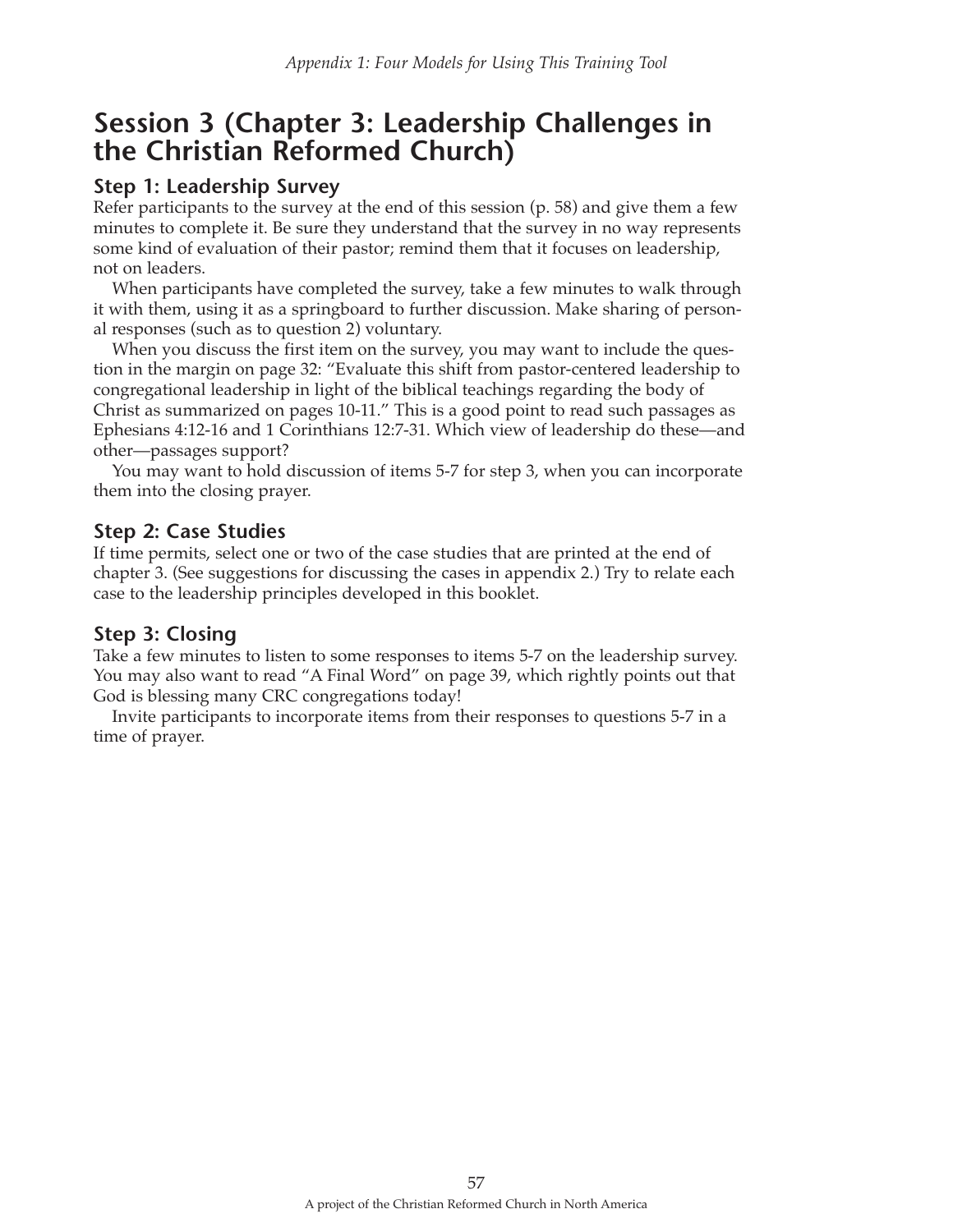### **Leadership Survey**

Please complete the following:

1. Place an X on the continuum to indicate the kind of leadership that you think is best for your congregation at this time.

\_\_\_\_\_\_\_\_\_\_\_\_\_\_\_\_\_\_\_\_\_\_\_\_\_\_\_\_\_\_\_\_\_\_\_\_\_\_\_\_\_\_\_\_\_\_\_\_\_\_\_\_\_\_\_\_\_\_\_\_\_\_\_\_\_\_\_\_\_\_\_\_\_\_\_\_\_\_\_\_\_\_\_\_\_\_\_\_\_\_ strong pastor-centered leadership strong congregational orientation (shared leadership)

- 2. As a member of this congregation, I feel (a) totally involved, (b) somewhat involved, (c) not really involved much, in the creation and development of ministry.
- 3. "Today, individual Christians and churches negotiate their own experiences and piece together their own religious identity with little regard for the way things have been done in the past" (p. 32). Do you agree with this statement? If so, what are its implications for leadership?
- 4. "Leadership is not first of all about the leader, it is about the mission to which the group is called" (p. 33). Do you agree with this statement? If so, what are its implications for you as a member of this congregation?

\_\_\_\_\_\_\_\_\_\_\_\_\_\_\_\_\_\_\_\_\_\_\_\_\_\_\_\_\_\_\_\_\_\_\_\_\_\_\_\_\_\_\_\_\_\_\_\_\_\_\_\_\_\_\_\_\_\_\_\_\_\_\_\_\_\_\_\_\_\_\_\_\_\_

\_\_\_\_\_\_\_\_\_\_\_\_\_\_\_\_\_\_\_\_\_\_\_\_\_\_\_\_\_\_\_\_\_\_\_\_\_\_\_\_\_\_\_\_\_\_\_\_\_\_\_\_\_\_\_\_\_\_\_\_\_\_\_\_\_\_\_\_\_\_\_\_\_.

\_\_\_\_\_\_\_\_\_\_\_\_\_\_\_\_\_\_\_\_\_\_\_\_\_\_\_\_\_\_\_\_\_\_\_\_\_\_\_\_\_\_\_\_\_\_\_\_\_\_\_\_\_\_\_\_\_\_\_\_\_\_\_\_\_\_\_\_\_\_\_\_\_\_

\_\_\_\_\_\_\_\_\_\_\_\_\_\_\_\_\_\_\_\_\_\_\_\_\_\_\_\_\_\_\_\_\_\_\_\_\_\_\_\_\_\_\_\_\_\_\_\_\_\_\_\_\_\_\_\_\_\_\_\_\_\_\_\_\_\_\_\_\_\_\_\_\_.

\_\_\_\_\_\_\_\_\_\_\_\_\_\_\_\_\_\_\_\_\_\_\_\_\_\_\_\_\_\_\_\_\_\_\_\_\_\_\_\_\_\_\_\_\_\_\_\_\_\_\_\_\_\_\_\_\_\_\_\_\_\_\_\_\_\_\_\_\_\_\_\_\_\_

\_\_\_\_\_\_\_\_\_\_\_\_\_\_\_\_\_\_\_\_\_\_\_\_\_\_\_\_\_\_\_\_\_\_\_\_\_\_\_\_\_\_\_\_\_\_\_\_\_\_\_\_\_\_\_\_\_\_\_\_\_\_\_\_\_\_\_\_\_\_\_\_\_.

- 5. One thing I've really appreciated about leadership in this congregation is
- 6. One thing that I think might help this congregation grow is

7. One helpful thing I've learned about leadership from this course/booklet is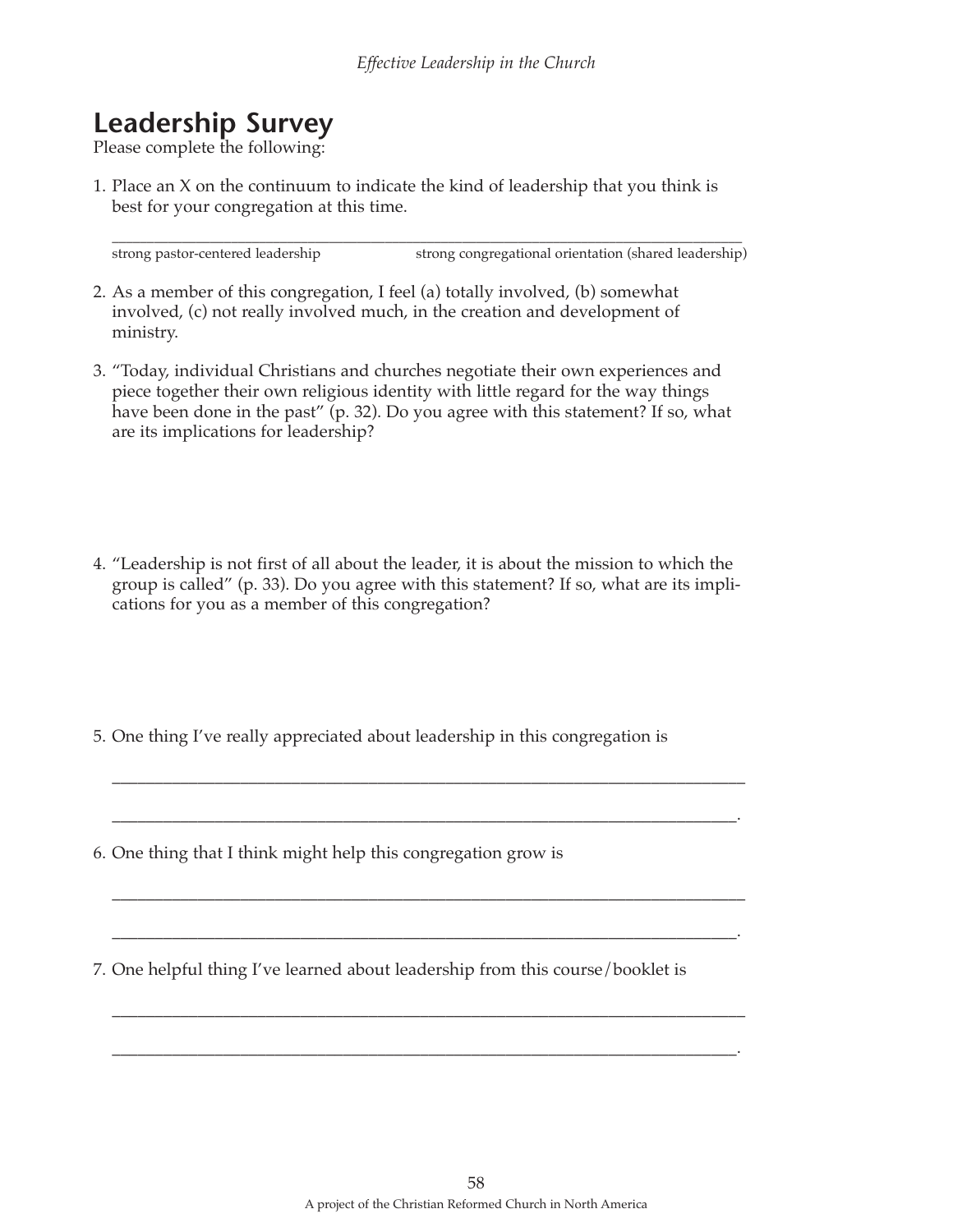### **Model 4: Pastor Evaluation**

### **Purpose**

*Effective Leadership in the Church* can be used as part of a pastor evaluation process, as described below. The intent is to encourage and motivate the pastor in specific leadership areas. The evaluation will be the most effective if it focuses separately on particular relationships in which the pastor plays a strategic part. For example, it could focus on "how the pastor provides leadership to the elders" or "how the pastor provides leadership to the congregation."

### **Preparation**

An evaluation team will need to be selected (we suggest five persons). The team will need to agree on a process in which the pastor has significant input and some veto power. In addition, it's assumed that both the pastor and the team have read *Effective Leadership in the Church.*

### **Suggested Process**

Please note that this is a sample process; many alternatives could be created.

- 1. Pastor and committee discuss the process, agree upon its particulars, and determine what the goal of this process will be. The team should summarize this conversation in writing and retain it for future reference.
- 2. Team members individually complete a questionnaire that assesses the four C's of leadership and the reciprocal dynamic within the congregation. A worksheet such as the one on page 60 will serve this purpose (the focus of this sample worksheet is on the pastor as a leader for the elders).
- 3. The team shares the information on their worksheets with the pastor, who then writes a paragraph summarizing what he or she heard and understands about the state of the relationship. The committee writes a similar paragraph.
- 4. The paragraphs are shared and a composite descriptive essay is written.
- 5. The pastor and the evaluation team evaluate how the process worked. What improvements could be made? How does this process encourage and motivate? How does it provide helpful indications as to areas of focus for the future? How does it honor the reciprocal nature of the leadership dynamic?
- 6. A designated spokesman for the evaluation team provides a summary report to stakeholders, a report that has been agreed upon by the entire team.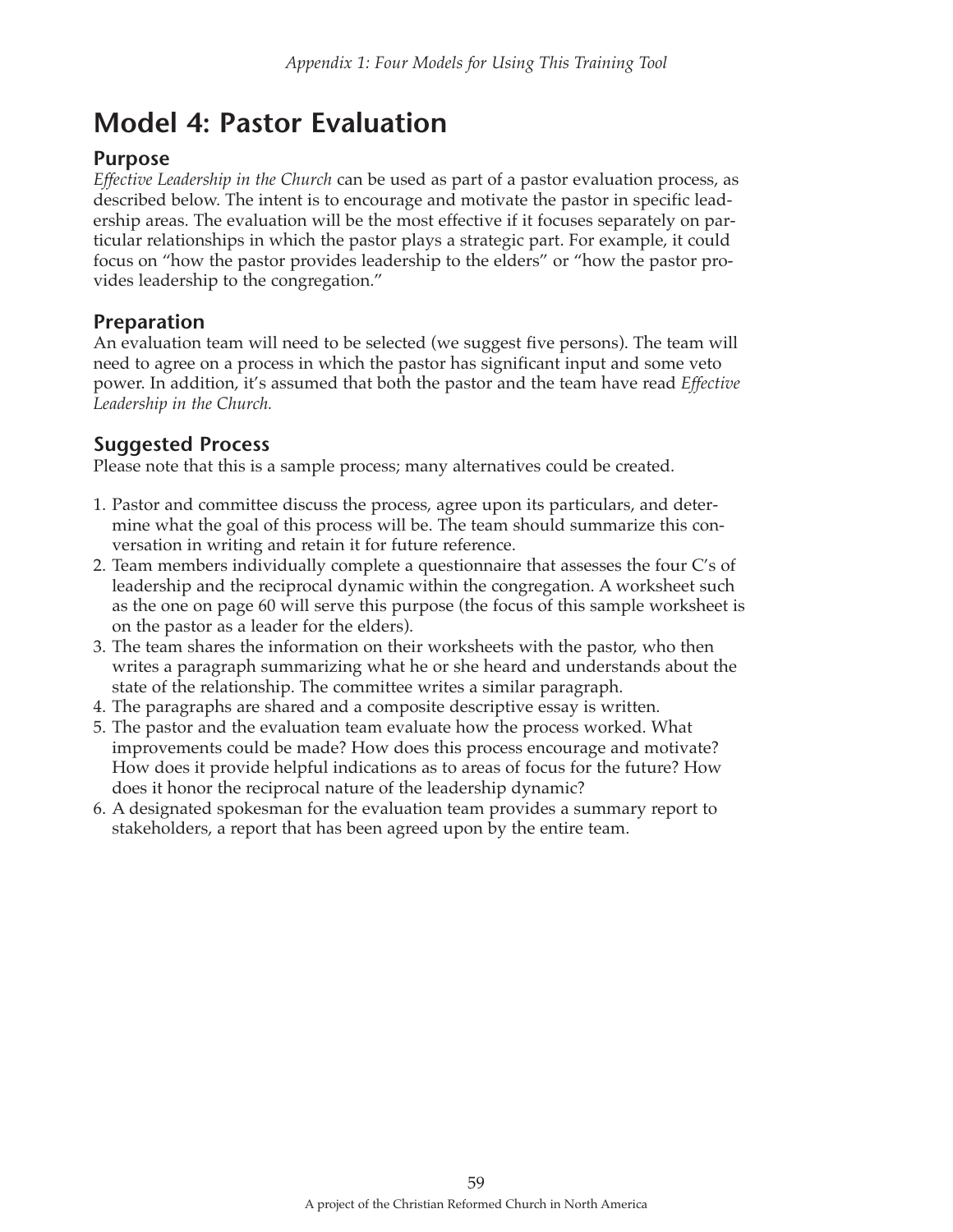### **Worksheet for Pastor Evaluation**

Focus: How the pastor provides leadership to the elders.

### **Character**

#### **The pastor**

- Describe ways in which the pastor's character generates trust and buy-in among the elders.
- Describe ways in which the pastor's character raises questions among the elders.

### **The elders**

- Describe ways the elders create a context in which the pastor's character finds expression.
- Describe ways the elders create a context in which the pastor's character does not find healthy expression.

### **Conviction**

**The pastor**

- Describe ways in which the pastor's conviction helps the elders discern their purpose and vision.
- Describe ways in which the pastor's conviction does not help the elders discern their purpose and vision.

#### **The elders**

- Describe ways the elders create a context in which the pastor's conviction finds expression.
- Describe ways the elders create in a context in which the pastor's conviction does not find healthy expression.

### **Competence**

**The pastor**

- Describe ways in which the pastor's competencies help the elders function as a healthy system.
- Describe ways in which the pastor's competencies do not help the elders function as a healthy system.

#### **The elders**

- Describe ways the elders create a context in which the pastor's competencies find healthy expression.
- Describe ways the elders create a context in which the pastor's competencies do not find healthy expression.

### **Confluence**

- What signs indicate that this relationship is creating a context in which good leadership is happening?
- What signs create questions as to the timing and fit for this leadership relationship?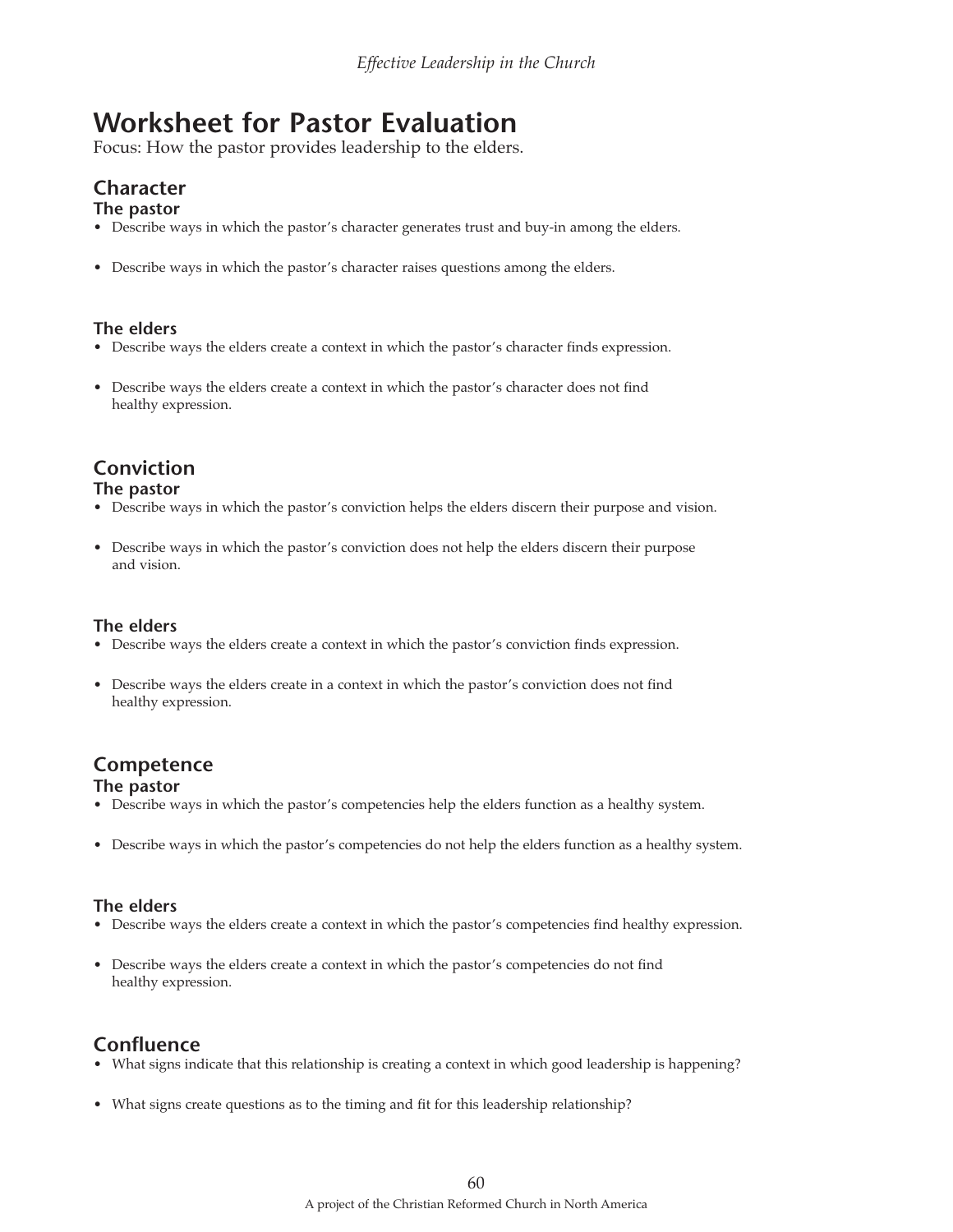# **Appendix 2 Tips for Using the Case Studies**

This booklet includes nine case studies that are intended to help readers apply leadership concepts to particular church situations. While you may think that you recognize specific churches and situations in these cases, they are fictional and are intended only to represent common leadership challenges in the church today.

The cases include dilemmas or problems that could be solved in different ways. Don't look for any one "right answer," but instead explore the case using the questions below. Some of the cases that have a strong dilemma are best handled by small groups that look at the various angles of the case and then arrive at a "solution." Explaining why they choose a particular course of action is a helpful part of discussing a case.

Here, then, are some questions and other procedural suggestions for discussing each of the nine cases in this booklet.

### **Case Study 1: Who's Planning Worship?**

Since this is the first case in the booklet, you may want to discuss it with the entire group, rather than in small groups. Talk about questions like these:

- Why do you suppose the committee members felt uneasy? What view of leadership do they seem to have?
- What was behind the pastor's anxiety? What view of leadership does he seem to have?
- If you were the pastor in this situation, what would you say to the committee? What steps could be taken to take to resolve the situation?

### **Case Study 2: Hands Off, Hands On**

This case could be discussed in small groups. The groups could talk about the case, using the questions below or their own, then decide what they would do if they were in Susan Bridge's shoes. Groups can share their solutions—and the reasons behind them—with the other groups.

Some questions to guide discussion in the small groups:

- What was the new pastor's view of leadership? Would you describe him as a "servant leader"? Why or why not?
- Have you experienced this kind of leadership at work or elsewhere? If so, what were its strengths? Its weaknesses? How did it make you feel?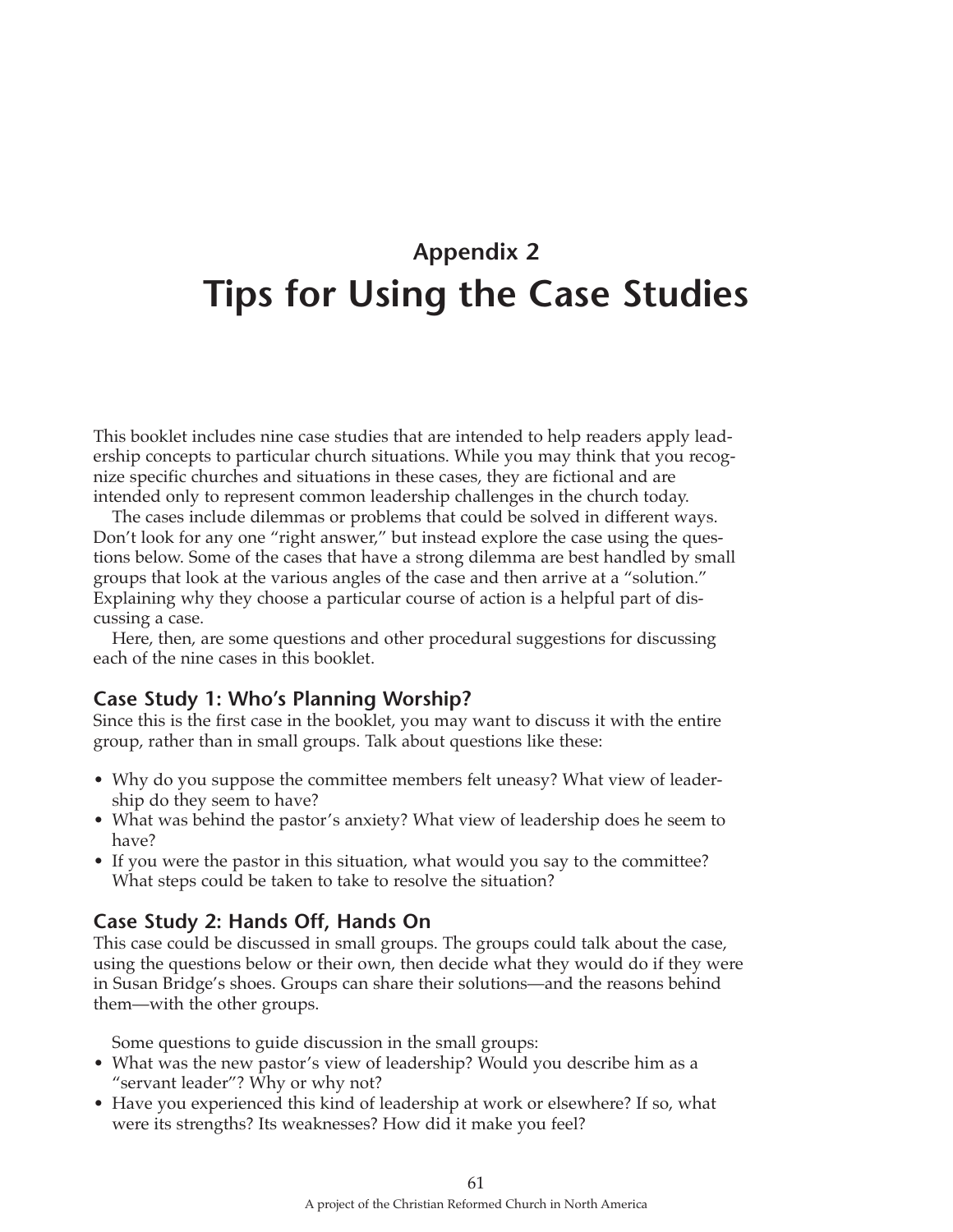- Is this view and practice of leadership an appropriate one for this congregation, for the church in general? Why or why not?
- What should the council do to resolve the problem?

### **Case Study 3: Mission, Mission, Who's Got the Mission?**

For a change of pace, groups could decide to be the council of Faith church, discussing the situation, the reasons for failure, and trying to come to a decision on what to do next.

Some suggested questions for discussion:

- How would you state Faith's problem?
- What do you see as basic causes of this problem?
- What leadership principles, as outlined in chapter 1, are not being implemented?
- What should the church council and Rev. Wilson do to resolve the problem and get the church back on track?

### **Case Study 4: Who's Wagging the Dog?**

This case calls for both an immediate action (What should Rev. Schafer say?) and a longer-term solution (How can the issue of authority and responsibility, raised by Bill, be resolved in a way that's biblical and fair to all involved?). It's a good case to discuss in small groups and then compare answers to the questions below.

- What's at the heart of Bill's beef? Does he have a good point?
- Suppose you were on the summer ministry committee. How might you defend the committee against "Bill's beef"?
- What leadership principles are involved in this case?
- Have you experienced similar "authority and responsibility" issues in your congregation?

### **Case Study 5: The People Out There Coming In**

This case has a strong emphasis on evangelism—reaching out to community—that's a crucial part of being a faithful church. Yet, as in many congregations, things no longer seem to be working as they once did. So what's the problem? Discuss the case, using questions like these:

- Of the four "C's" of effective leadership, which ones seem to be lacking in this case?
- Pastor Mike seems to have been "in the right place at the right time" in his first church and for the first ten years in his second. What caused things to go wrong after that? Was it Mike's fault or the congregation's or something else?
- What effect has the failure of the outreach program had on Pastor Mike? On the congregation?
- What would you advise the pastor and his congregation to do in these circumstances?

### **Case 6: Let Go, Let God**

This case raises the question of how open we are to the leading of the Spirit in our congregations. A few questions for discussion: